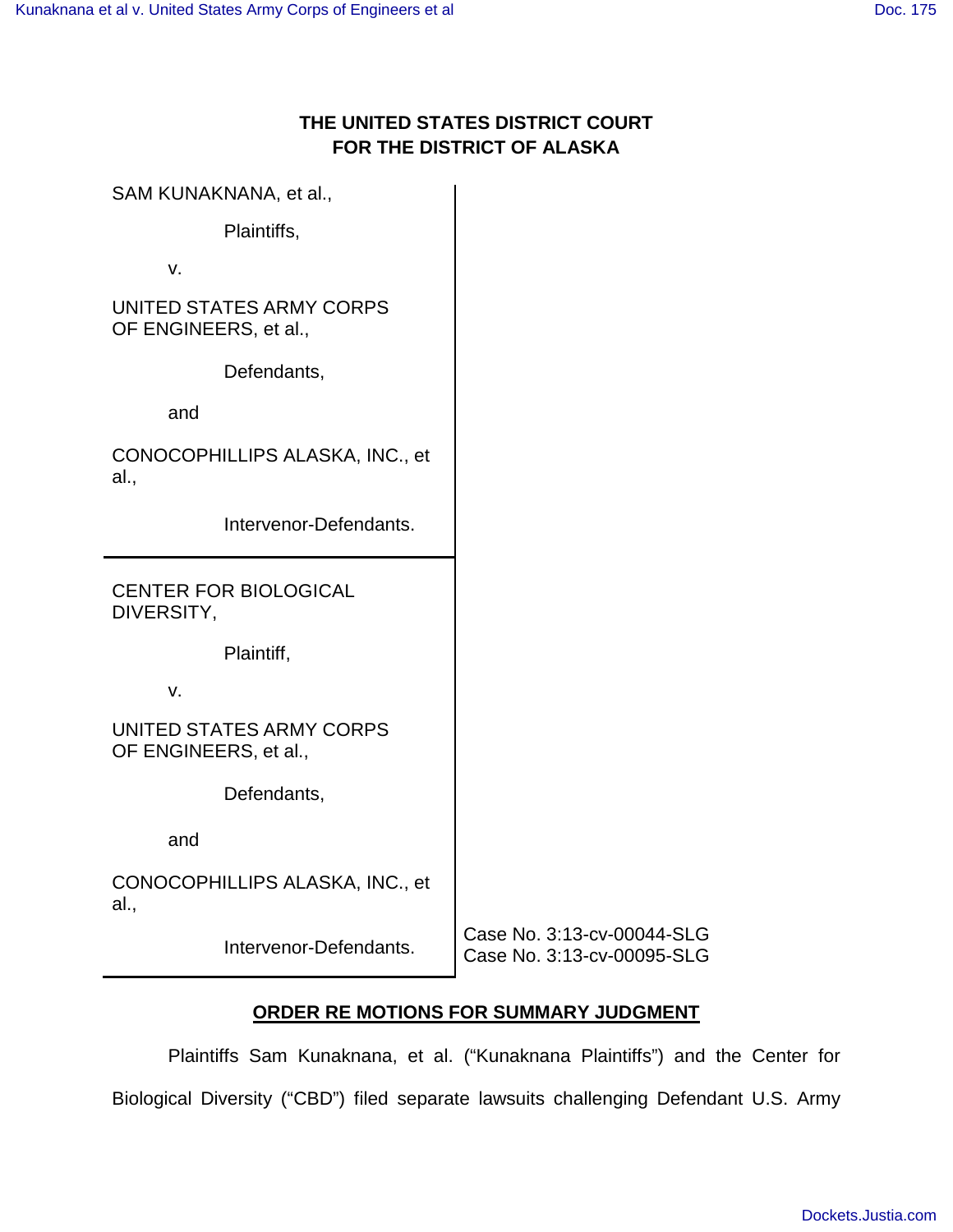Corps of Engineers<sup>[1](#page-1-0)</sup> decision to issue a permit to ConocoPhillips Alaska, Inc. to fill certain wetlands in the National Petroleum Reserve – Alaska ("NPR-A") in order to develop a drill site known as Colville Delta 5 ("CD-5").<sup>[2](#page-1-1)</sup> In their complaints, Plaintiffs assert that the Corps' issuance of the permit violated the National Environmental Policy Act ("NEPA"), 42 U.S.C. §§ 4321–4327, and Section 404 of the Clean Water Act ("CWA"), [3](#page-1-2)3 U.S.C. § 1344.<sup>3</sup> ConocoPhillips, the Arctic Slope Regional Corporation ("ASRC"), the State of Alaska, the North Slope Borough, and Kuukpik Corporation have joined both actions as Intervenor-Defendants in support of the Corps.<sup>[4](#page-1-3)</sup> Kuukpik is the

<u>.</u>

<span id="page-1-0"></span> $<sup>1</sup>$  Both actions named as defendants the Corps as well as Corps officers Thomas P. Bostick and</sup> Christopher D. Lestochi. This Order refers to all three defendants collectively as "the Corps."

<span id="page-1-1"></span> $2$  Docket 106 at 4, Case No. 3:13-cv-00044 (CBD Mot. for Summ. J.); Docket 107 at 2, Case No. 3:13-cv-00044 (Kunaknana Pls.' Mot. for Summ. J.).

<span id="page-1-2"></span> $3$  See Docket 117 at 1–2  $\P$  $\P$  1–2, Case No. 3:13-cv-00044 (Kunaknana Pls.' First Am. Compl.); Docket 1 at 2 ¶ 1, Case No. 3:13-cv-00095 (CBD Compl.). In its complaint, CBD also asserted that the Corps' issuance of the permit violated the Endangered Species Act ("ESA"). Docket 1 at 30–34 ¶¶ 141–60, Case No. 3:13-cv-00095. However, CBD did not raise any ESA claims in its motion for summary judgment. The Court need not reach the ESA issue because it concludes that CBD lacks standing. See infra Discussion Part I.B.i. And in any event, CBD has waived its ESA claims. See Docket 131 at 42–43, Case No. 3:13-cv-00044 (Corps Opp'n to Mot. for Summ. J.) (citing, e.g., City of Santa Clarita v. U.S. Dep't of Interior, No. CV 02-00697DT, 2006 WL 4743970, at \*11 (C.D. Cal. Jan. 30, 2006)).

<span id="page-1-3"></span><sup>&</sup>lt;sup>4</sup> In Kunaknana, et al. v. U.S. Army Corps of Engineers, et al., Case No. 3:13-cv-00044-SLG, see Docket 14 (Order Granting ConocoPhillips Mot. for Intervention), Docket 25 (Order Granting ASRC Mot. for Intervention), Docket 38 (Order Granting State of Alaska Mot. for Intervention), Docket 51 (Order Granting Kuukpik Mot. for Intervention), and Docket 86 at 2 (Order Establishing Joint Case Mgt.) (granting intervention to North Slope Borough). In Center for Biological Diversity v. U.S. Army Corps of Engineers, et al., Case No. 3:13-cv-00095-SLG, see Docket 22 (Order Granting ConocoPhillips Mot. for Intervention), Docket 29 at 2 (Order Establishing Joint Case Mgt.) (granting intervention to State of Alaska, ASRC, North Slope Borough, and Kuukpik).

<sup>3:13-</sup>cv-00044-SLG, Kunaknana, et al. v. U.S. Army Corps, et al. 3:13-cv-00095-SLG, Center for Biological Diversity v. U.S. Army Corps, et al. Order Re Motions for Summary Judgment Page 2 of 58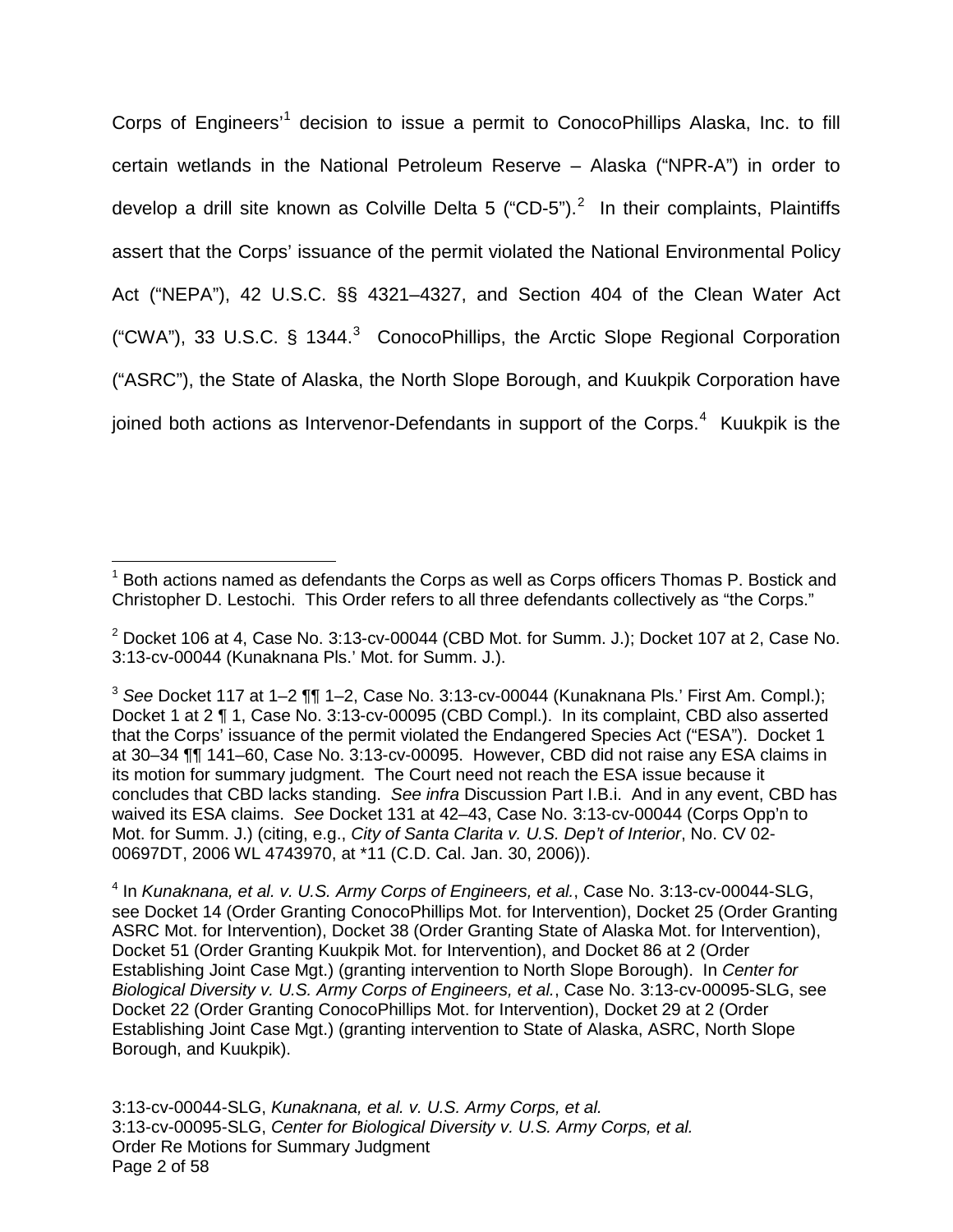Alaska Native Claims Settlement Act village corporation for the Inupiat Eskimo Village of Nuiqsut.<sup>[5](#page-2-0)</sup>

Challenges to agency decisions brought in this federal district court are resolved through summary judgment motions.<sup>[6](#page-2-1)</sup> Pursuant to the Court's Order Establishing Joint Case Management and a Case Schedule, the summary judgment motions in the two lawsuits have been jointly managed.<sup>[7](#page-2-2)</sup> Presently before the Court are CBD's and the Kunaknana Plaintiffs' Motions for Summary Judgment.<sup>[8](#page-2-3)</sup> The Corps and Intervenor-Defendants have each filed a single response in opposition to both Plaintiffs' motions,<sup>[9](#page-2-4)</sup> which also serves as a cross-motion for summary judgment,  $10^{\circ}$  $10^{\circ}$  and Plaintiffs have

<span id="page-2-3"></span><sup>8</sup> Docket 106 (CBD Mot. for Summ. J.); Docket 107 (Kunaknana Pls.' Mot. for Summ. J.).

<span id="page-2-0"></span> $5$  Docket 47 at 2  $\P$  2 (Chinn Decl. in Supp. of Kuukpik Mot. to Intervene).  $\overline{a}$ 

<span id="page-2-1"></span><sup>&</sup>lt;sup>6</sup> See D.Ak. LR 16.3(c); see also City & Cnty. of S.F. v. United States, 130 F.3d 873, 877 (9th Cir. 1997) ("'[T]he function of the district court is to determine whether or not as a matter of law the evidence in the administrative record permitted the agency to make the decision it did.' In reviewing an administrative agency decision, 'summary judgment is an appropriate mechanism for deciding the legal question of whether the agency could reasonably have found the facts as it did.'" (citation omitted) (quoting Occidental Eng'g Co. v. INS, 753 F.2d 766, 769 (9th Cir. 1985))).

<span id="page-2-2"></span> $7$  Docket 86, Case No. 3:13-cv-00044-SLG (Order Establishing Joint Case Mgt.). The order directed the parties in both cases to filed their summary judgment briefs and replies in Kunaknana, et al. v. U.S. Army Corps of Engineers, et al., Case No. 3:13-cv-00044-SLG. Accordingly, unless otherwise indicated, all subsequent docket references in this Order are to Case No. 3:13-cv-00044-SLG.

<span id="page-2-4"></span><sup>&</sup>lt;sup>9</sup> Docket 131 (Corps Opp'n); Docket 129 (ConocoPhillips Opp'n); Docket 140 (ASRC Opp'n); Docket 141 (Kuukpik Opp'n); Docket 142 (State of Alaska Opp'n); Docket 143 (North Slope Borough Opp'n). ConocoPhillips also filed a copy of its opposition at Docket 127. However, in this Order the Court references only Docket 129 when discussing ConocoPhillips's opposition. Additionally, the Corps and ConocoPhillips later filed Notices of Errata at Dockets 135 and 144, respectively, that corrected certain citations in their briefs.

<span id="page-2-5"></span><sup>&</sup>lt;sup>10</sup> See D.Ak. LR 16.3(c)(2) ("Defendant's principal brief in opposition  $\dots$  will be deemed a crossmotion for summary judgment . . . .").

<sup>3:13-</sup>cv-00044-SLG, Kunaknana, et al. v. U.S. Army Corps, et al. 3:13-cv-00095-SLG, Center for Biological Diversity v. U.S. Army Corps, et al. Order Re Motions for Summary Judgment Page 3 of 58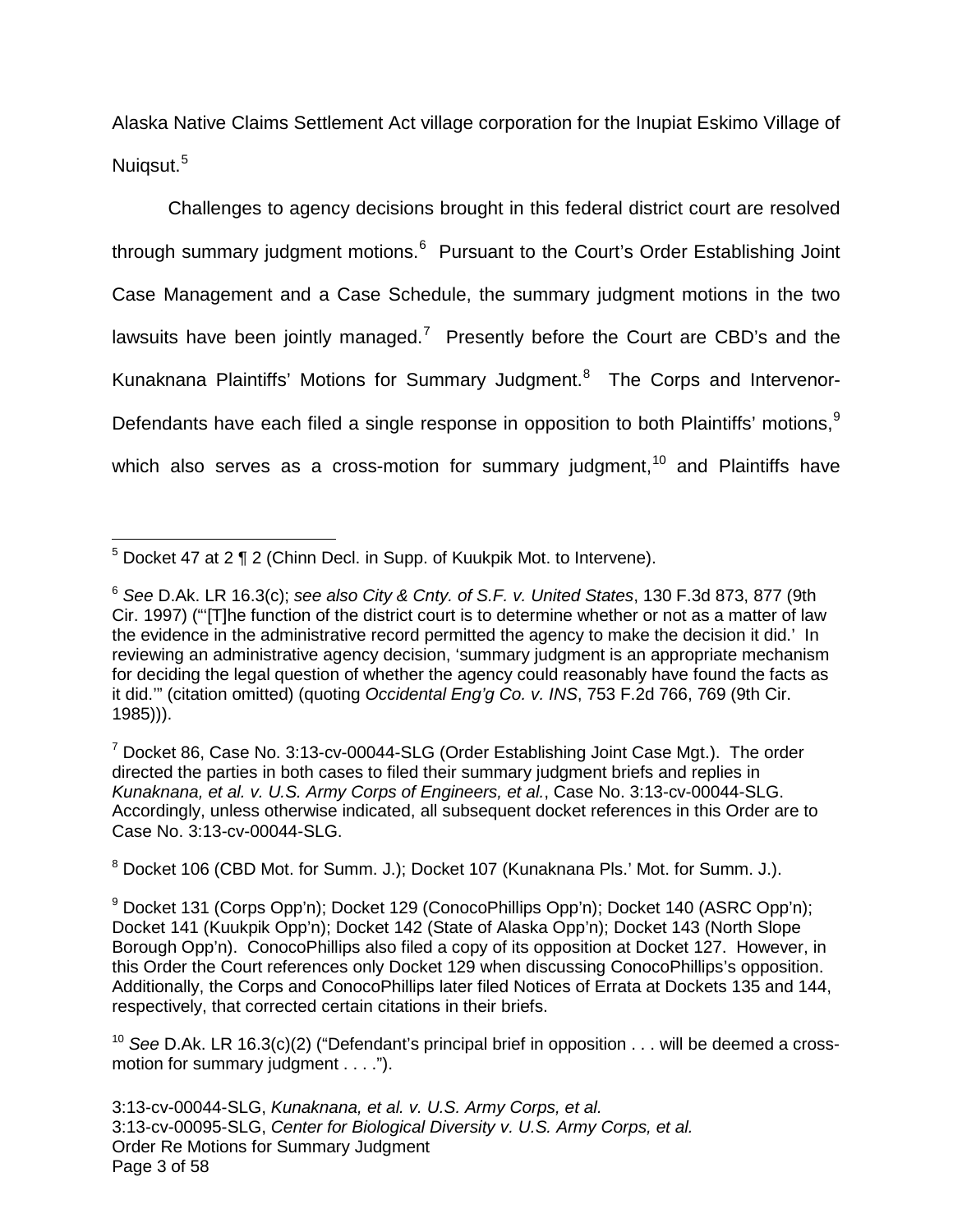replied.<sup>[11](#page-3-0)</sup> No party requested oral argument, and oral argument was not necessary to the Court's decision.

For the reasons discussed herein, CBD's action will be dismissed because CBD lacks standing. The Kunaknana Plaintiffs' Motion for Summary Judgment will be granted on their NEPA claim to the extent they assert that the Corps failed to provide a reasoned explanation in the record for its decision not to conduct a supplemental NEPA analysis. This Order does not determine whether a supplemental NEPA analysis is required, nor does it determine the appropriate remedy for the Corps' NEPA violation. This Order also does not resolve the Kunaknana Plaintiffs' CWA claim. Instead, the Court requests further briefing from the parties as to how this case should proceed at this juncture.

#### **STATUTORY FRAMEWORK, FACTUAL BACKGROUND, AND PROCEDURAL HISTORY**

## **I. Statutory and Regulatory Framework.**

## **A. Section 404 of the Clean Water Act.**

Congress enacted the CWA "to restore and maintain the chemical, physical, and biological integrity of the Nation's waters."<sup>[12](#page-3-1)</sup> To achieve this goal, the CWA prohibits the

<span id="page-3-0"></span> $11$  Docket 146 (Kunaknana Pls.' Reply); Docket 147 (CBD Reply). Also before the Court is a Consolidated Motion to Strike Plaintiffs' Extra-Record Summary Judgment Exhibits filed by ConocoPhillips. Docket 126 (ConocoPhillips Mot. to Strike). That motion is discussed in Discussion Part IV.B.ii.a, infra. 1

<span id="page-3-1"></span> $12$  33 U.S.C. § 1251(a).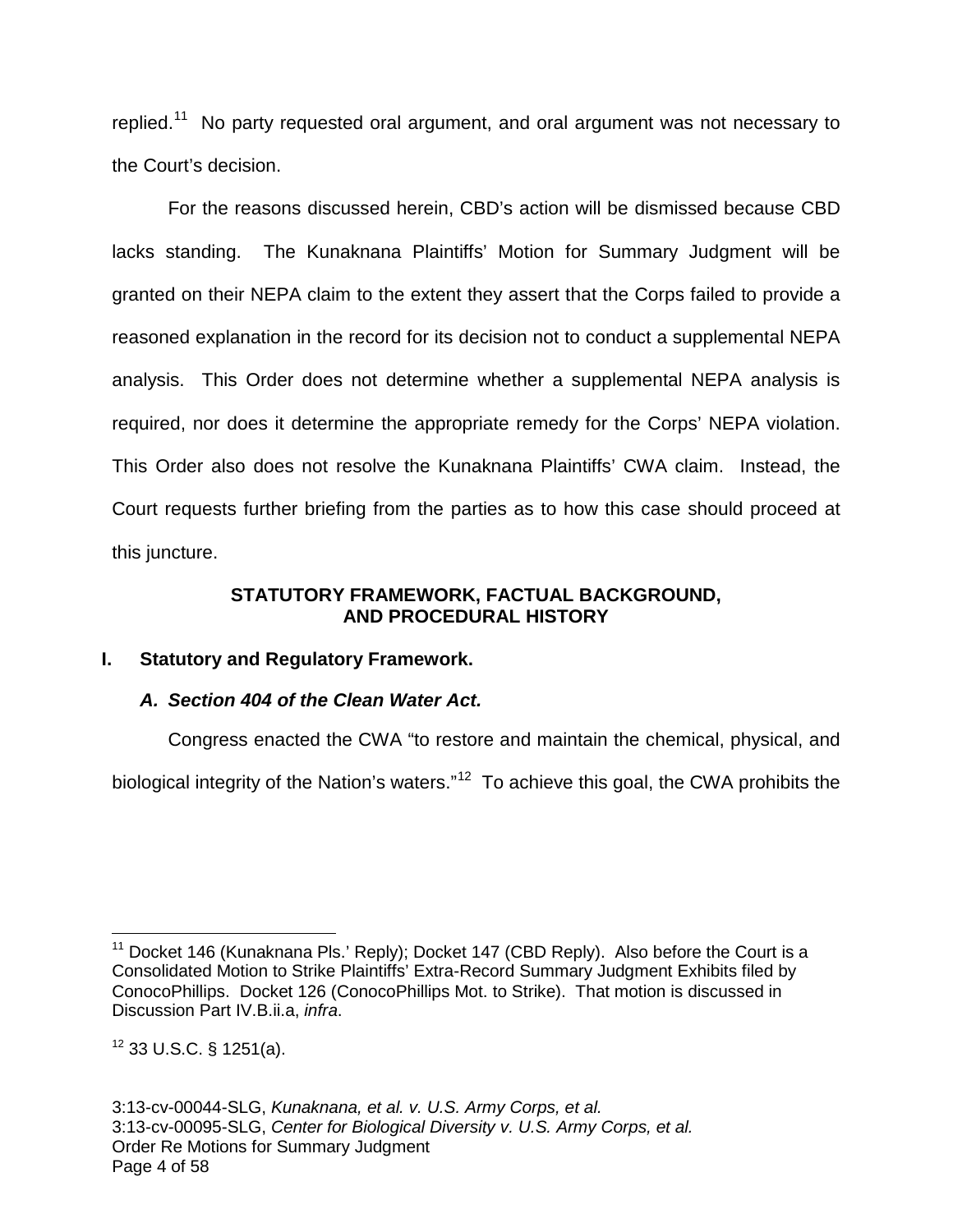discharge of any pollutant into navigable waters unless authorized by a permit.<sup>[13](#page-4-0)</sup> "Navigable waters" includes certain wetlands,  $14$  such as the area in dispute here.

Section 404 of the CWA governs permitting for the discharge of dredged or fill material into navigable waters.<sup>[15](#page-4-2)</sup> The Corps is responsible for issuing Section 404 permits, and it does so according to EPA's Section  $404(b)(1)$  Guidelines.<sup>[16](#page-4-3)</sup> Those guidelines state in relevant part: "[N]o discharge of dredged or fill material shall be permitted if there is a practicable alternative to the proposed discharge which would have less adverse impact on the aquatic ecosystem, so long as the alternative does not have other significant adverse environmental consequences."<sup>[17](#page-4-4)</sup> This provision requires the Corps to select what the parties in this controversy refer to as the Least Environmentally Damaging Practicable Alternative, or "LEDPA."

1

<span id="page-4-2"></span><sup>15</sup> See Clean Water Act § 404, 33 U.S.C. § 1344.

<span id="page-4-3"></span><sup>16</sup> See 33 C.F.R. § 320.4(a)(1) ("For activities involving 404 discharges, a permit will be denied if the discharge that would be authorized by such permit would not comply with the [EPA's] 404(b)(1) guidelines.").

<span id="page-4-0"></span> $13$  See 33 U.S.C. § 1311(a).

<span id="page-4-1"></span><sup>&</sup>lt;sup>14</sup> The CWA defines "navigable waters" as "the waters of the United States." 33 U.S.C. § 1362(7). Corps and EPA regulations define "waters of the United States" to include wetlands. See 33 C.F.R. § 328.3(a) (Corps regulation); 33 C.F.R. § 230.3(s) (EPA regulation). The Ninth Circuit has clarified that the CWA only covers wetlands adjacent to or having a "significant nexus" to navigable waters. See N. Cal. River Watch v. City of Healdsburg, 496 F.3d 993, 1000 (9th Cir. 2007) (citing Rapanos v. United States, 547 U.S. 715 (2006) (Kennedy, J., concurring)).

<span id="page-4-4"></span><sup>&</sup>lt;sup>17</sup> 40 C.F.R. § 230.10(a). "An alternative is practicable if it is available and capable of being done after taking into consideration cost, existing technology, and logistics in light of overall project purposes." Id. § 230.10(a)(2).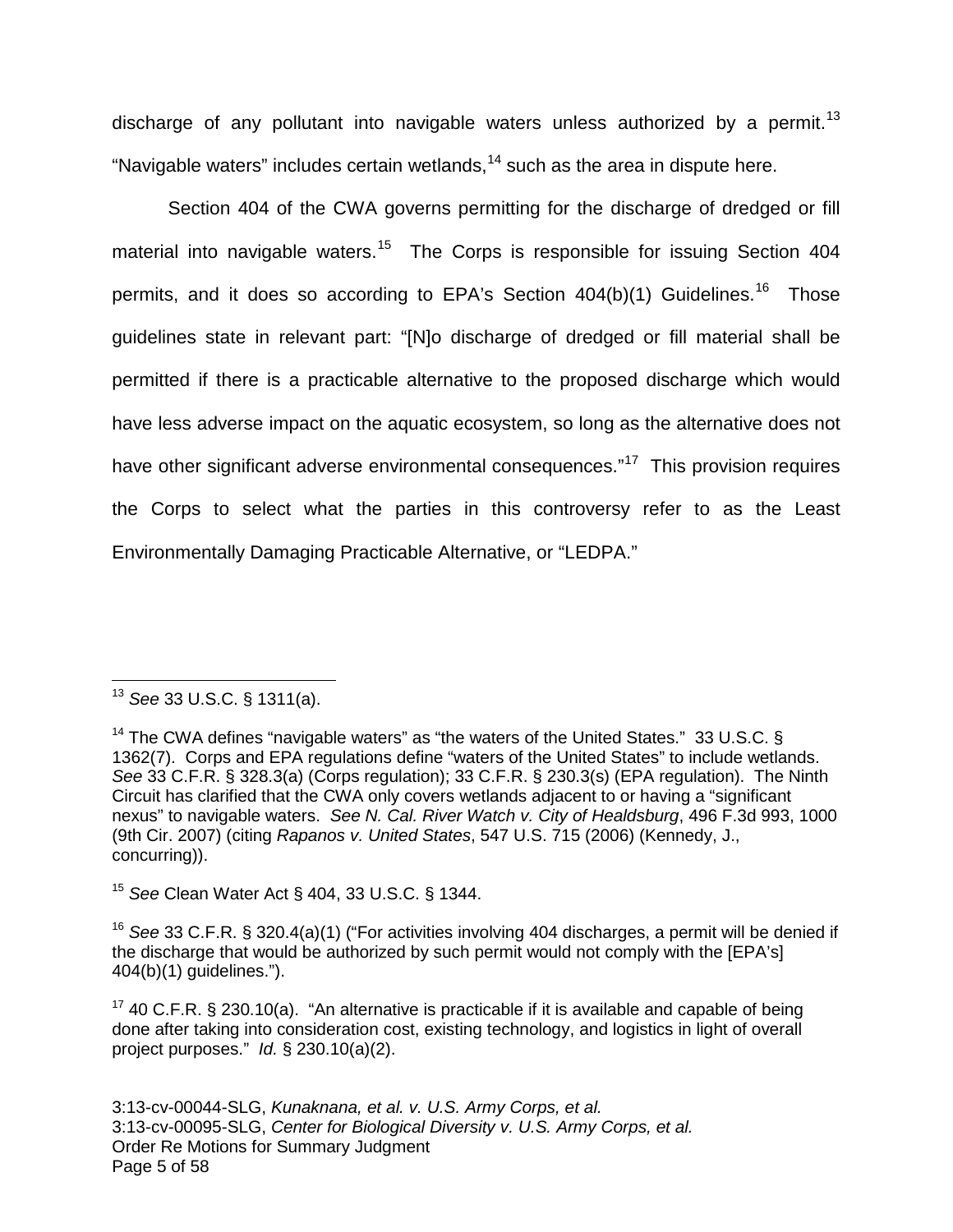#### **B. National Environmental Policy Act.**

NEPA declares "a national policy . . . to promote efforts which will prevent or eliminate damage to the environment."<sup>[18](#page-5-0)</sup> It is a procedural statute, designed to achieve its stated policy "by focusing Government and public attention on the environmental effects of proposed agency action," thereby ensuring "that the agency will not act on incomplete information, only to regret its decision after it is too late to correct," and that "the public and other government agencies [can] react to the effects of a proposed action at a meaningful time."<sup>[19](#page-5-1)</sup> Regulations promulgated by the Council on Environmental Quality ("CEQ") provide guidance on the application of NEPA.

NEPA requires federal agencies to prepare an environmental impact statement ("EIS") for all "major Federal actions significantly affecting the quality of the human environment."<sup>[20](#page-5-2)</sup> In an EIS, an agency must take "a 'hard look' at the potential environmental consequences of [its] proposed action."<sup>[21](#page-5-3)</sup> It must also "study, develop, and describe appropriate alternatives to recommended courses of action in any proposal which involves unresolved conflicts concerning alternative uses of available

 $\overline{a}$ 

<span id="page-5-2"></span> $20$  42 U.S.C. § 4332(C).

<span id="page-5-0"></span><sup>18</sup> 42 U.S.C. § 4321.

<span id="page-5-1"></span> $19$  Marsh v. Or. Natural Res. Def. Council, 490 U.S. 360, 371 (1989); see also Robertson v. Methow Valley Citizens Council, 490 U.S. 332, 351 (1989) ("Other statutes may impose substantive environmental obligations on federal agencies, but NEPA merely prohibits uninformed—rather than unwise—agency action."); Native Vill. of Chickaloon v. Nat'l Marine Fisheries Serv., 947 F. Supp. 2d 1031, 1069 (D. Alaska 2013).

<span id="page-5-3"></span> $21$  See League of Wilderness Defenders-Blue Mountain Biodiversity Project v. U.S. Forest Serv., 689 F.3d 1060, 1075 (9th Cir. 2012) (quoting League of Wilderness Defenders Blue Mountain Biodiversity Project v. Allen, 615 F.3d 1122, 1135 (9th Cir. 2010)).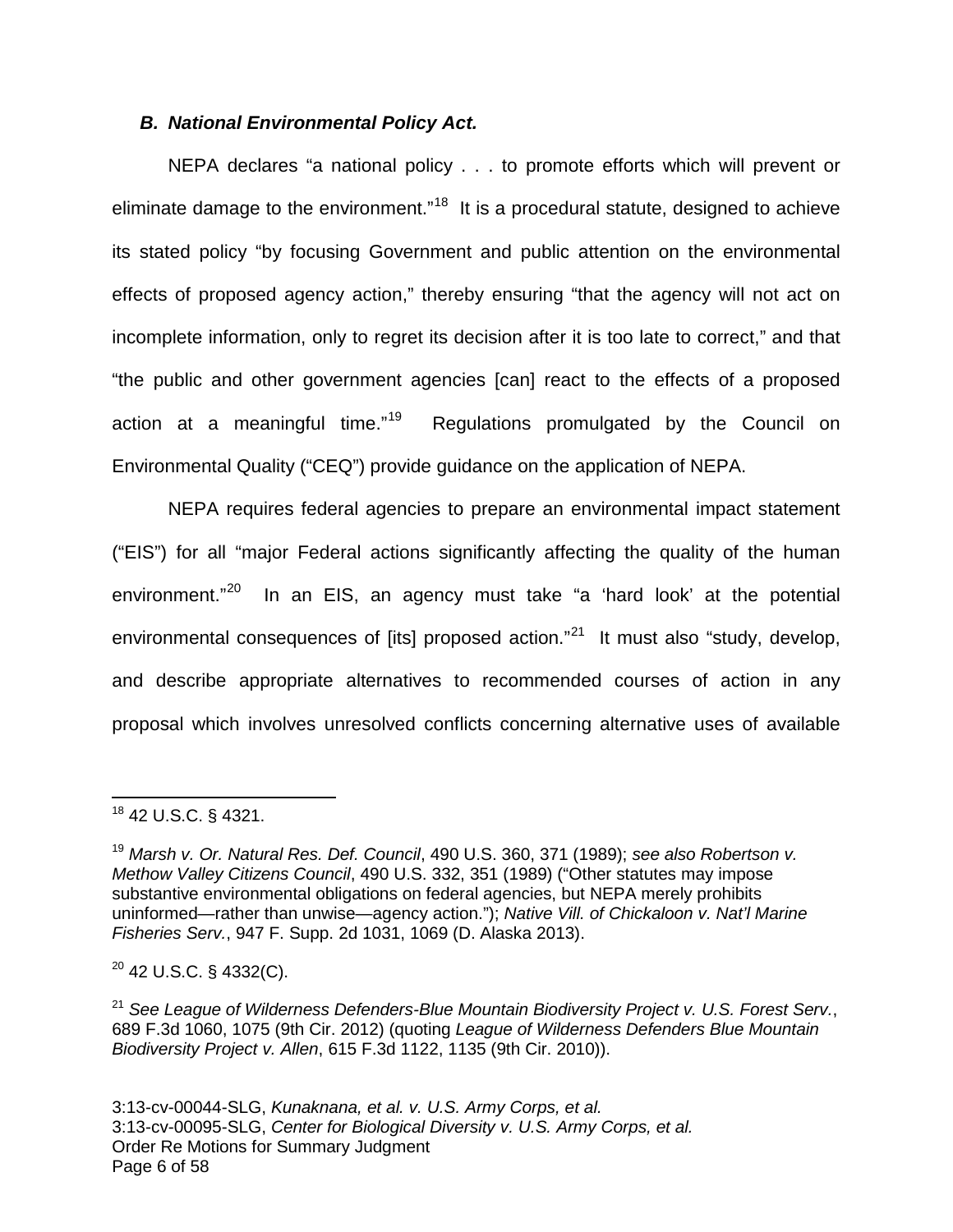resources."[22](#page-6-0) Under CEQ regulations, "[a] cooperating agency may adopt without recirculating the [EIS] of a lead agency when, after an independent review of the statement, the cooperating agency concludes that its comments and suggestions have been satisfied."<sup>[23](#page-6-1)</sup>

In view of NEPA's purpose to ensure fully informed decision-making, "an agency that has prepared [or adopted] an EIS cannot simply rest on the original document. The agency must be alert to new information that may alter the results of its original environmental analysis, and continue to take a 'hard look at the environmental effects of [its] planned action . . . .'"[24](#page-6-2) CEQ regulations require the agency to prepare a supplemental EIS ("SEIS") if (1) "[t]he agency makes substantial changes in the proposed action that are relevant to environmental concerns"; or (2) "[t]here are significant new circumstances or information relevant to environmental concerns and bearing on the proposed action or its impacts."<sup>[25](#page-6-3)</sup> CEQ guidelines provide that "[a]s a rule of thumb, . . . EISs that are more than 5 years old should be carefully reexamined to determine if the[se] criteria  $\dots$  compel preparation of an EIS supplement."<sup>[26](#page-6-4)</sup> The

 $\overline{a}$ 

<span id="page-6-3"></span> $25$  40 C.F.R. § 1502.9(c)(1).

<span id="page-6-4"></span><sup>26</sup> Forty Most Asked Questions Concerning CEQ's National Environmental Policy Act Regulations, 46 Fed. Reg. 18,026, 18,036 (Mar. 23, 1981).

<span id="page-6-0"></span><sup>22</sup> 42 U.S.C. § 4332(E).

<span id="page-6-1"></span> $23$  40 C.F.R. § 1506.3(c).

<span id="page-6-2"></span> $24$  Friends of the Clearwater v. Dombeck, 222 F.3d 552, 557 (9th Cir. 2000) (quoting Marsh, 490 U.S. at 374).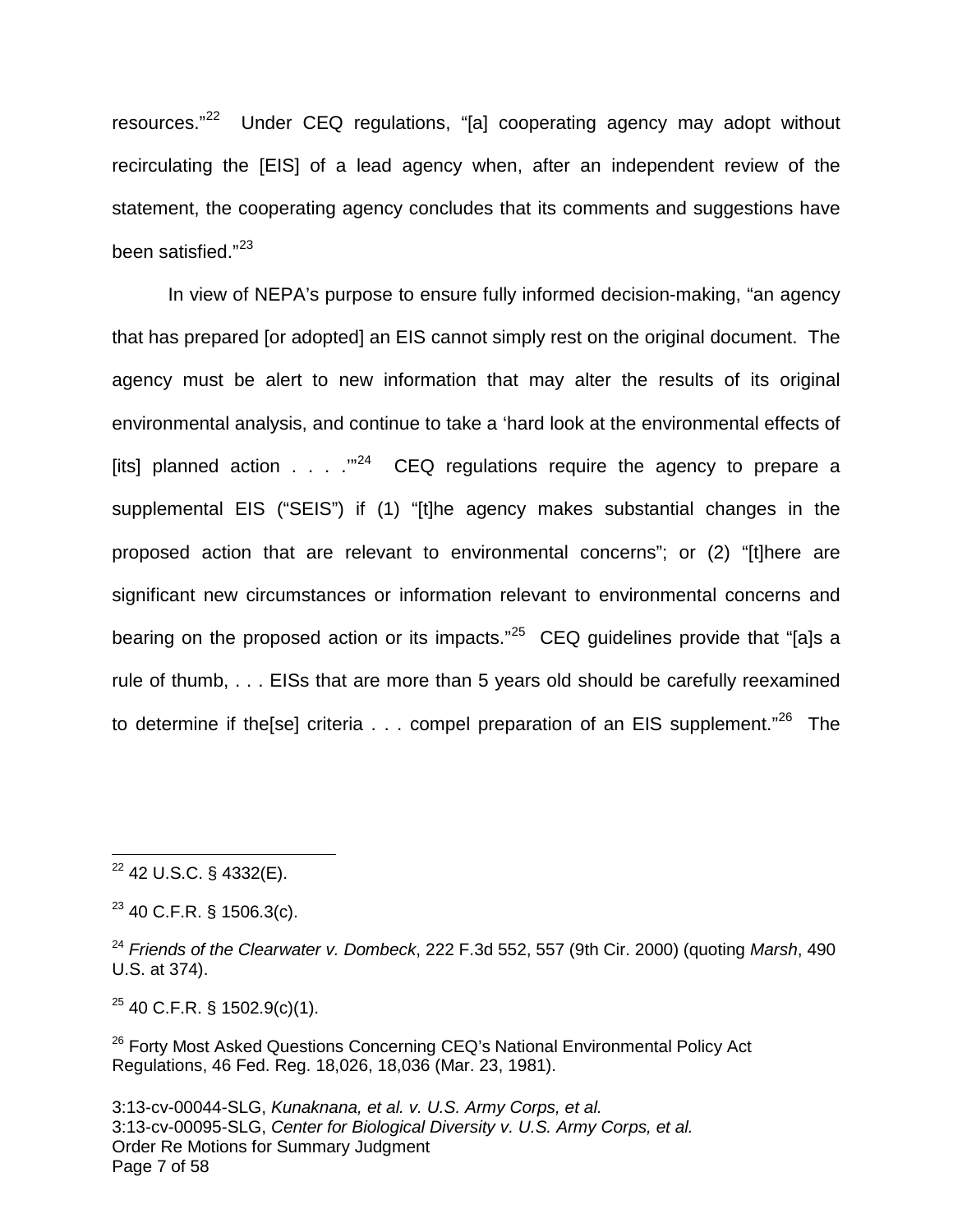agency "must make a reasoned decision whether an SEIS is required," and if it decides an SEIS is not required, it must document that decision in the record. $27$ 

# **II. Factual Background.**

# **A. The NPR-A, the Colville River Delta, and the City of Nuiqsut.**

Established in 1923, the NPR-A on Alaska's North Slope is "the largest single unit of public land in the United States and covers 23.6 million acres. It is also an important habitat for vegetation, fish, and wildlife."<sup>[28](#page-7-1)</sup> In a 1980 appropriations bill, Congress directed the Secretary of the Interior to conduct "an expeditious program of competitive leasing of oil and gas in the  $[NPR-A].$ <sup>[29](#page-7-2)</sup> Presently, the Bureau of Land Management ("BLM") administers the NPR-A.

In the eastern half of the NPR-A, the Colville River flows east along the southern boundary and then north along the eastern boundary, eventually making its way through a large delta before emptying into the Beaufort Sea.<sup>[30](#page-7-3)</sup> That delta, aptly termed the Colville River Delta, covers approximately 250 square miles<sup>[31](#page-7-4)</sup> and "is relatively flat,

<span id="page-7-3"></span><sup>30</sup> See Administrative Record [hereinafter A.R.] 2516 (Special Areas NPR-A Map).

<span id="page-7-0"></span> $^{27}$  Great Old Broads for Wilderness v. Kimbell, 709 F.3d 836, 855 (9th Cir. 2013); cf. Friends of the Clearwater, 222 F.3d at 558–59 (finding NEPA violation where there was "no evidence in the record that . . . the Forest Service ever considered whether [certain pieces of new information] were sufficiently significant to require preparation of an SEIS"). 1

<span id="page-7-1"></span> $^{28}$  N. Alaska Envt'l Ctr. v. Kempthorne, 457 F.3d 969, 973 (9th Cir. 2006); see also N. Alaska Envt'l Ctr. v. Norton, 361 F. Supp. 2d 1069, 1072 (D. Alaska 2005) (providing background on the NPR-A).

<span id="page-7-2"></span> $29$  Act of Dec. 12, 1980, Pub. L. No. 96-514, 94 Stat. 2957; see also 42 U.S.C. § 6506a(a) ("The Secretary shall conduct an expeditious program of competitive leasing of oil and gas in the Reserve . . . .").

<span id="page-7-4"></span><sup>&</sup>lt;sup>31</sup> A.R. 7490 (8/12/10 ConocoPhillips's Response to Review Officer's Questions).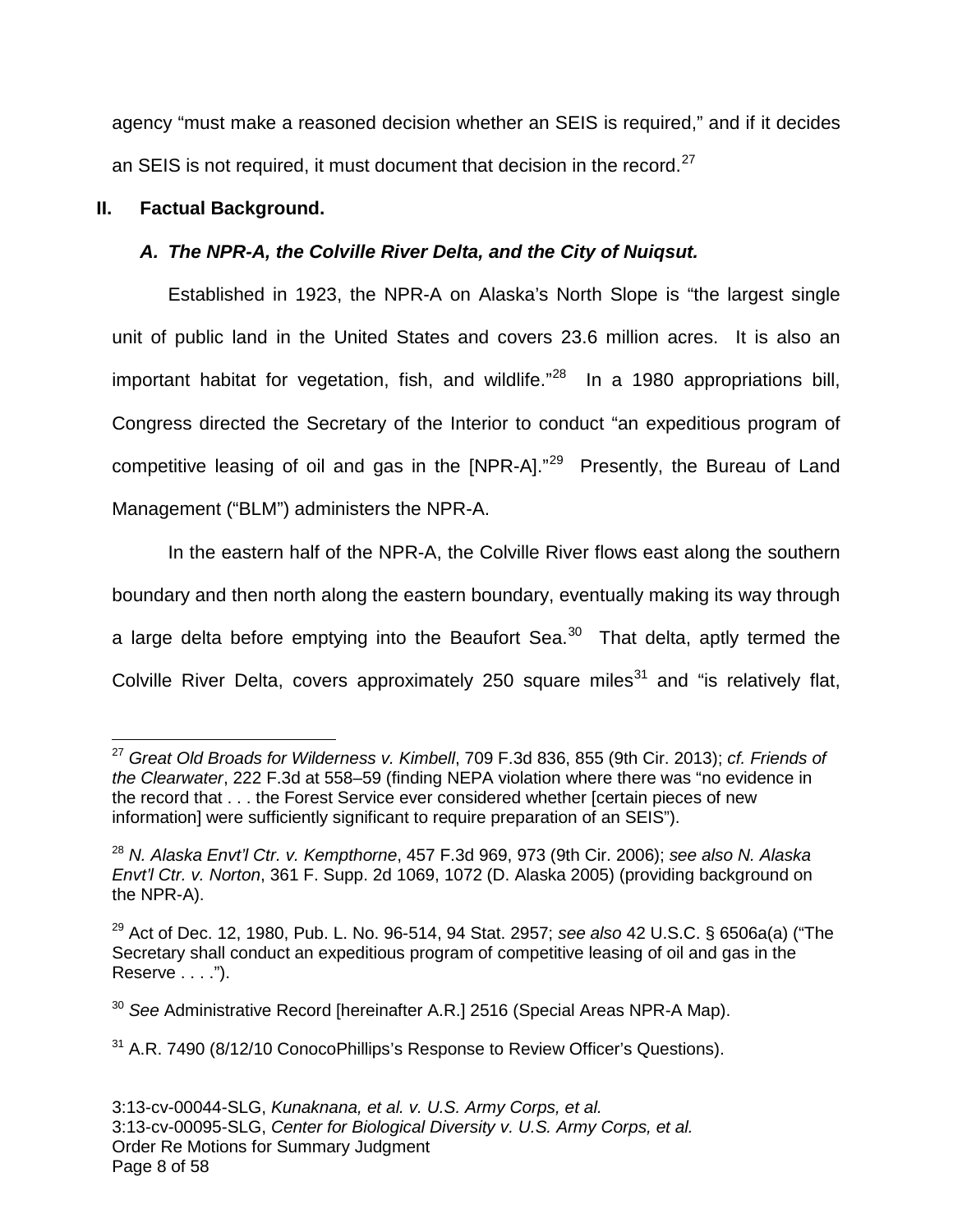tundra-covered terrain, with local relief produced by a complex network of lakes interspersed with low-lying ridges and channels."<sup>[32](#page-8-0)</sup> It is the largest delta in northern Alaska, draining 29% of the North Slope.<sup>[33](#page-8-1)</sup> It is an area "recognized internationally for its biological diversity and richness" and "regionally for its importance to fish, wildlife, and subsistence resources."<sup>[34](#page-8-2)</sup>

The City of Nuiqsut is one of only two permanent population centers within the Colville River Delta.<sup>[35](#page-8-3)</sup> Approximately 500 people live in Nuigsut, which is located on the west bank of the Nigliq Channel of the Colville River, roughly 15–20 miles from the Beaufort Sea.<sup>[36](#page-8-4)</sup> The eastern boundary of the NPR-A is located just west of the Nigliq Channel, and Nuiqsut is just inside that boundary. $37$  "To this day, the Inupiat people of Nuiqsut have a subsistence-based economy, with caribou, moose, birds, fish, seals and bowhead whales as primary food sources."[38](#page-8-6)

<span id="page-8-4"></span> $36$  A.R. 451 (2004 Alpine Satellites EIS); Docket 47 at 2 ¶ 2 (Chinn Decl. in Supp. of Kuukpik Mot. to Intervene); see also A.R. 2514 (Plan Area Vicinity and Location Map).

<span id="page-8-5"></span> $37$  See A.R. 2514 (Plan Area Vicinity and Location Map).

<span id="page-8-6"></span><sup>38</sup> Docket 47 at 2 ¶ 3 (Chinn Decl. in Supp. of Kuukpik Mot. to Intervene).

<span id="page-8-0"></span> $32$  A.R. 451 (2004 Alpine Satellites EIS).  $\overline{a}$ 

<span id="page-8-1"></span> $33$  A.R. 4079 (6/9/09 Letter from EPA to Corps).

<span id="page-8-2"></span> $34$  A.R. 3297 (11/23/05 Letter from USFWS to Corps).

<span id="page-8-3"></span> $35$  A.R. 451 (2004 Alpine Satellites EIS); A.R. 2514 (Plan Area Vicinity and Location Map). Technically, the City of Nuiqsut is distinct from the Native Village of Nuiqsut, which refers to the Native community that is represented by Kuukpik. Practically, however, the two are the same, as over 95% of Nuiqsut's residents "are Kuukpik shareholders, married to shareholders or children of shareholders." See Docket 47 at 2 ¶ 2 (Chinn Decl. in Supp. of Kuukpik Mot. to Intervene). The other permanent population center within the Colville River Delta is Colville Village, located very near the Beaufort Sea. A.R. 451 (2004 Alpine Satellites EIS); A.R. 2514 (Plan Area Vicinity and Location Map).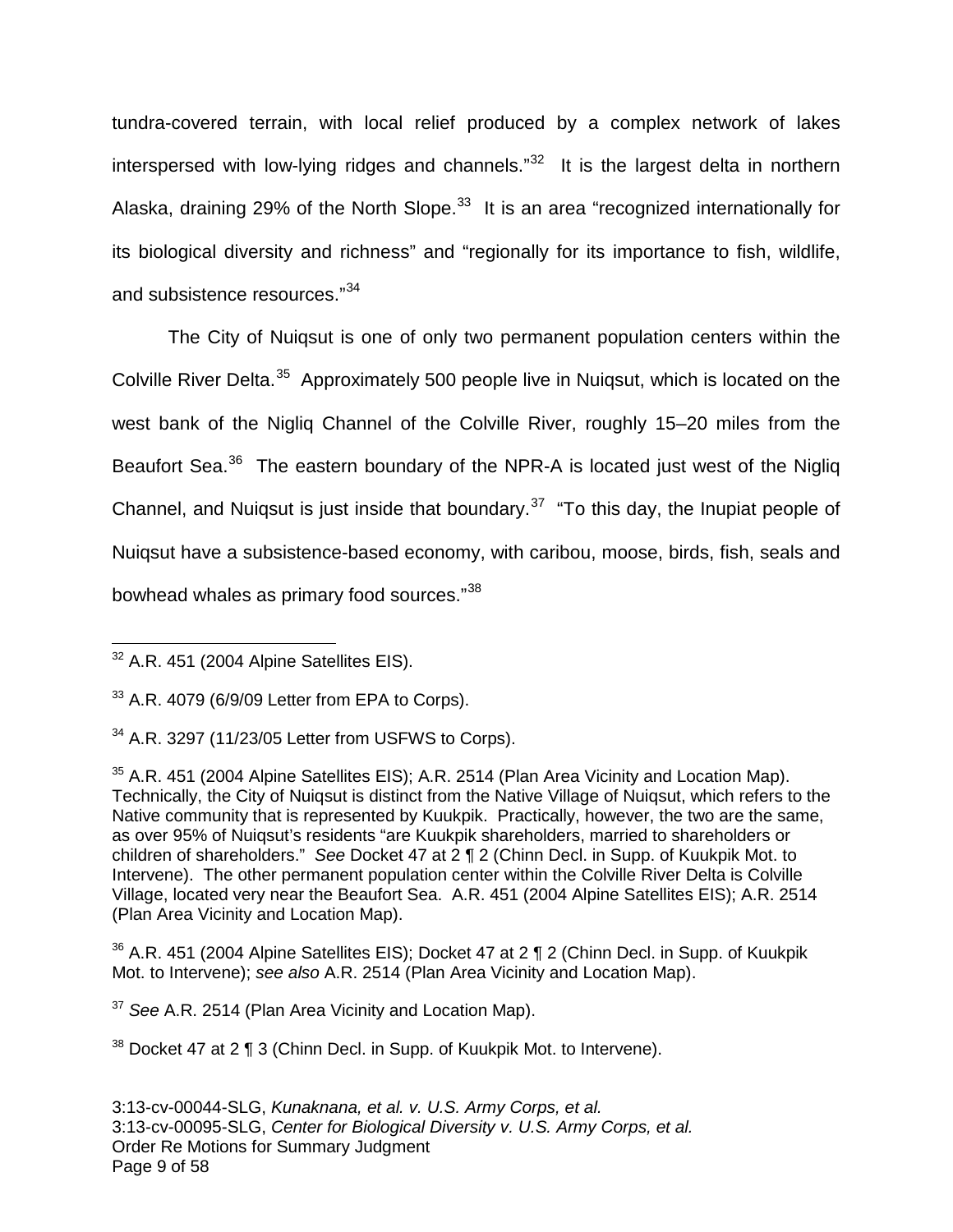#### **B. The Alpine Oil Field and the 2004 Alpine Satellites EIS.**

In the winter of 1994–1995, ARCO Alaska and its partners discovered the Alpine oil field in the Colville River Delta. $^{39}$  $^{39}$  $^{39}$  In 1998, the Corps issued a permit to ARCO to fill 98.4 acres in order to construct two drill pads, CD-1 and CD-2, as well as the Alpine Central Processing Facility ("ACPF"), located at CD-1. $^{40}$  $^{40}$  $^{40}$  CD-1 and CD-2 are east of the Nigliq Channel but west of the Colville River mainstem and outside of the NPR-A.<sup>[41](#page-9-2)</sup> A pipeline and road connects CD-2 to CD-1, and CD-1 is connected via pipeline to the Trans-Alaska Pipeline that is further to the east. [42](#page-9-3) CD-1 and CD-2 are both approximately eight miles north of Nuiqsut.<sup>[43](#page-9-4)</sup>

In 2001, ARCO's successor, ConocoPhillips, announced the discovery of additional oil in the area to the west of Alpine, including areas within the NPR-A. $^{44}$  $^{44}$  $^{44}$ Thereafter, BLM initiated a review process pursuant to NEPA to assess the environmental impact of ConocoPhillips's proposal to develop five drill sites: CD-3 through CD-7.<sup>[45](#page-9-6)</sup> ConocoPhillips proposed placing 20 to 30 wells on each of the five pads, transporting unprocessed three-phase fluid (i.e., oil, water, gas) to ACPF for

<span id="page-9-4"></span><sup>43</sup> See A.R. 451 (2004 Alpine Satellites EIS); A.R. 2514 (Plan Area Vicinity and Location Map).

<span id="page-9-5"></span><sup>44</sup> A.R. 306 (2004 Alpine Satellites EIS).

<span id="page-9-0"></span> $39$  A.R. 306 (2004 Alpine Satellites EIS). 1

<span id="page-9-1"></span><sup>40</sup> A.R. 306 (2004 Alpine Satellites EIS); A.R. 6768 (2011 ROD).

<span id="page-9-2"></span><sup>&</sup>lt;sup>41</sup> A.R. 2514 (Plan Area Vicinity and Location Map).

<span id="page-9-3"></span><sup>&</sup>lt;sup>42</sup> See A.R. 306 (2004 Alpine Satellites EIS); A.R. 2514 (Plan Area Vicinity and Location Map); A.R. 2515 (Plan Area Map).

<span id="page-9-6"></span><sup>45</sup> A.R. 191, 288 (2004 Alpine Satellites EIS); see also A.R. 2387 (4/9/04 Public Notice of Application for Permit).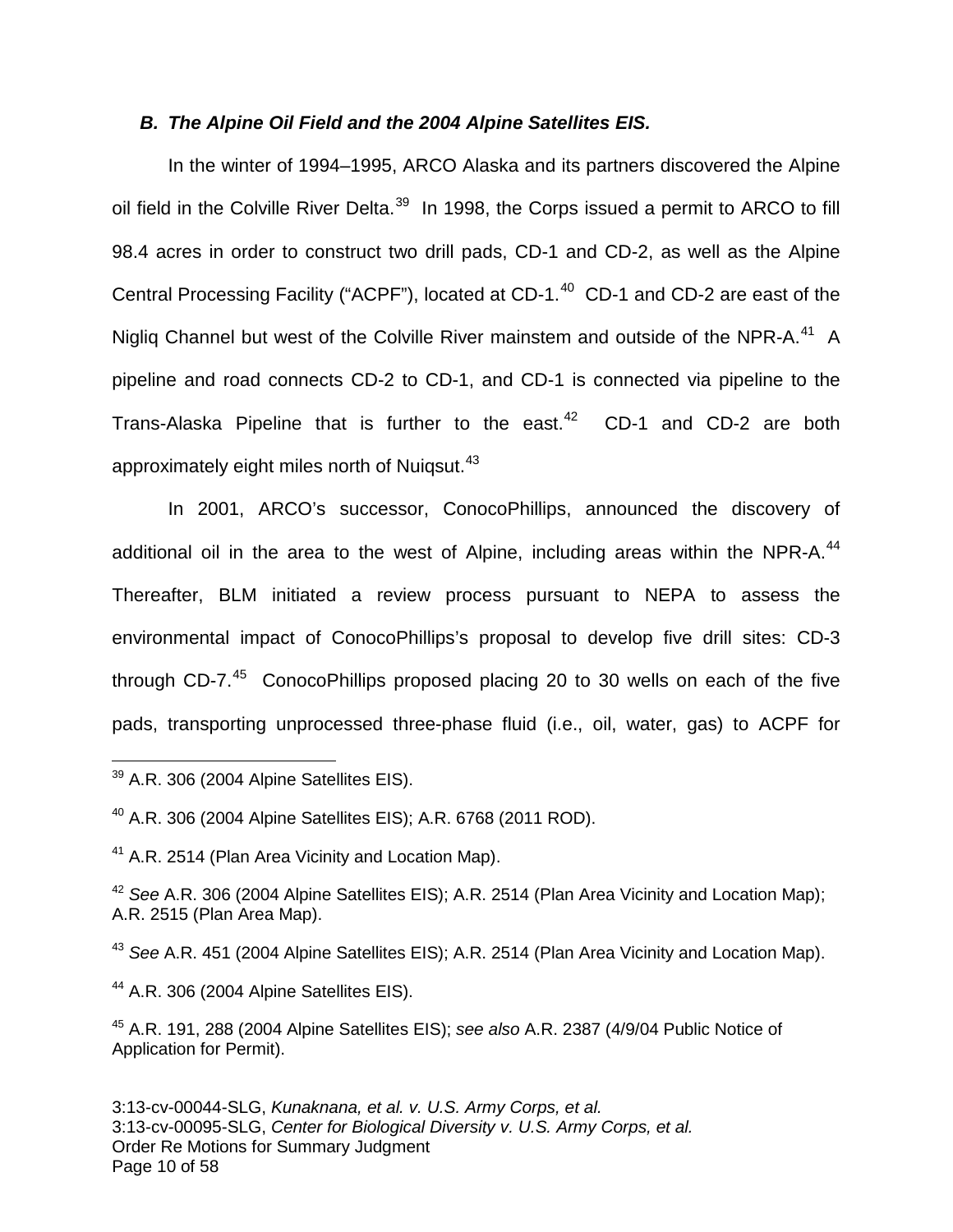processing, and then transporting processed oil to the Trans-Alaska Pipeline System.<sup>[46](#page-10-0)</sup> The proposed CD-3 and CD-4 drill sites are located east of the Nigliq Channel and outside the NPR-A on land owned by the State of Alaska and Kuukpik, respectively.<sup>[47](#page-10-1)</sup> CD-3 is to the north of CD-1 and CD-2, and CD-4 is to the south.<sup>[48](#page-10-2)</sup> The proposed CD-5 drill site is to the west of CD-1 and CD-2, across the Nigliq Channel and within the northeastern boundary of the NPR-A.<sup>[49](#page-10-3)</sup> The proposed CD-6 and CD-7 drill sites, which have not yet been developed, are even further to the west and within the NPR-A.<sup>[50](#page-10-4)</sup>

The NEPA review process culminated in 2004 with the publication of the 2,500- page Alpine Satellite Development Plan Final EIS ("Alpine Satellites EIS").<sup>[51](#page-10-5)</sup> The EIS was prepared by BLM together with four cooperating entities: the Corps, EPA, U.S. Coast Guard, and State of Alaska.<sup>[52](#page-10-6)</sup> The EIS analyzes six alternatives: ConocoPhillips's proposed action (Alternative A), conformance with existing NPR-A lease stipulations without exception (Alternative B), alternative access routes (Alternative C), roadless development (Alternative D), no action (Alternative E), and BLM's preferred alternative (Alternative F). $^{53}$  $^{53}$  $^{53}$ 

 $\overline{a}$ 

<span id="page-10-3"></span><sup>49</sup> A.R. 191, 288 (2004 Alpine Satellites EIS); see also A.R. 2515 (Plan Area Map).

- <span id="page-10-4"></span> $50$  A.R. 2515 (Plan Area Map).
- <span id="page-10-5"></span><sup>51</sup> A.R. 183–2730 (2004 Alpine Satellites EIS).

<span id="page-10-6"></span><sup>52</sup> A.R. 191 (2004 Alpine Satellites EIS).

<span id="page-10-7"></span><sup>53</sup> A.R. 318 (2004 Alpine Satellites EIS).

<span id="page-10-0"></span><sup>46</sup> A.R. 191, 288 (2004 Alpine Satellites EIS).

<span id="page-10-1"></span> $47$  A.R. 191, 288 (2004 Alpine Satellites EIS); see also A.R. 2515 (Plan Area Map).

<span id="page-10-2"></span> $48$  A.R. 2515 (Plan Area Map).

<sup>3:13-</sup>cv-00044-SLG, Kunaknana, et al. v. U.S. Army Corps, et al. 3:13-cv-00095-SLG, Center for Biological Diversity v. U.S. Army Corps, et al. Order Re Motions for Summary Judgment Page 11 of 58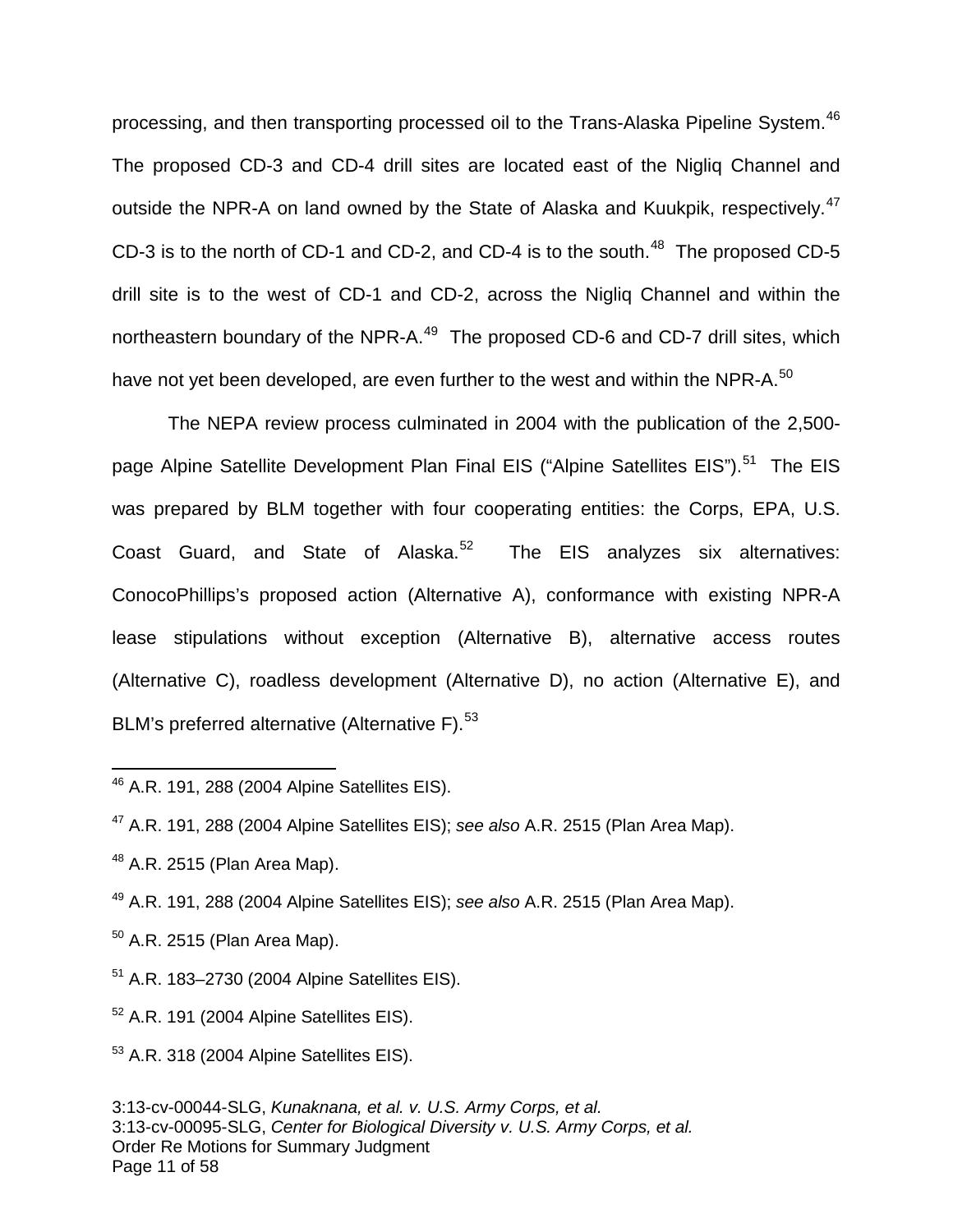Three of the EIS alternatives are relevant to this appeal. Alternative A includes construction of gravel roads and bridges "connect[ing] CD-4 through CD-7 to the existing Alpine Field road."<sup>[54](#page-11-0)</sup> A proposed road would run from CD-2 west to CD-5 and would include a 1,200-foot bridge over the Nigliq Channel and an 80-foot bridge across a lake to access CD-5. $55$  Alternative F is similar to Alternative A with respect to CD-5, except that it would require that the bridge across the Nigliq Channel extend further and that the approach to the bridge provide for natural water flow.<sup>[56](#page-11-2)</sup> In Alternative C-1, the proposed road to CD-5 would be shifted to the south, with a bridge crossing the Nigliq Channel at a location southwest of CD-4. $57$ 

In December 2004, the Corps issued a Section 404 permit to ConocoPhillips for CD-3 and CD-4 based on the Alpine Satellites EIS. $58$ 

## **C. The CD-5 Permitting Process.**

#### i. 2005 Permit Application.

In September 2005, ConocoPhillips submitted an application to the Corps for a Section 404 permit to develop CD-5.<sup>[59](#page-11-5)</sup> ConocoPhillips's proposal in this application was similar to Alternatives A and F in the Alpine Satellites EIS. ConocoPhillips proposed a 9.8-acre drill pad with up to 22 wells, a 4.2 mile gravel access road from CD-2 to CD-5,

1

<span id="page-11-0"></span><sup>54</sup> A.R. 319 (2004 Alpine Satellites EIS).

<span id="page-11-1"></span><sup>55</sup> A.R. 319, 843 (2004 Alpine Satellites EIS); A.R. 2515 (Plan Area Map).

<span id="page-11-2"></span><sup>&</sup>lt;sup>56</sup> A.R. 321 (2004 Alpine Satellites EIS); A.R. 2574 (Alternative F Site Map).

<span id="page-11-3"></span><sup>57</sup> A.R. 320 (2004 Alpine Satellites EIS); A.R. 2569 (Alternative C-1 Site Map).

<span id="page-11-4"></span><sup>58</sup> See A.R. 5548–5618 (CD-3 & CD-4 ROD).

<span id="page-11-5"></span> $59$  A.R. 2995 (2005 Permit Application).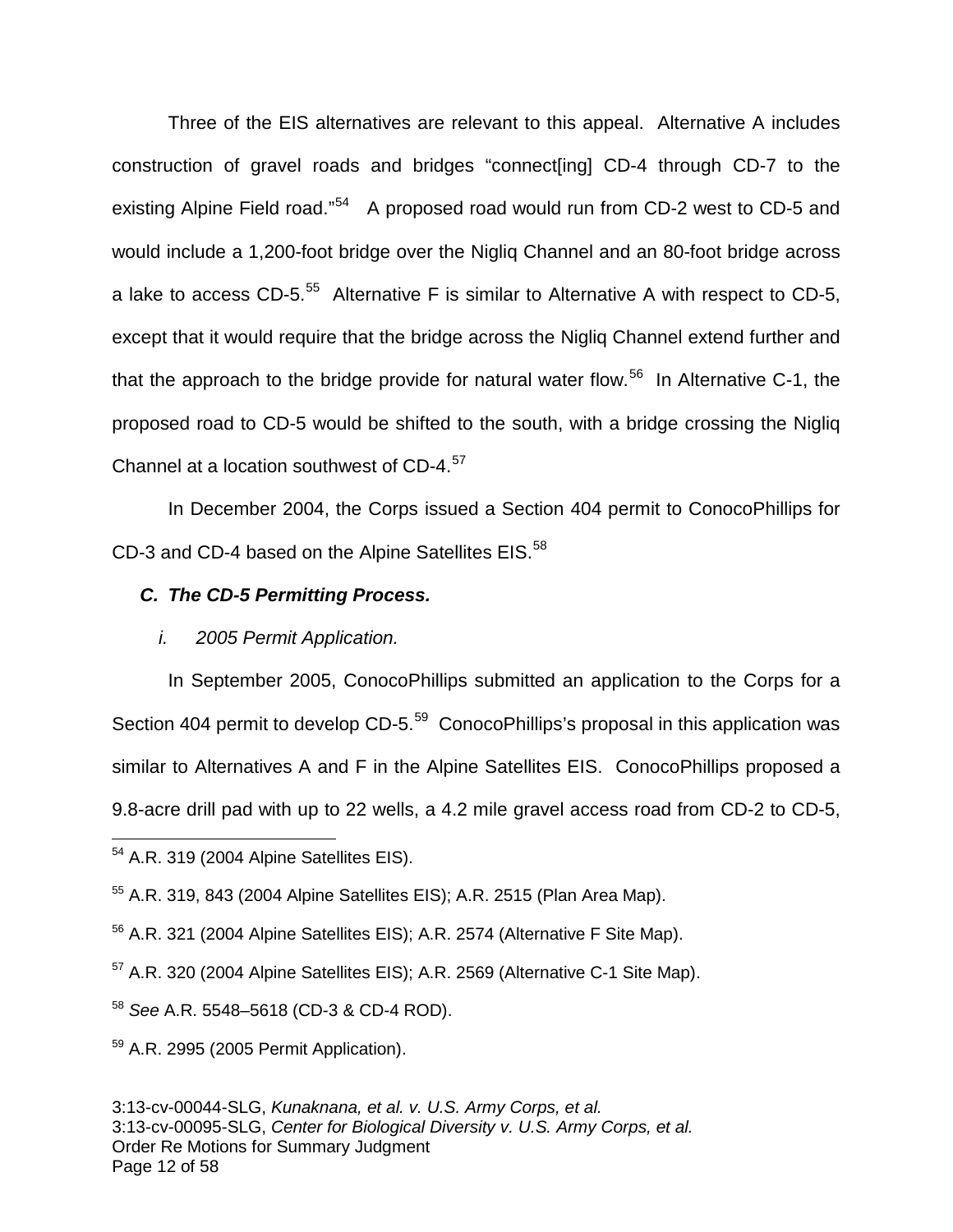a 1,250-foot bridge over the Nigliq Channel, and a shorter 80-foot bridge over a lake, with a total fill of 45.1 acres.<sup>[60](#page-12-0)</sup> According to Lanston Chinn, CEO of Kuukpik, the Nuiqsut community "vehemently opposed" the proposed location of the Nigliq Channel bridge in the 2005 proposal "because of concerns about long term erosion, potential impacts on fish habitat, sedimentation and navigability of the Channel, and other potential impacts of the proposed bridge on the community."<sup>[61](#page-12-1)</sup> Ultimately, in February 2008, ConocoPhillips asked the Corps to "suspend processing of the application for the CD 5 project while ConocoPhillips worked with the Native community to resolve project related issues."<sup>[62](#page-12-2)</sup> The Corps closed the application file in May 2008.<sup>[63](#page-12-3)</sup>

### ii. Memorandum of Agreement Between Kuukpik and ConocoPhillips and 2009 Permit Application.

In December 2008, Kuukpik and ConocoPhillips entered into a Memorandum of Agreement ("MOA") in which ConocoPhillips agreed to certain terms designed to ameliorate the impacts of the CD-5 project on the people of Nuiqsut.<sup>[64](#page-12-4)</sup> Specifically,

 $\overline{a}$ 

<span id="page-12-3"></span><sup>63</sup> A.R. 3916 (5/15/08 Letter from Corps to ConocoPhillips).

<span id="page-12-0"></span> $60$  A.R. 8808–10 (Public Notice re 2005 Permit Application). Certain other documents indicate that the road length was 4.4 miles and the bridge 1375 feet. See A.R. 4009 (3/13/09 Letter from ConocoPhillips to Corps); A.R. 6782 (2011 ROD).

<span id="page-12-1"></span> $61$  Docket 47 at 3 ¶ 6 (Chinn Decl. in Supp. of Kuukpik Mot. to Intervene). "Under authority granted Kuukpik by a three-way resolution among the City of Nuiqsut, the Native Village of Nuiqsut and Kuukpik in 1995 (and since reaffirmed), Kuukpik has taken the lead in representing the Nuiqsut community on issues relating to oil and gas development on lands within the traditional subsistence range of the Kuukpikmiut (i.e., the Native people of Nuiqsut)." Docket 47 at 2 ¶ 4.

<span id="page-12-2"></span> $62$  A.R. 3913 (4/15/08 Letter from Corps to ConocoPhillips).

<span id="page-12-4"></span> $64$  A.R. 4118 (7/21/09 Letter from Kuukpik to Corps); see also Docket 47 at 4 ¶ 8 (Chinn Decl. in Supp. of Kuukpik Mot. to Intervene) ("ConocoPhillips also entered into a [MOA] with Kuukpik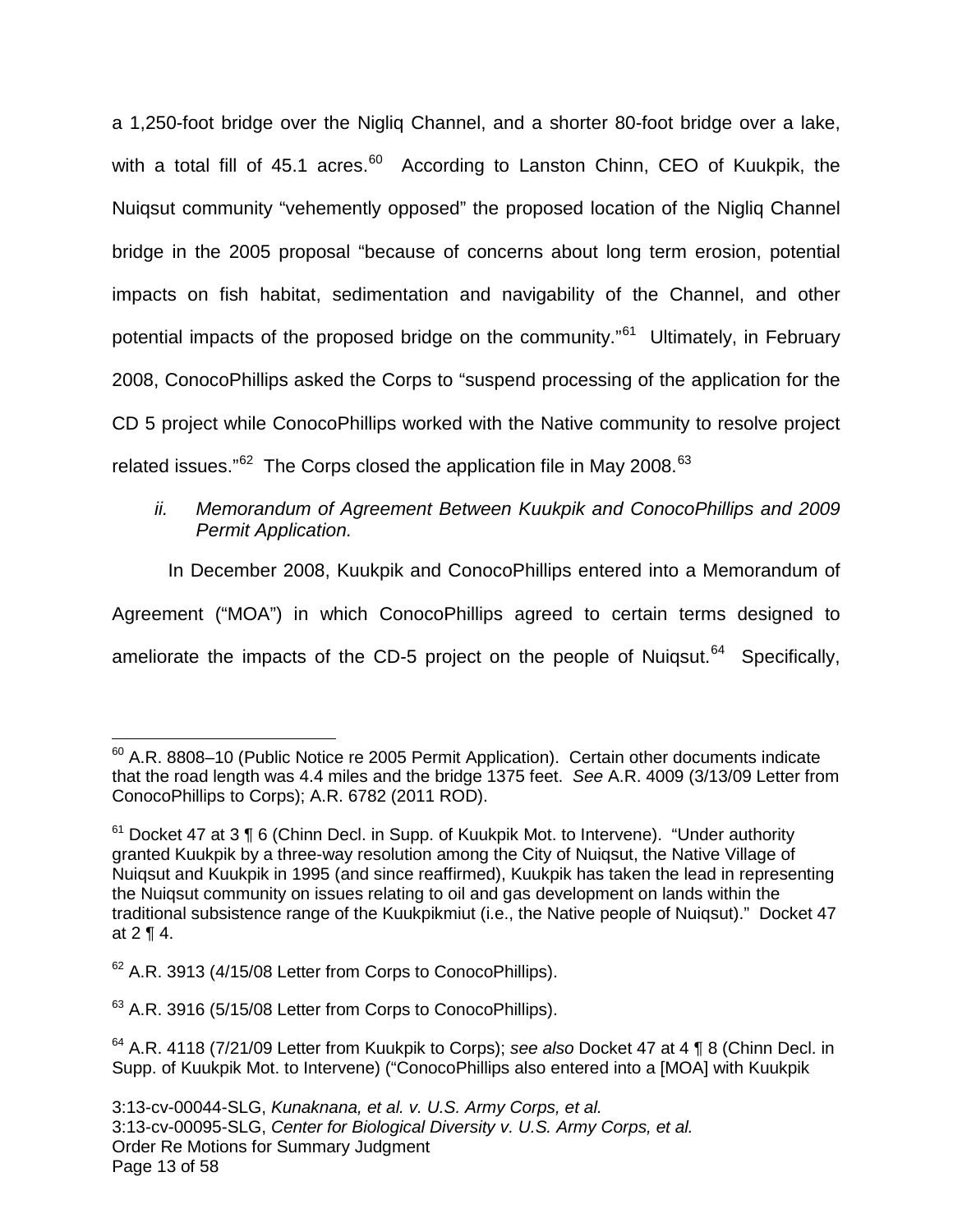ConocoPhillips agreed to, among other things, help fund construction of a road connecting Nuiqsut to CD-5, make annual payments to a mitigation fund, seek to improve its local and Native hire programs, and provide for enhanced consultation with the local community regarding future projects.<sup>[65](#page-13-0)</sup> At the same time, in December 2008, ConocoPhillips resubmitted its permit application to the Corps.<sup>[66](#page-13-1)</sup>

In May 2009, the Corps issued a public notice regarding ConocoPhillips's resubmitted permit application for  $CD-5.^{67}$  $CD-5.^{67}$  $CD-5.^{67}$  This 2009 application included several notable changes from ConocoPhillips's 2005 application. The new application proposed relocating the drill pad 1.3 miles to the west and increasing the road length from 4.2 to 6.3 miles, increasing the size of the drill pad from 9.8 to 11.7 acres in order to accommodate up to 33 wells, and moving the Nigliq Channel bridge three miles south to a location near CD-4. $^{68}$  $^{68}$  $^{68}$  The length of the Nigliq Channel bridge would be slightly

<span id="page-13-0"></span> $65$  A.R. 4133–41 (7/21/09 Letter from Kuukpik to Corps); see also Docket 47 at 4–5  $\P$  8 (Chinn Decl. in Supp. of Kuukpik Mot. to Intervene).

<span id="page-13-1"></span><sup>66</sup> A.R. 3970 (12/1/08 Letter from ConocoPhillips to Corps).

 $\overline{a}$ 

<span id="page-13-2"></span> $67$  A.R. 6769 (2011 ROD). As noted above, December 2008 is the date the application was initially submitted. A.R. 3970 (12/1/08 Letter from ConocoPhillips to Corps). Thereafter, the Corps requested, and ConocoPhillips provided, additional information in order to complete the permit application. A.R. 3977 (12/23/08 Letter from Corps to ConocoPhillips); A.R. 4001 (3/13/09 Letter from ConocoPhillips to Corps). A public notice of the application was issued in May 2009. A.R. 6769 (2011 ROD). The parties refer to the year of this application differently, as either 2008 or 2009. See, e.g., Docket 108 at 21 (Kunaknana Pls.' Mot. for Summ. J.) (discussing 2008 permit application); Docket 129 (ConocoPhillips Opp'n) (discussing 2009 permit application). The Court will use 2009 as the date of the application in order to be consistent with the 2011 ROD.

<span id="page-13-3"></span> $68$  A.R. 4009 (3/13/09 Letter from ConocoPhillips to Corps); A.R. 6769 (2011 ROD). In a letter to the Corps, ConocoPhillips asserted that this bridge location "incorporates local knowledge provided by Kuukpik shareholders for the purposes of reducing ice jamming, providing for high

3:13-cv-00044-SLG, Kunaknana, et al. v. U.S. Army Corps, et al. 3:13-cv-00095-SLG, Center for Biological Diversity v. U.S. Army Corps, et al. Order Re Motions for Summary Judgment Page 14 of 58

that includes terms designed to avoid and to minimize, as well as mitigate many of the adverse sociocultural and socioeconomic impacts on the Kuukpikmiut from development.").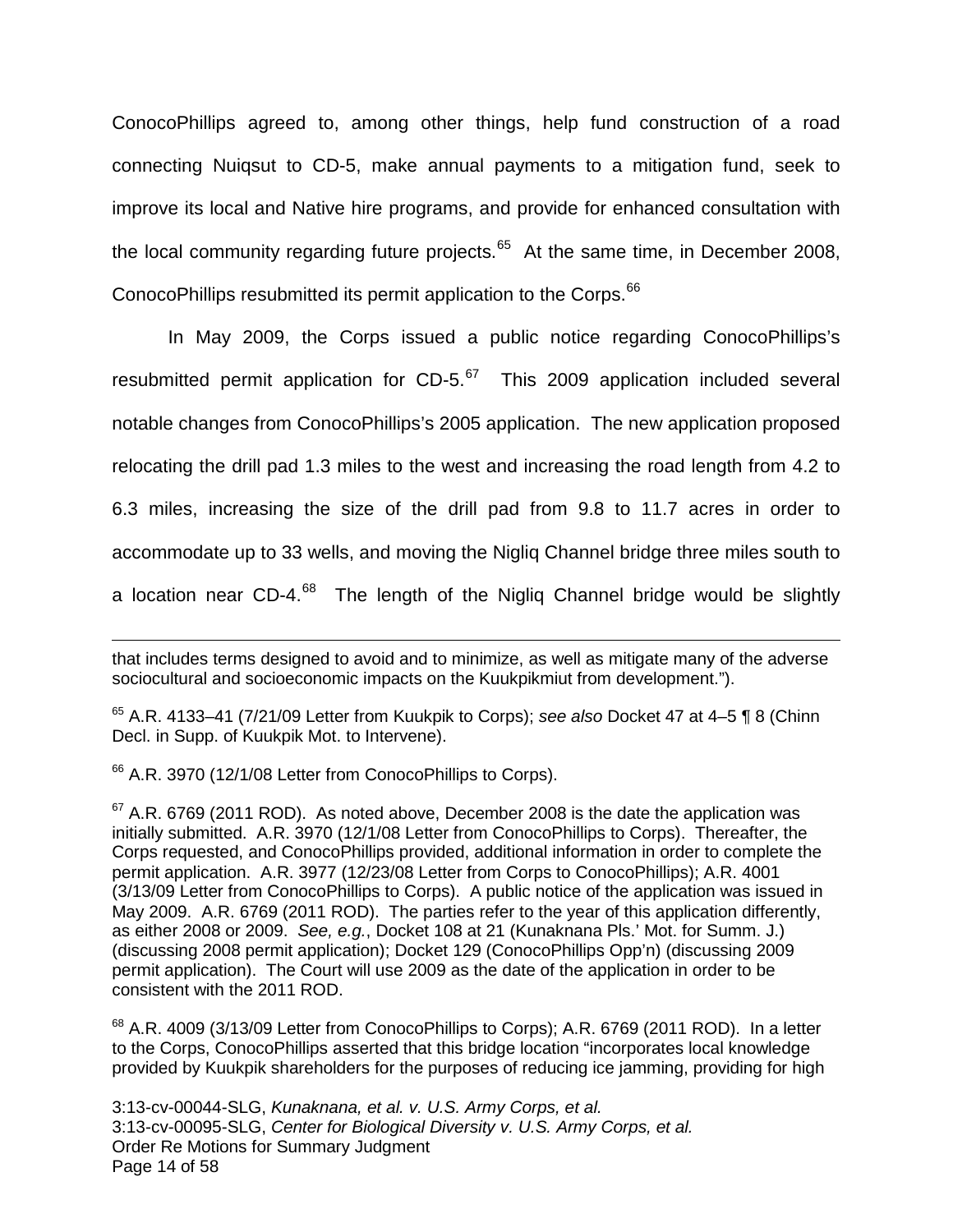longer—1,405 feet.<sup>[69](#page-14-0)</sup> Additionally, ConocoPhillips's 2009 application did not include the 80-foot bridge originally proposed; instead, it included a 317-foot bridge over a different lake and a 277-foot bridge across a creek.<sup>[70](#page-14-1)</sup> The total amount of fill increased from the 45.1 acres proposed in 2005 to 62.1 acres.<sup>[71](#page-14-2)</sup>

iii. 2010 Record of Decision and Administrative Appeal.

In February 2010, the Corps issued a Record of Decision ("2010 ROD") denying ConocoPhillips's 2009 CD-5 permit application based on the Corps' determination that ConocoPhillips had failed to demonstrate that its revised proposal was the LEDPA.<sup>[72](#page-14-3)</sup> The Corps identified two alternatives that it determined would have less environmental impact than ConocoPhillips's proposal because they "minimize impacts to aquatic resources within the floodplain of the [Colville River Delta]."<sup>[73](#page-14-4)</sup> The "key features" of both these alternatives was the use of a horizontal directional drilling ("HDD") pipeline crossing under the Nigliq Channel and the resultant elimination of the road and bridge across the Colville River Delta to join CD-5 to ConocoPhillips's existing Alpine

<span id="page-14-1"></span> $70$  A.R. 3926 (12/1/08 CD-5 Project Description).

<span id="page-14-2"></span><sup>71</sup> A.R. 4009 (3/13/09 Letter from ConocoPhillips to Corps). The 2011 ROD lists the amount of fill in the 2009 proposal as 62.2 acres. See A.R. 6782 (2011 ROD).

<span id="page-14-3"></span><sup>72</sup> A.R. 4792–93 (2010 ROD); A.R. 6770 (2011 ROD).

<span id="page-14-4"></span><sup>73</sup> A.R. 4793 (2010 ROD).

 $\overline{a}$ 

3:13-cv-00044-SLG, Kunaknana, et al. v. U.S. Army Corps, et al. 3:13-cv-00095-SLG, Center for Biological Diversity v. U.S. Army Corps, et al. Order Re Motions for Summary Judgment Page 15 of 58

and stable banks, avoiding popular subsistence fishing areas, and avoiding historic landmarks." A.R. 4009 (3/13/09 Letter from ConocoPhillips to Corps).

<span id="page-14-0"></span> $69$  A.R. 4009 (3/13/09 Letter from ConocoPhillips to Corps).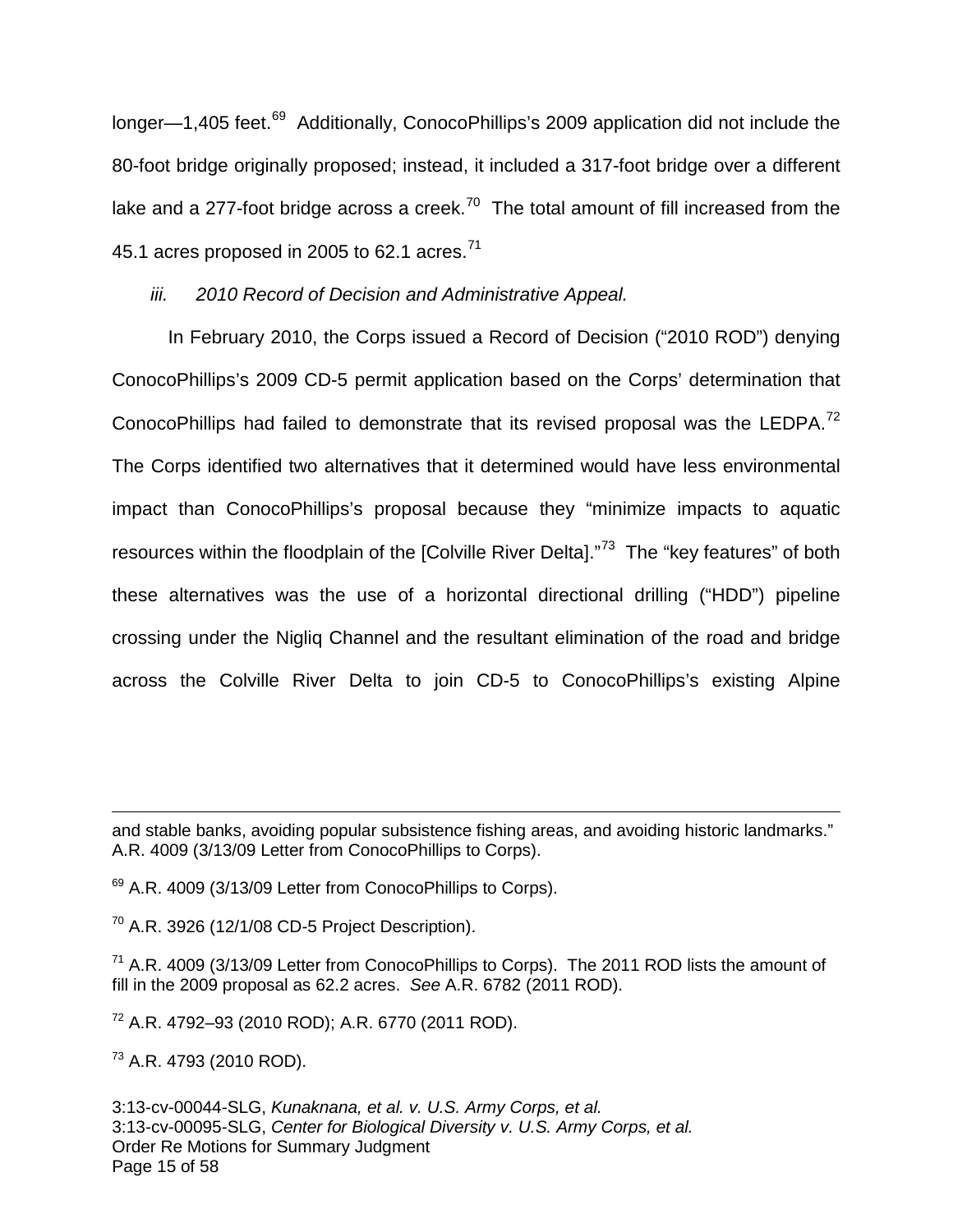infrastructure.<sup>[74](#page-15-0)</sup> One alternative included a gravel air strip at CD-5, and the other included an eight-mile road to CD-5 from Nuigsut.<sup>[75](#page-15-1)</sup>

ConocoPhillips administratively appealed the 2010 ROD on numerous grounds.<sup>[76](#page-15-2)</sup> In Appeal Reason 3, ConocoPhillips asserted the Corps' LEDPA determination was "arbitrary, capricious, . . . [and] not supported by substantial evidence in the administrative record."<sup>[77](#page-15-3)</sup> ConocoPhillips maintained that the record "does not support a finding that a three-phase HDD project design is a practicable alternative to [ConocoPhillips's] CD-5 proposal."[78](#page-15-4)

In a decision dated December 2, 2010, a Corps Review Officer determined that "[m]any of the stated reasons in ConocoPhillips's [request for appeal] are without merit, however . . . several aspects of the [request for appeal] have merit," including certain of ConocoPhillips's arguments concerning the practicability of the HDD design.<sup>[79](#page-15-5)</sup> The Review Officer remanded the permit decision to the Corps District Engineer for "further clarification and evaluation."<sup>[80](#page-15-6)</sup>

 $\overline{a}$ 

<span id="page-15-0"></span><sup>74</sup> A.R. 7571 (Administrative Appeal Decision).

<span id="page-15-1"></span><sup>75</sup> A.R. 4801–03 (2010 ROD); A.R. 7571 (Administrative Appeal Decision).

<span id="page-15-2"></span> $76$  See A.R. 7366–7403 (4/2/10 Request for Appeal).

<span id="page-15-3"></span> $77$  A.R. 7379 (4/2/10 Request for Appeal) (quoting 33 C.F.R. § 331.9(b)).

<span id="page-15-4"></span> $78$  A.R. 7379 (4/2/10 Request for Appeal).

<span id="page-15-5"></span><sup>79</sup> See A.R. 7570, 7578–79 (Administrative Appeal Decision).

<span id="page-15-6"></span><sup>80</sup> A.R. 7590–91 (Administrative Appeal Decision).

<sup>3:13-</sup>cv-00044-SLG, Kunaknana, et al. v. U.S. Army Corps, et al. 3:13-cv-00095-SLG, Center for Biological Diversity v. U.S. Army Corps, et al. Order Re Motions for Summary Judgment Page 16 of 58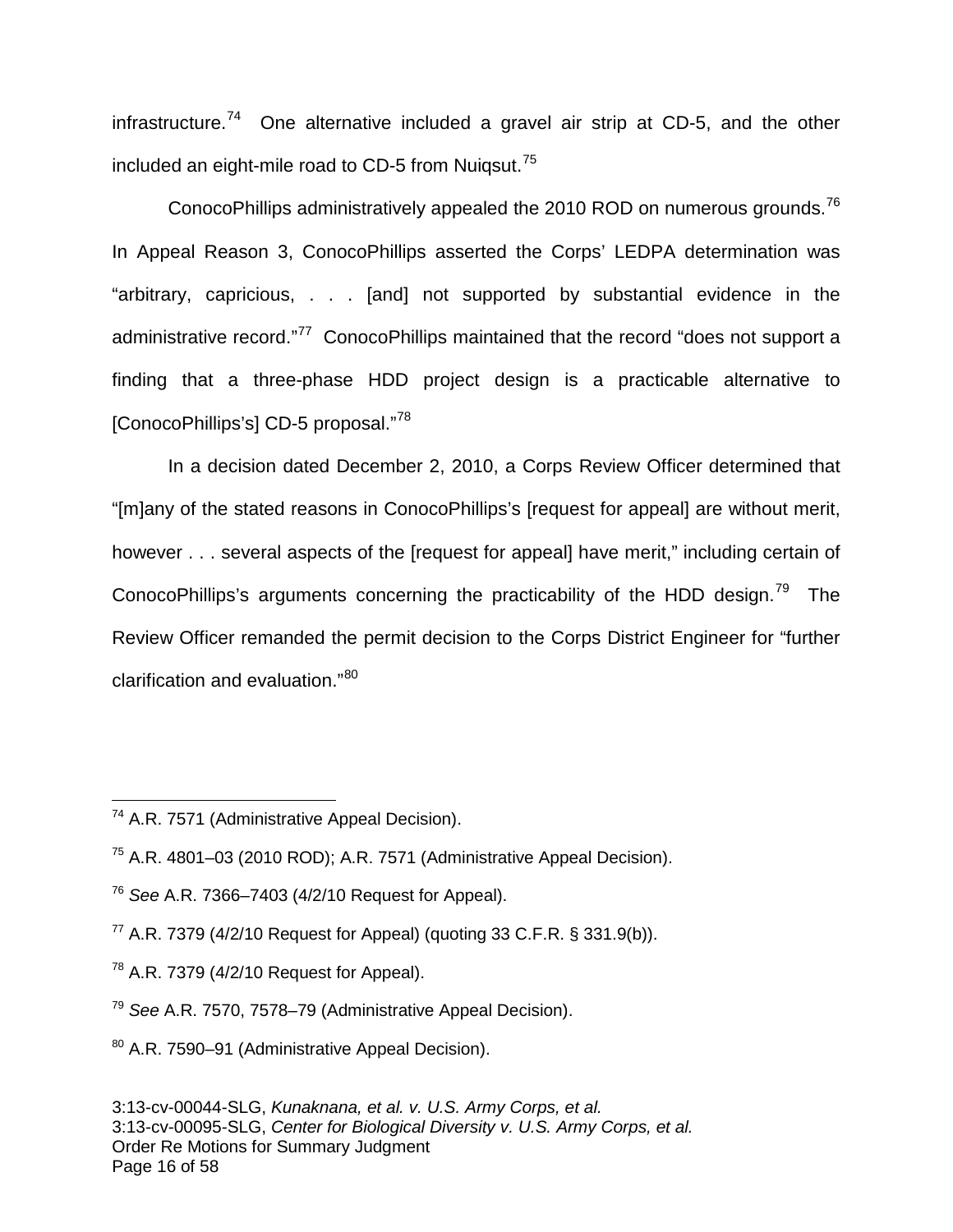#### iv. 2011 Record of Decision.

Following the administrative remand, ConocoPhillips and other interested parties provided the Corps with considerable amounts of additional information on both the bridge and HDD alternatives.<sup>[81](#page-16-0)</sup> ConocoPhillips also agreed to certain modifications to its 2009 proposal "to further minimize project impacts in the [Colville River Delta]" in order to address concerns raised by EPA and U.S. Fish & Wildlife Service ("USFWS").<sup>[82](#page-16-1)</sup> These modifications included narrowing the road and bridge widths and adding a fourth bridge that would allow for the flow of flood waters.<sup>[83](#page-16-2)</sup> The modifications reduced the total amount of fill from 62.1 acres to 58.5 acres. $84$ 

 In December 2011, the Corps issued a Record of Decision ("2011 ROD") granting ConocoPhillips's 2009 permit application as modified. The Corps found, based on the additional information submitted following the administrative remand, that ConocoPhillips's bridge proposal as modified was the LEDPA, instead of the HDD approach.<sup>[85](#page-16-4)</sup> With respect to NEPA, the Corps adopted the 2004 Alpine Satellites EIS.<sup>[86](#page-16-5)</sup> The Corps concluded that an SEIS was not needed to evaluate ConocoPhillips's revised permit application because "there have not been substantial changes in the

 $\overline{a}$ 

<span id="page-16-0"></span> $81$  See A.R. 6773–76 (2011 ROD). Following the remand, over 2,000 pages were added to the administrative record. See A.R. 4883–6762, 10058–10374.

<span id="page-16-1"></span><sup>&</sup>lt;sup>82</sup> A.R. 6782 (2011 ROD).

<span id="page-16-2"></span><sup>83</sup> A.R. 6781–82 (2011 ROD).

<span id="page-16-3"></span><sup>&</sup>lt;sup>84</sup> See A.R. 6782 (2011 ROD).

<span id="page-16-4"></span><sup>85</sup> A.R. 6773–76, 6902 (2011 ROD).

<span id="page-16-5"></span><sup>86</sup> A.R. 6773 (2011 ROD).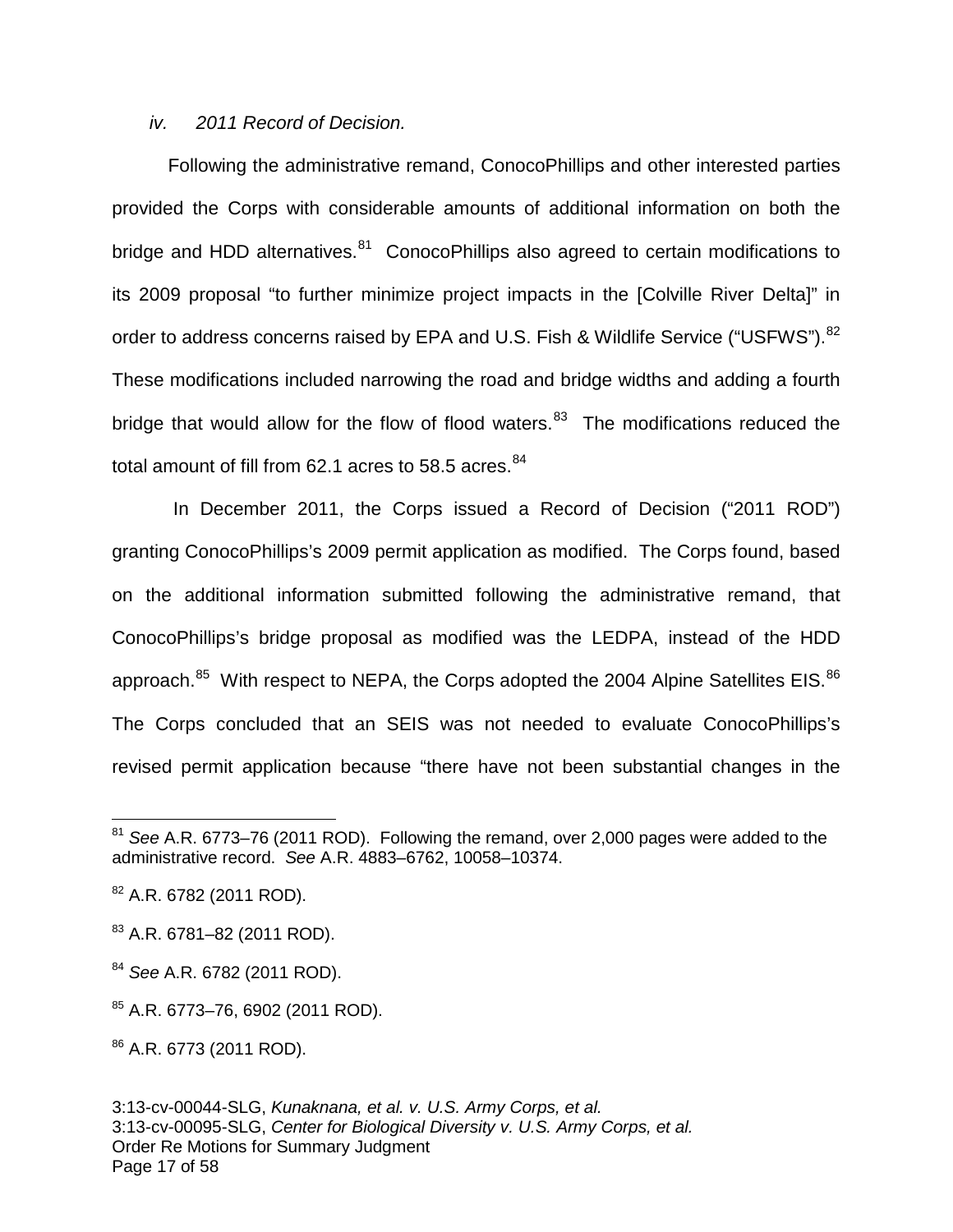proposed action that are relevant to environmental concerns; and . . . there are not significant new circumstances or information relevant to environmental concerns and bearing on the proposal or impacts."<sup>[87](#page-17-0)</sup> The 2011 ROD that issued the Section 404 permit is the final agency action.<sup>[88](#page-17-1)</sup>

#### **III. Procedural History.**

On February 27, 2013, the Kunaknana Plaintiffs filed their lawsuit challenging the Corps' decision to issue ConocoPhillips the Section 404 permit for CD-5. $^{89}$  $^{89}$  $^{89}$  A few months later, on June 5, 2013, CBD filed its lawsuit.<sup>[90](#page-17-3)</sup> The Court permitted ConocoPhillips, Kuukpik, ASRC, the North Slope Borough, and the State of Alaska to join both actions as Intervenor-Defendants in support of the Corps.<sup>[91](#page-17-4)</sup> Each Intervenor-Defendant has a stake in the CD-5 project:

- Kuukpik owns the surface estate at the proposed CD-5 location and is the village corporation for Nuiqsut; <sup>[92](#page-17-5)</sup>
- "ASRC holds the subsurface estate in the area of the proposed 'CD-5' production pad, and anticipates receiving production royalties once oil production from that project begins;"<sup>[93](#page-17-6)</sup>

<span id="page-17-6"></span><span id="page-17-0"></span><sup>87</sup> A.R. 6899 (2011 ROD).  $\overline{a}$ 

<span id="page-17-1"></span>88 See 33 C.F.R. § 331.10(b) ("If [the Corps] determines that [an administrative] appeal has merit, the final Corps decision is the district engineer's decision made pursuant to the . . . remand of the appealed action.").

- <span id="page-17-2"></span>89 Docket 1 (Kunaknana Pls.' Compl.).
- <span id="page-17-3"></span> $90$  Docket 1, Case No. 3:13-cv-00095 (CBD Compl.).
- <span id="page-17-4"></span> $91$  See supra note 4.

<span id="page-17-5"></span> $92$  Docket 141 at 3–4 (Kuukpik Opp'n) (citing Docket 47 at 1–3 ¶¶ 1–2, 5 (Chinn Decl. in Supp. of Kuukpik Mot. to Intervene)); cf. supra notes 5, 61 and accompanying text (discussing Kuukpik).

3:13-cv-00044-SLG, Kunaknana, et al. v. U.S. Army Corps, et al. 3:13-cv-00095-SLG, Center for Biological Diversity v. U.S. Army Corps, et al. Order Re Motions for Summary Judgment Page 18 of 58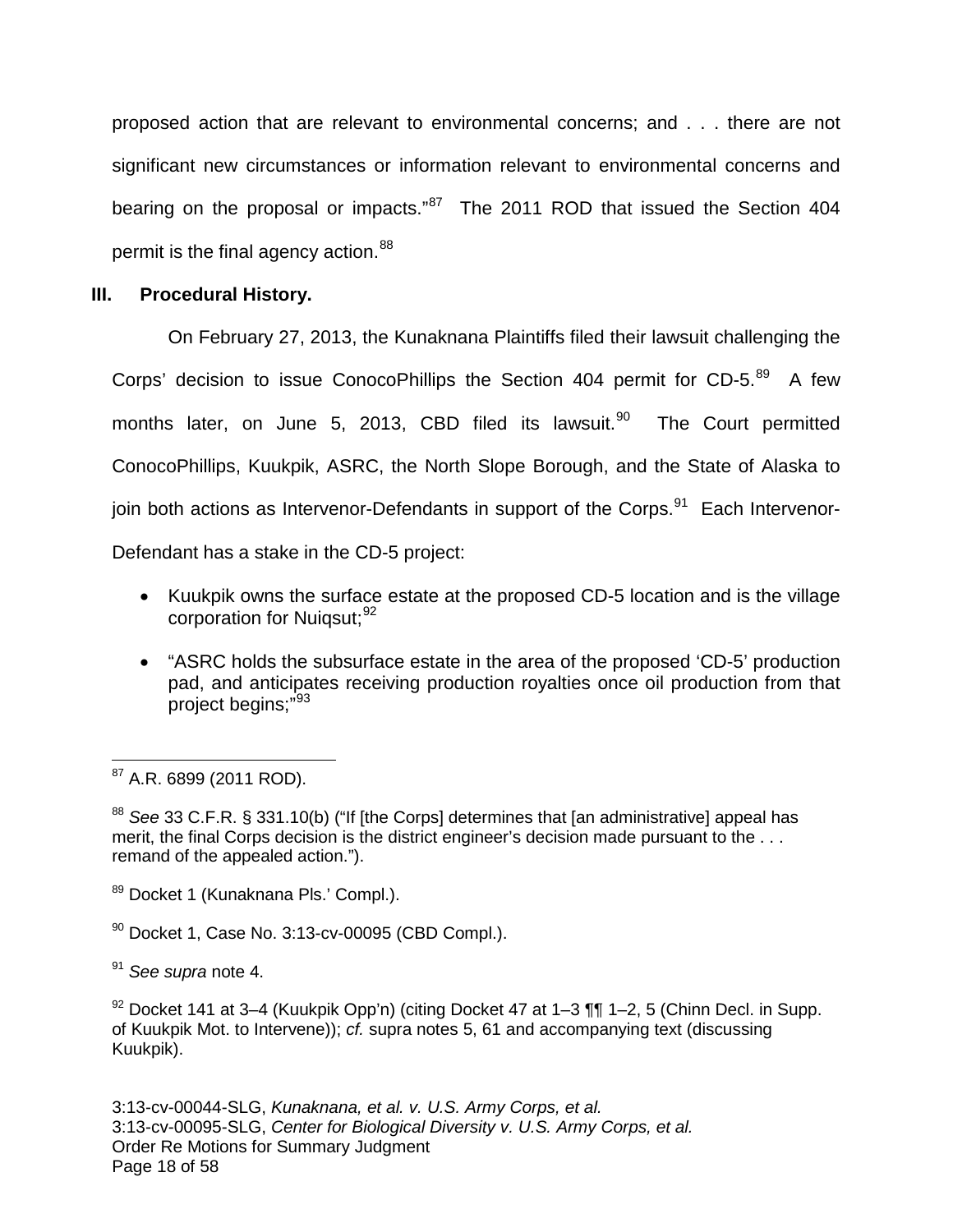- The North Slope Borough "is the recognized unit of local government spanning the North Slope of Alaska;"[94](#page-18-0) and
- The State of Alaska receives taxes and royalties on oil and gas production and actively participated in the CD-5 permitting process.<sup>[95](#page-18-1)</sup>

On August 14, 2013, the Court issued an Order Establishing Joint Case Management and a Case Schedule, which provided for the joint management of the Kunaknana Plaintiffs' and CBD's actions and set a briefing schedule.<sup>[96](#page-18-2)</sup> On September 4, 2013, the Court issued an order modifying the briefing schedule.  $97$  Pursuant to this modified schedule, the parties have filed cross-motions for summary judgment.<sup>[98](#page-18-4)</sup> Additionally, ConocoPhillips filed a motion to strike certain extra-record exhibits attached to the Plaintiffs' summary judgment motions.<sup>[99](#page-18-5)</sup>

<span id="page-18-2"></span>96 Docket 86 at 1–4 (Order Establishing Joint Case Mgt.).

<span id="page-18-3"></span><sup>97</sup> Docket 96 at 2 (Order Granting Defs. Mot. for Extension of Time & Modifying Case Schedule).

<span id="page-18-4"></span> $98$  See supra notes 8–11 and accompanying text.

 $\overline{a}$ 

 $93$  Docket 140 at 3 (ASRC Opp'n) (citing Docket 21 at 2 ¶ 4 (Imm. Decl. in Supp. of ASRC Mot. to Intervene)).

<span id="page-18-0"></span><sup>94</sup> Docket 141 at 3 (North Slope Borough Opp'n); see also Docket 64 at 3–6 (Mem. in Supp. of North Slope Borough Mot. to Intervene).

<span id="page-18-1"></span><sup>95</sup> Docket 27 at 4–5 (Mem. in Supp. of State of Alaska Mot. to Intervene); Docket 142 at 7–10 (State of Alaska Opp'n).

<span id="page-18-5"></span> $99$  Docket 126 at 5 (ConocoPhillips Mot. to Strike). The motion has been fully briefed. See Docket 137 (Kunaknana Pls.' Opp'n to Mot. to Strike); Docket 139 (CBD Opp'n to Mot. to Strike); Docket 145 (ConocoPhillips Reply re Mot. to Strike). Additionally, Intervenor-Defendants ASRC, State of Alaska, and Kuukpik joined in ConocoPhillips's motion to strike at Dockets 132, 133, and 134, respectively.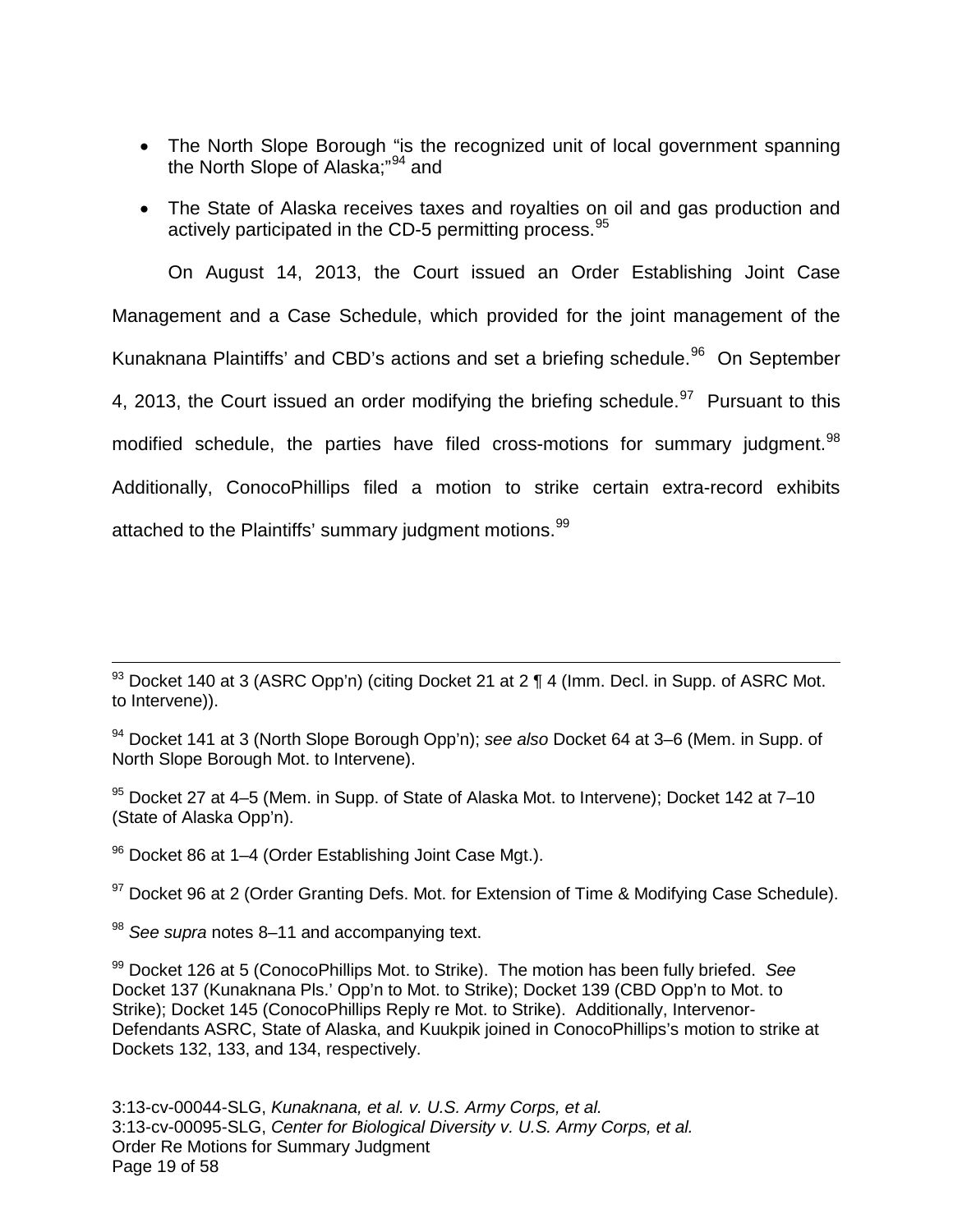On February 5, 2014, after the motions had been fully briefed, the Kunaknana Plaintiffs filed a Motion for Temporary Restraining Order and Preliminary Injunction.<sup>[100](#page-19-0)</sup> On March 12, 2014, this Court issued an Order denying the motion with respect to the construction activities already underway at CD-5, based on the Court's determination that the balance of the equities was then tipped sharply in favor of ConocoPhillips and the other Intervenor-Defendants and that a preliminary injunction would not be in the public interest.<sup>[101](#page-19-1)</sup> The March 2014 Order did not address the Kunaknana Plaintiffs' likelihood of success on the merits. $102$ 

## **DISCUSSION**

### **I. Jurisdiction.**

### **A. Subject Matter Jurisdiction.**

This Court has subject matter jurisdiction over this action pursuant to 28 U.S.C. §

1331.

## **B. Article III Standing.**

Under Article III of the Constitution, "[t]he jurisdiction of the federal courts is

limited to 'cases' and 'controversies."<sup>[103](#page-19-3)</sup> Federal courts enforce this jurisdictional

<span id="page-19-2"></span><sup>102</sup> Docket 174 at 7 (Order Denying Pls.' Mot. for TRO & Prelim. Inj.).

<span id="page-19-3"></span> $103$  Wash. Envtl. Council v. Bellon, 732 F.3d 1131, 1138 (9th Cir. 2013) (quoting U.S. Const. art. III,  $\S$  2).

<span id="page-19-0"></span><sup>&</sup>lt;sup>100</sup> Docket 149 (Mot. for TRO & Prelim. Inj.). 1

<span id="page-19-1"></span><sup>&</sup>lt;sup>101</sup> Docket 174 at 9 (Order Denying Pls.' Mot. for TRO & Prelim. Inj.) ("[E]ven assuming Plaintiffs have shown likely success on the merits and likely irreparable harm for purposes of this motion, the balance of the equities tips so far in favor of ConocoPhillips and the other Intervenor-Defendants at this time that a preliminary injunction halting this season's construction activities is not warranted, nor would it be in the public interest.").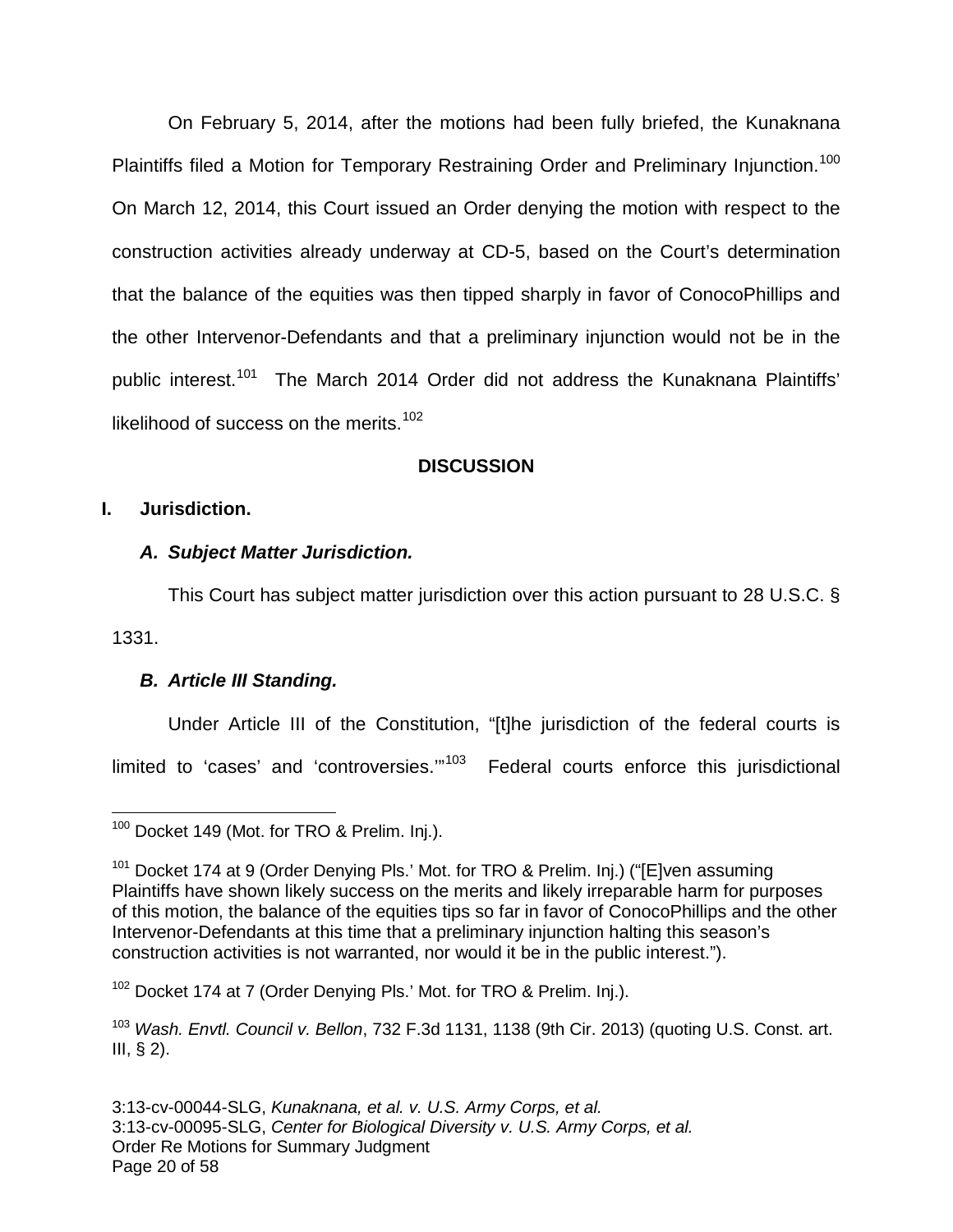limitation through the doctrine of "Article III standing."<sup>[104](#page-20-0)</sup> The Supreme Court enumerated the requirements for Article III standing in Friends of the Earth, Inc. v.

## Laidlaw Environmental Services (TOC), Inc.:

[T]o satisfy Article III's standing requirements, a plaintiff must show (1) it has suffered an "injury in fact" that is (a) concrete and particularized and (b) actual or imminent, not conjectural or hypothetical; (2) the injury is fairly traceable to the challenged action of the defendant; and (3) it is likely, as opposed to merely speculative, that the injury will be redressed by a favorable decision.<sup>[105](#page-20-1)</sup>

The Court explained that in environmental cases, "[t]he relevant showing for purposes of Article III standing  $\ldots$  is not injury to the environment but injury to the plaintiff."<sup>[106](#page-20-2)</sup> Thus, "environmental plaintiffs adequately allege injury in fact when they aver that they use the affected area and are persons 'for whom the aesthetic and recreational values of the area will be lessened' by the challenged activity."<sup>[107](#page-20-3)</sup>

<span id="page-20-0"></span><sup>104</sup> See DaimlerChrysler Corp. v. Cuno, 547 U.S. 332, 340–42 (2006).  $\overline{a}$ 

<span id="page-20-1"></span> $105$  Friends of the Earth, Inc. v. Laidlaw Envtl. Servs. (TOC), Inc., 528 U.S. 167, 180-81 (2000) (citing Lujan v. Defenders of Wildlife, 504 U.S. 555, 560–61 (1992)). In addition to Article III standing, the Supreme Court has recognized the concept of "prudential standing, which embodies 'judicially self-imposed limits on the exercise of federal jurisdiction."" Elk Grove Unified Sch. Dist. v. Newdow, 542 U.S. 1, 11–12 (quoting Allen v. Wright, 468 U.S. 737, 751 (1984)). The Plaintiffs' prudential standing is not an issue in this litigation.

<span id="page-20-2"></span> $106$  Friends of the Earth, Inc., 528 U.S. at 181.

<span id="page-20-3"></span> $107$  Id. at 183 (quoting Sierra Club v. Morton, 405 U.S. 727, 735 (1972)); see also Ecological Rights Found. v. Pac. Lumber Co., 230 F.3d 1141, 1149 (9th Cir. 2000) ("[A]n individual can establish 'injury in fact' by showing a connection to the area of concern sufficient to make credible the contention that the person's future life will be less enjoyable—that he or she really has or will suffer in his or her degree of aesthetic or recreational satisfaction—if the area in question remains or becomes environmentally degraded.").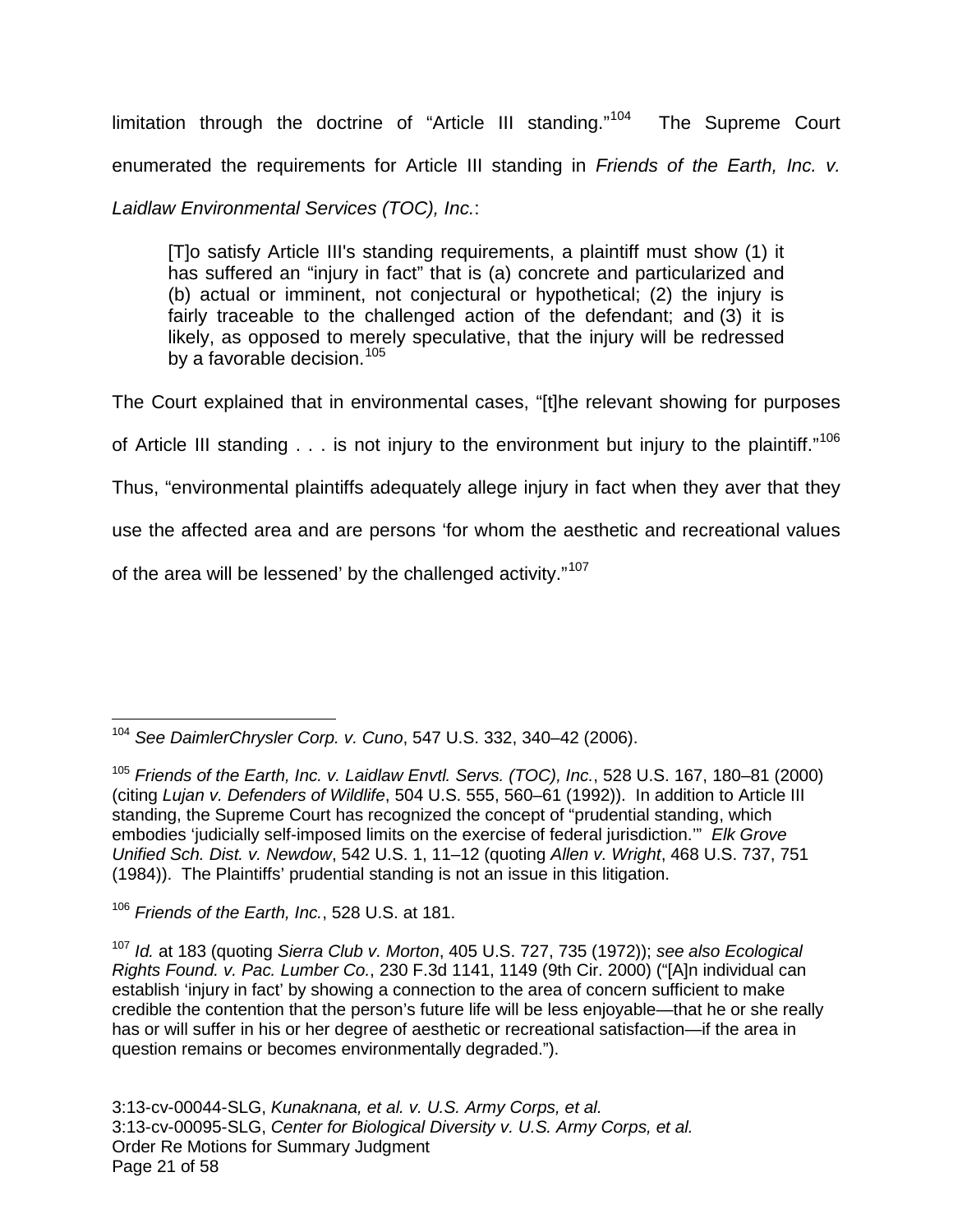Plaintiffs bear the burden of establishing their standing to bring suit,  $108$  and they "must demonstrate standing for each claim [they] seek[] to press."<sup>[109](#page-21-1)</sup> At the summary judgment stage, plaintiffs "must 'set forth' by affidavit or other evidence 'specific facts,' which for purposes of the summary judgment motion will be taken to be true," that demonstrate plaintiffs satisfy the three requirements for Article III standing.<sup>[110](#page-21-2)</sup>

i. Center for Biological Diversity.

CBD filed its lawsuit on behalf of its members. $111$  The Supreme Court explained the requirements for organizational standing in Friends of the Earth:

An association has standing to bring suit on behalf its members when [1] its members would otherwise have standing to sue in their own right, [2] the interests at stake are germane to the organization's purpose, and [3] neither the claim asserted nor the relief requested requires the participation of individual members in the lawsuit.<sup>[112](#page-21-4)</sup>

In CBD's case, only the first prong of this test is at issue. To demonstrate that at least one of its members would have standing to sue in his or her own right, CBD included as exhibits to its summary judgment motion the declarations of three of its members—Marybeth Holleman, Rick Steiner, and Jack Lentfer.<sup>[113](#page-21-5)</sup> In its briefing, CBD

<span id="page-21-2"></span><sup>110</sup> Lujan, 504 U.S. at 561 (citation omitted) (citing Fed. R. Civ. P. 56(e)).

<span id="page-21-3"></span><sup>111</sup> See Docket 1 at 3–9  $\P$ , 6–23, Case No. 3:13-cv-00095 (CBD Compl.).

<span id="page-21-4"></span> $112$  Friends of the Earth, 528 U.S. at 181 (citing Hunt v. Wash. State Apple Advert. Comm'n, 432 U.S. 333, 343 (1977)).

<span id="page-21-5"></span><sup>113</sup> See Docket 106-1 (Ex. 1 to CBD Mot. for Summ. J.: Holleman Decl.); Docket 106-2 (Ex. 2 to CBD Mot. for Summ. J.: Lentfer Decl.); Docket 106-3 (Ex. 3 to CBD Mot. for Summ. J.: Steiner Decl.); see also Docket 106 at 21 (CBD Mot. for Summ. J.) ("Jack Lentfer, Marybeth Holleman

<span id="page-21-0"></span><sup>&</sup>lt;sup>108</sup> See Lujan, 504 U.S. at 561.  $\overline{a}$ 

<span id="page-21-1"></span><sup>&</sup>lt;sup>109</sup> DaimlerChrysler, 547 U.S. at 352.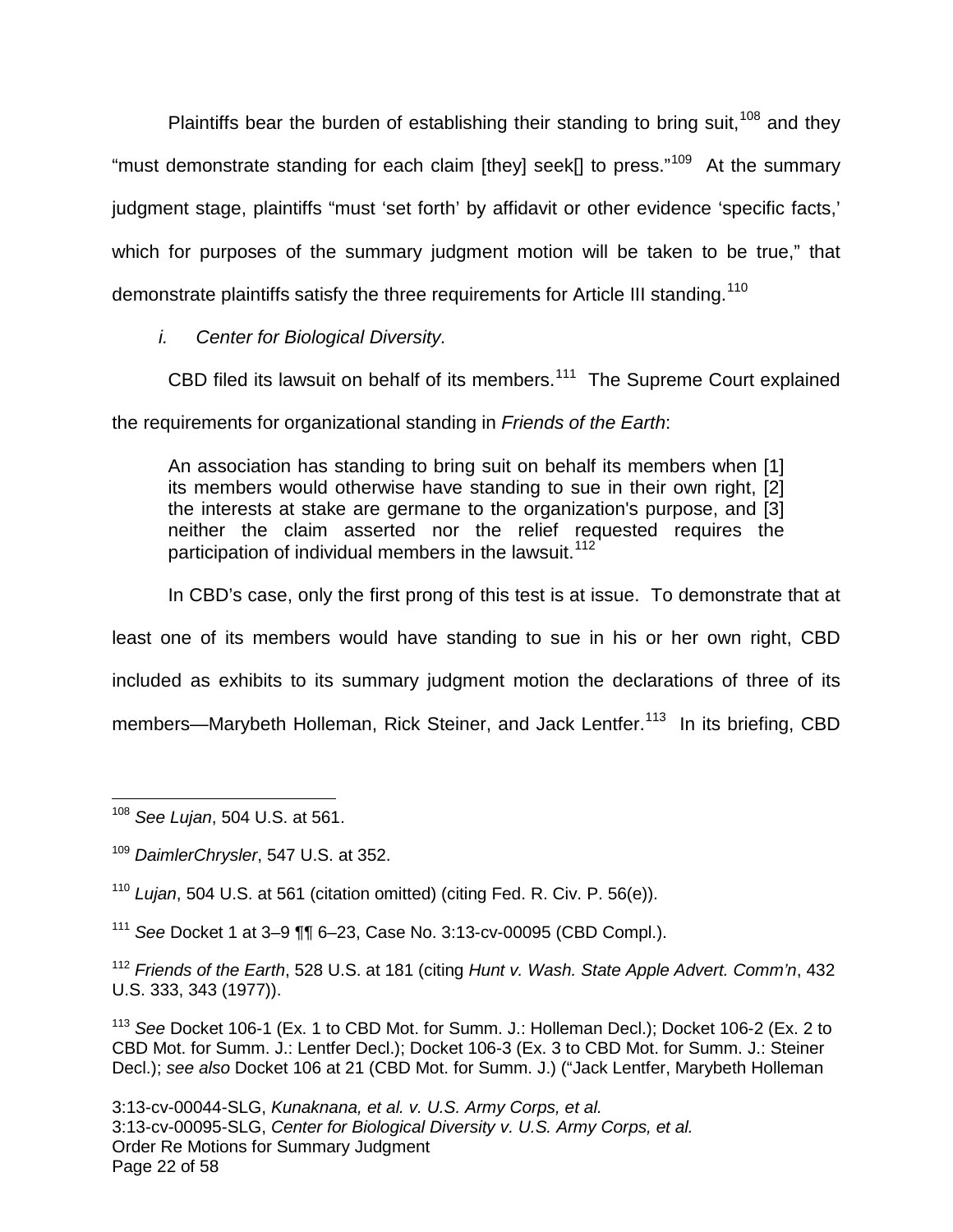asserts that these members "have all dedicated extensive time and energy studying, recreating, and traveling in Arctic Alaska, and each plans to return to enjoy the scenery and wildlife of the Colville River Delta in the near future."<sup>[114](#page-22-0)</sup> It further asserts that "[t]he CD-5 project poses an imminent threat of injury to each member's interest in enjoying the recreational and aesthetic value of the area."<sup>[115](#page-22-1)</sup> But to determine whether CBD has standing, the Court looks to the members' declarations, not to counsel's assertions.

In her declaration, Marybeth Holleman states that she lives in Anchorage, Alaska.<sup>[116](#page-22-2)</sup> She states that in the past, she has "traveled to and written about Alaska's Arctic and its wildlife."<sup>[117](#page-22-3)</sup> She traveled to Prudhoe Bay in 1988, Unalakleet in 1990, St. Lawrence Island in 1995, and Barrow and Kaktovik in 2009.<sup>[118](#page-22-4)</sup> On her trip to Barrow and Kaktovik, Ms. Holleman "flew over the Colville Delta."<sup>[119](#page-22-5)</sup> She states: "Since the Kaktovik trip, I have been wanting to return. Primarily, I plan to do some river trips in the Arctic. . . . The Colville River is one [my spouse and I] are seriously considering in the next couple of years." $120$  She also states:

and Rick Steiner each have individual standing because the construction of CD-5 will cause them to suffer a concrete and particularized injury.").

<span id="page-22-0"></span><sup>114</sup> Docket 106 at 21 (CBD Mot. for Summ. J.).

1

<span id="page-22-2"></span> $116$  Docket 106-1 at 2 (Ex. 1 to CBD Mot. for Summ. J.: Holleman Decl.).

<span id="page-22-3"></span> $117$  Docket 106-1 at 2 (Ex. 1 to CBD Mot. for Summ. J.: Holleman Decl.).

<span id="page-22-4"></span><sup>118</sup> Docket 106-1 at 2-3 (Ex. 1 to CBD Mot. for Summ. J.: Holleman Decl.).

<span id="page-22-5"></span><sup>119</sup> Docket 106-1 at 3 (Ex. 1 to CBD Mot. for Summ. J.: Holleman Decl.).

<span id="page-22-6"></span> $120$  Docket 106-1 at 4 (Ex. 1 to CBD Mot. for Summ. J.: Holleman Decl.).

<span id="page-22-1"></span> $115$  Docket 106 at 22 (CBD Mot. for Summ. J.).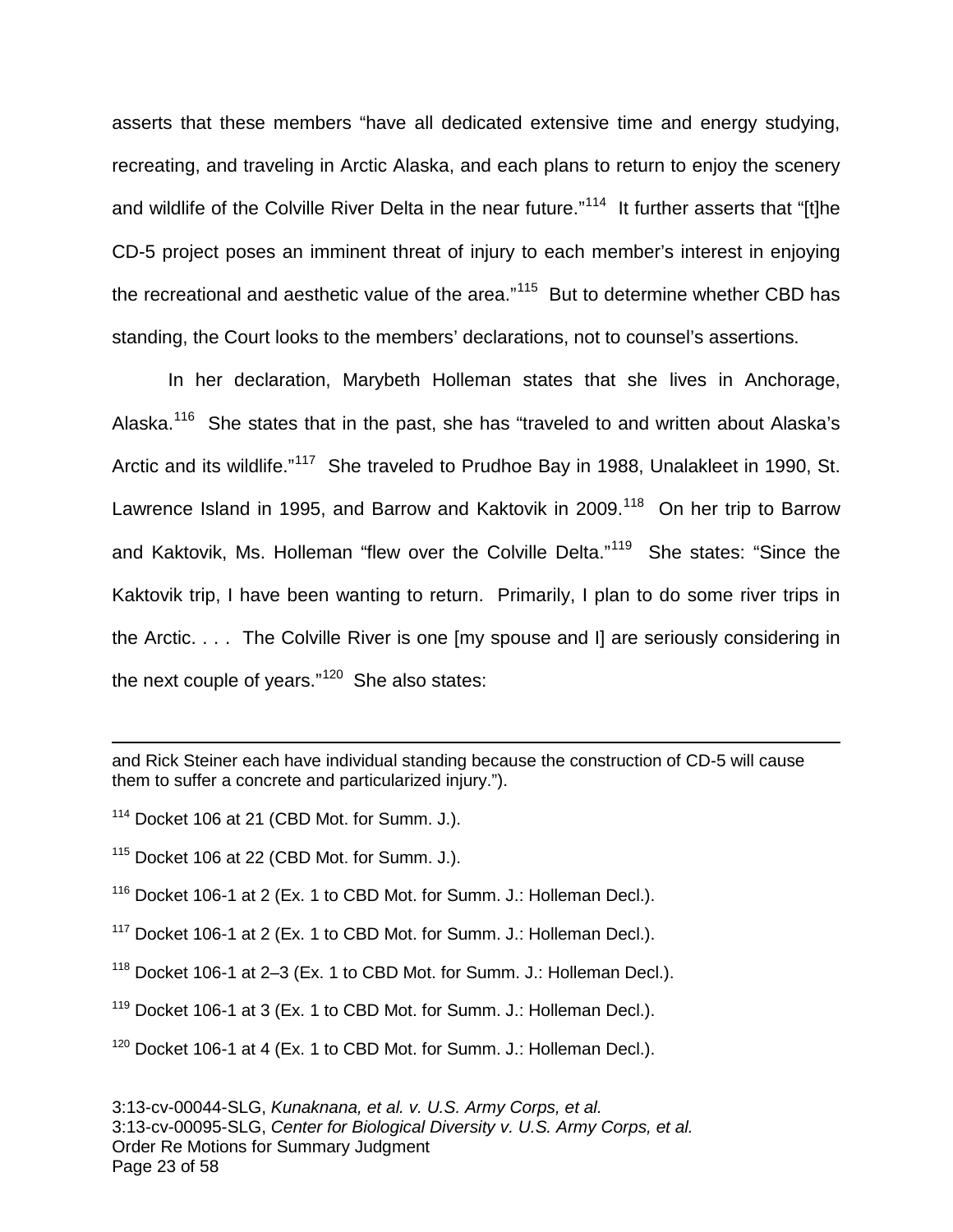I am worried that the currently proposed CD-5 project poses the risk of an oil spill into the Colville River, which could flow into the Arctic Ocean. If there were to be an oil spill, my interests in floating the Colville River, and, more broadly, in viewing and appreciating the wildlife of the Colville Delta and the Arctic Ocean, would be harmed.<sup>[121](#page-23-0)</sup>

In his declaration, Richard Steiner states that he lives in Anchorage, Alaska.<sup>[122](#page-23-1)</sup> He states that he has traveled extensively throughout Arctic Alaska. He describes his travels as including flying "over the upper reaches of the Colville River."<sup>[123](#page-23-2)</sup> He states: "I have been both west and east of the Colville Delta, and have flown over the entire Delta from Barrow to Prudhoe Bay."<sup>[124](#page-23-3)</sup> Additionally, he states: "I have always hoped to float the Colville River, and am hoping to arrange a float in the next couple of years."<sup>[125](#page-23-4)</sup> He concludes: "If there were to be an oil spill into the Colville River, it would harm my interests in seeing and enjoying the Colville Delta and the species that inhabit it."<sup>[126](#page-23-5)</sup>

In his declaration, Jack Lentfer states that he lives in Homer, Alaska and is "retired from working as a wildlife biologist in Alaska for over 46 years."<sup>[127](#page-23-6)</sup> In 1964 and 1965, he worked in the Colville River Delta as an employee for the Alaska Department of Fish & Game.<sup>[128](#page-23-7)</sup> In October 1964, he stayed with a family that lived "approximately

 $\overline{a}$ 

- <span id="page-23-2"></span> $123$  Docket 106-3 at 3 (Ex. 3 to CBD Mot. for Summ. J.: Steiner Decl.).
- <span id="page-23-3"></span> $124$  Docket 106-3 at 3-4 (Ex. 3 to CBD Mot. for Summ. J.: Steiner Decl.).
- <span id="page-23-4"></span> $125$  Docket 106-3 at 5 (Ex. 3 to CBD Mot. for Summ. J.: Steiner Decl.).
- <span id="page-23-5"></span> $126$  Docket 106-3 at 6 (Ex. 3 to CBD Mot. for Summ. J.: Steiner Decl.).
- <span id="page-23-6"></span> $127$  Docket 106-2 at 1 (Ex. 2 to CBD Mot. for Summ. J.: Lentfer Decl.).

<span id="page-23-0"></span> $121$  Docket 106-1 at 5 (Ex. 1 to CBD Mot. for Summ. J.: Holleman Decl.).

<span id="page-23-1"></span> $122$  Docket 106-3 at 2 (Ex. 3 to CBD Mot. for Summ. J.: Steiner Decl.).

<span id="page-23-7"></span> $128$  Docket 106-2 at 2 (Ex. 2 to CBD Mot. for Summ. J.: Lentfer Decl.).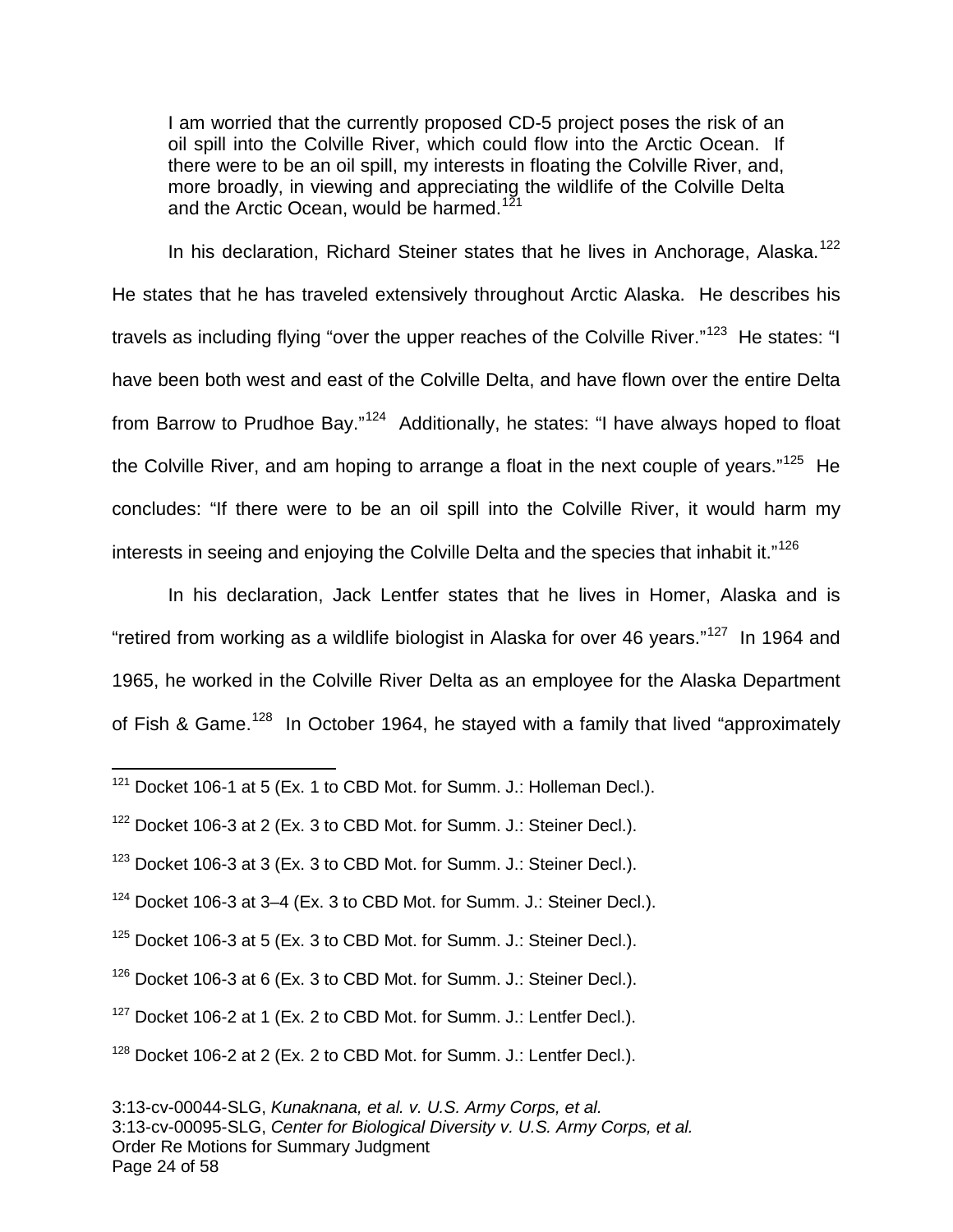13 miles down-river from the CD-5 pad and Nigliq crossing." From 1969 to 1977, Mr. Lentfer "made numerous trips as a state and federal employee throughout the North Slope, including the Colville River delta and surrounding area within the NPR-A."<sup>[129](#page-24-0)</sup> He also made visits to Nuiqsut during that time, and his daughter did a week-long exchange with a Nuiqsut family in 1976.<sup>[130](#page-24-1)</sup> He states: "After retiring, I have continued to visit the Arctic and specifically the vicinity of CD-5 on recreational trips. I flew into the upper Colville River area with my wife in the spring of 1995 and camped for about ten days in an outstanding location for observing wildlife in an undisturbed setting."<sup>[131](#page-24-2)</sup> He also describes trips to other places in the Arctic in 1999, 2003, and 2007.<sup>[132](#page-24-3)</sup> He states: "I still have a strong interest in the Arctic coast of northeast Alaska, including the lower Colville River . . . . I plan to maintain these interests and to continue to travel to Arctic coastal areas."<sup>[133](#page-24-4)</sup> He adds that "the presence of oil drilling facilities . . . in the Colville delta would greatly diminish my enjoyment and appreciation of the area and thus would probably cause me not to return there."[134](#page-24-5)

ConocoPhillips asserts that none of these declarations demonstrates past use of the CD-5 project area "accompanied by credible evidence of planned future use," and, therefore, "CBD has failed to demonstrate an injury [in] fact and its case must be

1

<span id="page-24-0"></span> $129$  Docket 106-2 at 2 (Ex. 2 to CBD Mot. for Summ. J.: Lentfer Decl.).

<span id="page-24-1"></span> $130$  Docket 106-2 at 2, 4 (Ex. 2 to CBD Mot. for Summ. J.: Lentfer Decl.).

<span id="page-24-2"></span> $131$  Docket 106-2 at 3 (Ex. 2 to CBD Mot. for Summ. J.: Lentfer Decl.).

<span id="page-24-3"></span><sup>132</sup> Docket 106-2 at 3-4 (Ex. 2 to CBD Mot. for Summ. J.: Lentfer Decl.).

<span id="page-24-4"></span><sup>&</sup>lt;sup>133</sup> Docket 106-2 at 4 (Ex. 2 to CBD Mot. for Summ. J.: Lentfer Decl.).

<span id="page-24-5"></span><sup>&</sup>lt;sup>134</sup> Docket 106-2 at 4–5 (Ex. 2 to CBD Mot. for Summ. J.: Lentfer Decl.).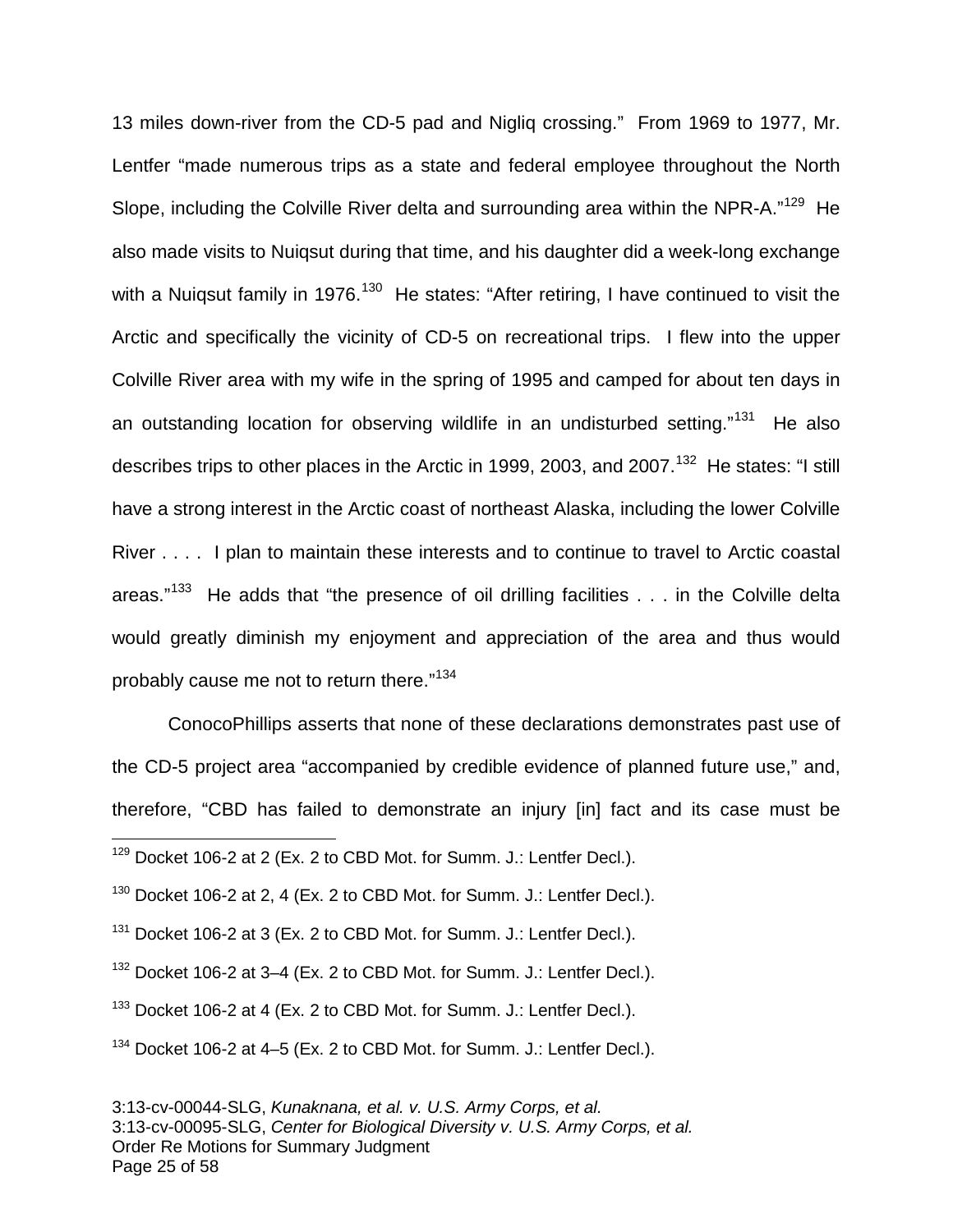dismissed" for lack of standing.<sup>[135](#page-25-0)</sup> In support of this argument, ConocoPhillips cites Lujan v. Defenders of Wildlife and Wilderness Society, Inc. v. Rey.<sup>[136](#page-25-1)</sup> The other Intervenor-Defendants join in ConocoPhillips's argument concerning CBD's lack of standing.<sup>[137](#page-25-2)</sup>

In Lujan, plaintiffs Defenders of Wildlife and other environmental organizations ("Defenders") filed suit against the Secretary of the Interior to challenge a regulation interpreting Section 7(a)(2) of the Endangered Species Act ("ESA"). The challenged regulation limited the requirement that federal agencies consult with the Secretary of the Interior to ensure their actions do not jeopardize endangered species to apply only to "actions taken in the United States or on the high seas" and not to actions taken in foreign nations.<sup>[138](#page-25-3)</sup> To support its assertion that it had standing to object to this limitation, Defenders submitted the affidavits of two of its members. One member averred that she had visited Egypt in 1986 to observe the habitat of the endangered Nile crocodile; that she "intend[s] to do so again, and hope[s] to observe the crocodile directly"; and that she will suffer harm if ESA Section 7(a)(2) is not applied to the American role in overseeing the rehabilitation of the Aswan Dam.<sup>[139](#page-25-4)</sup> The second member averred that she had visited Sri Lanka in 1981 to observe the habitat of certain

<span id="page-25-4"></span> $139$  See id. at 563.

3:13-cv-00044-SLG, Kunaknana, et al. v. U.S. Army Corps, et al. 3:13-cv-00095-SLG, Center for Biological Diversity v. U.S. Army Corps, et al. Order Re Motions for Summary Judgment Page 26 of 58

<span id="page-25-0"></span><sup>&</sup>lt;sup>135</sup> Docket 129 at 25–26 (ConocoPhillips Opp'n). 1

<span id="page-25-1"></span><sup>&</sup>lt;sup>136</sup> Docket 129 at 20–21 (ConocoPhillips Opp'n).

<span id="page-25-2"></span><sup>&</sup>lt;sup>137</sup> See Docket 140 at 10 (ASRC Opp'n); Docket 141 at 11 (Kuukpik Opp'n); Docket 142 at 26 (State of Alaska Opp'n); Docket 143 at 5 (North Slope Borough Opp'n).

<span id="page-25-3"></span><sup>138</sup> Lujan v. Defenders of Wildlife, 504 U.S. 555, 557–59 (1992).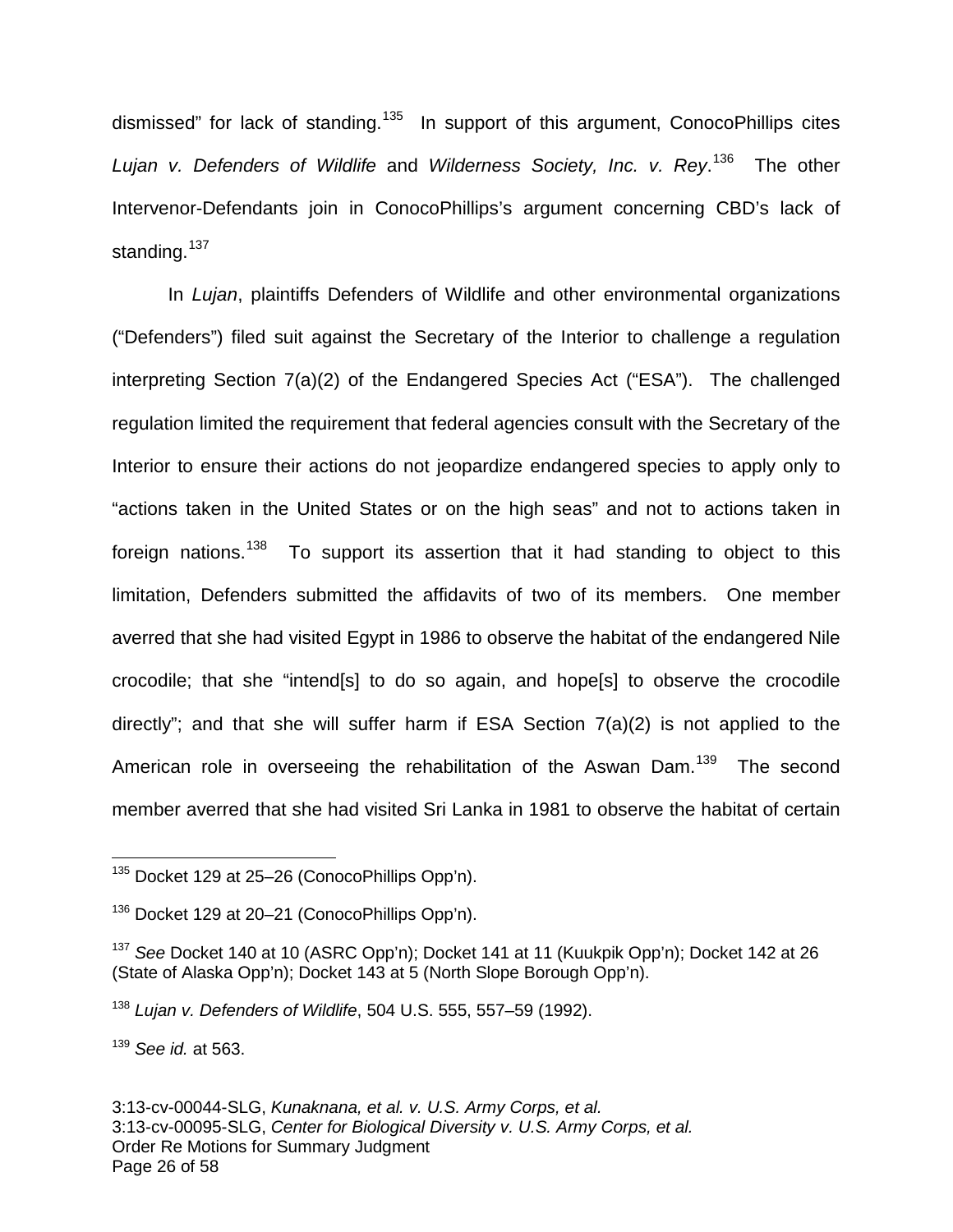endangered species; that she "intend[s] to return to Sri Lanka in the future and hope[s] to be more fortunate in spotting at least the endangered elephant and leopard"; and that she will suffer harm if ESA Section 7(a)(2) is not applied to the Mahaweli project funded by the U.S. Agency for International Development.<sup>[140](#page-26-0)</sup>

The Supreme Court held Defenders lacked standing because the affidavits contained no facts demonstrating that its members were likely to suffer actual or imminent injury.<sup>[141](#page-26-1)</sup> The Court explained:

That the women "had visited" the areas of the projects before the projects commenced proves nothing. . . . And the affiants' profession of an "inten[t]" to return to the places they had visited before—where they will presumably, this time, be deprived of the opportunity to observe animals of the endangered species—is simply not enough. Such "some day" intentions—without any description of concrete plans, or indeed even any specification of when the some day will be—do not support a finding of the "actual or imminent" injury that our cases require.<sup>[142](#page-26-2)</sup>

The Court also rejected Defenders' argument that "any person who uses any part of a 'contiguous ecosystem' adversely affected by a funded activity has standing even if the activity is located a great distance away."<sup>[143](#page-26-3)</sup> The Court explained that "a plaintiff claiming injury from environmental damage must use the area affected by the challenged activity and not an area roughly 'in the vicinity' of it."<sup>[144](#page-26-4)</sup> The Court also rejected Defenders' argument that a person with a personal or professional interest in

<span id="page-26-3"></span> $143$  *Id.* at 565 (emphasis in original).

<span id="page-26-4"></span><sup>144</sup> Id. at 565–66 (citing Lujan v. Nat'l Wildlife Fed'n, 497 U.S. 871, 887–89 (1990)).

<span id="page-26-0"></span> $140$  See id. 1

<span id="page-26-1"></span> $141$  *Id.* at 564, 578.

<span id="page-26-2"></span> $142$  *Id.* at 564 (alteration in original).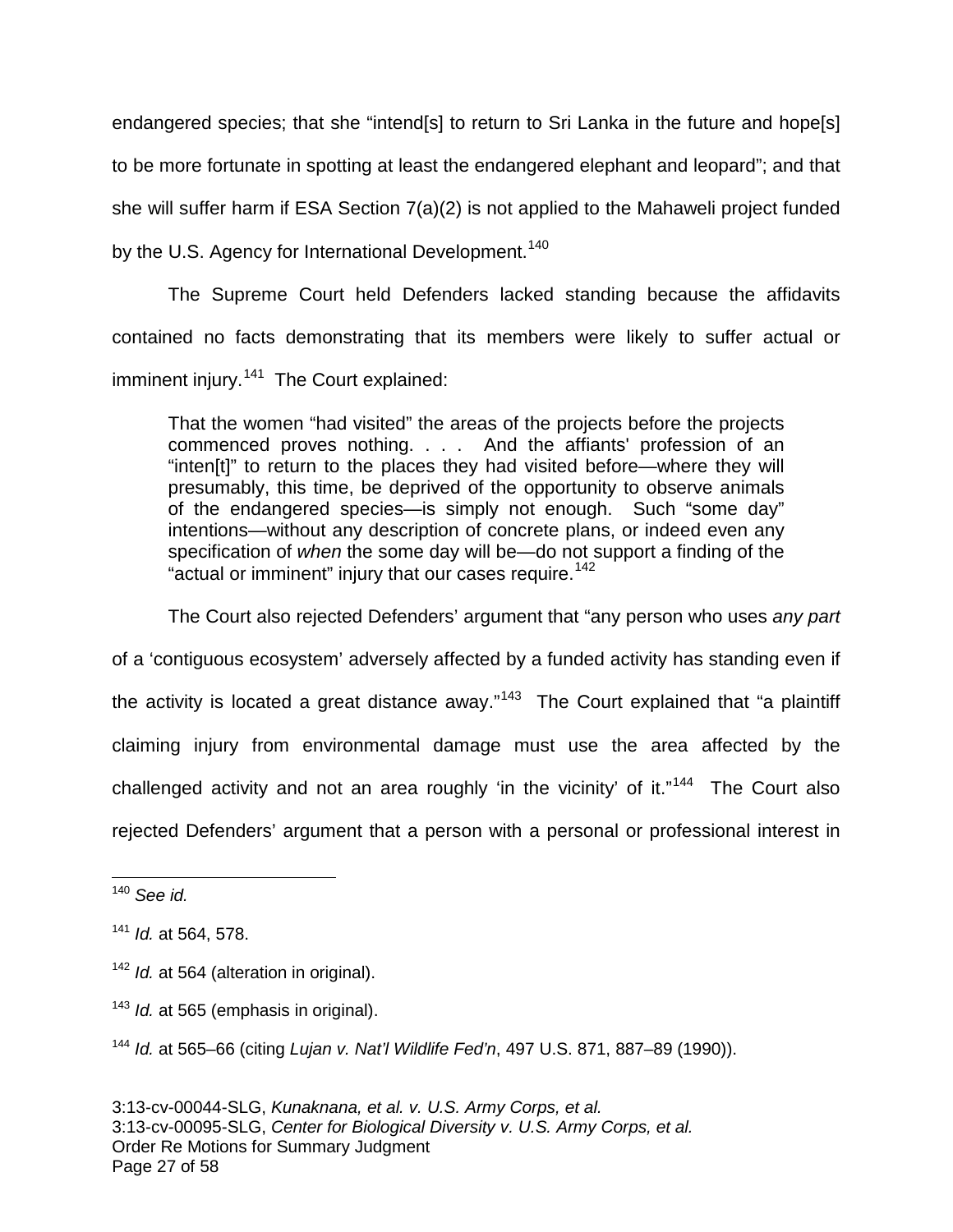an animal species can suffer an injury in fact sufficient to form the basis for standing as a result of a "single project affecting some portion of that species with which [the person] has no more specific connection."[145](#page-27-0)

The Ninth Circuit reached a similar conclusion in Wilderness Society, Inc. v. Rey.<sup>[146](#page-27-1)</sup> In that case, The Wilderness Society and other environmental organizations ("TWS") challenged Forest Service regulations "limit[ing] the scope and availability of notice, comment, and appeals procedures."<sup>[147](#page-27-2)</sup> TWS asserted that it had associational standing by virtue of one of its members' "recreational and aesthetic injuries."<sup>[148](#page-27-3)</sup> The member submitted a declaration stating that he had used Oregon's Umpqua National Forest in the past, that the "Ash Creek Fire Salvage Project" threatened the ecological integrity of that forest, and that the project would have been subject to appeal under prior regulations.<sup>[149](#page-27-4)</sup> The member also expressed a general intent to return to the Umpqua National Forest and to other national forests in Washington and Oregon.<sup>[150](#page-27-5)</sup>

The Ninth Circuit held that the member's declaration was "insufficient to support standing."<sup>[151](#page-27-6)</sup> The court explained that the member's "'some day' general intention to return to the national forests of two geographically large states is too vague to confer

1

<span id="page-27-2"></span> $147$  *Id.* at 1253.

<span id="page-27-0"></span><sup>&</sup>lt;sup>145</sup> *Id.* at 567.

<span id="page-27-1"></span><sup>146</sup> 622 F.3d 1251 (9th Cir. 2010).

<span id="page-27-3"></span> $148$  *Id.* at 1255–56.

<span id="page-27-4"></span> $149$  *Id.* at 1256.

<span id="page-27-5"></span> $150$  *Id.* 

<span id="page-27-6"></span> $151$  *Id.* at 1257.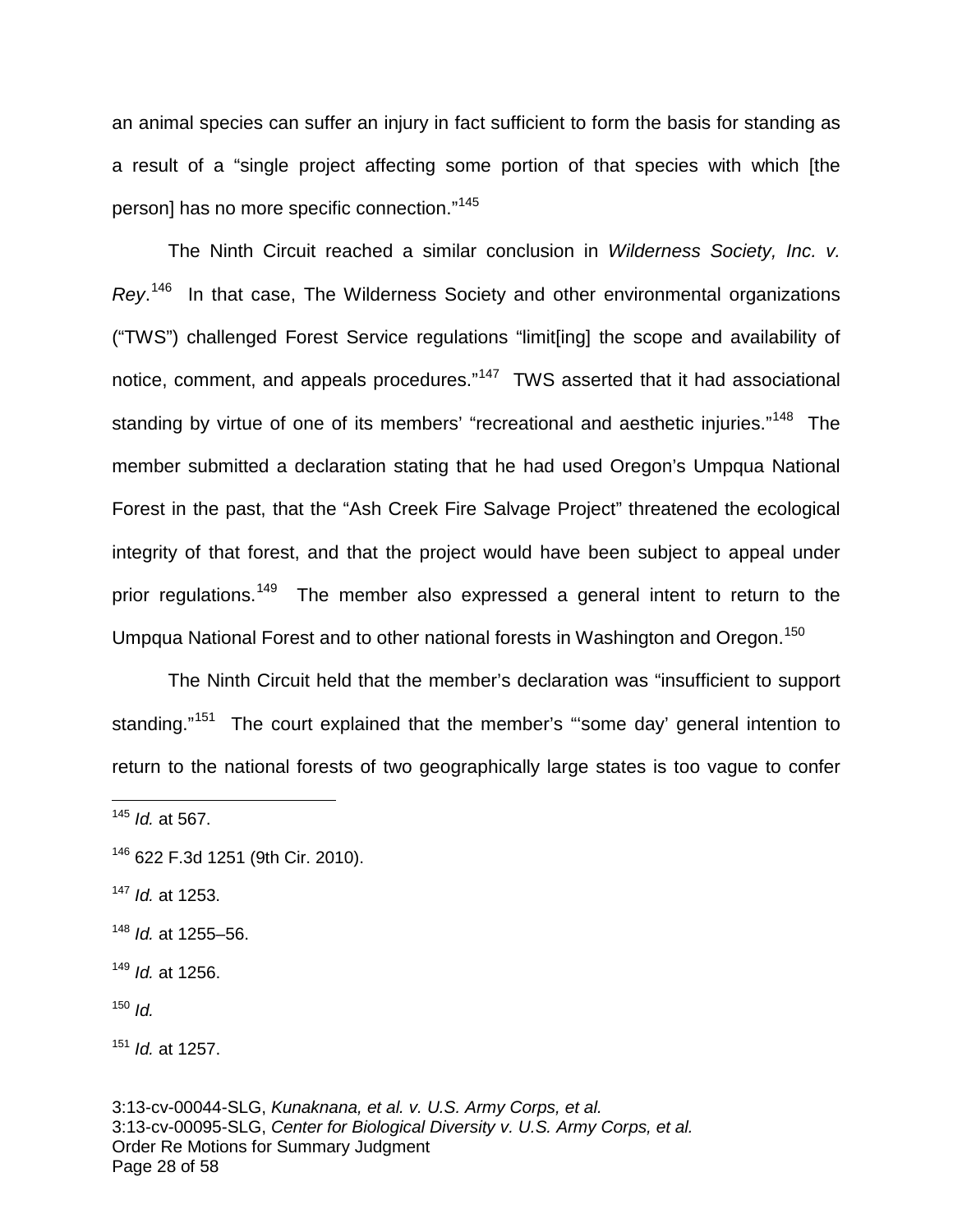standing because [he] has not shown that he is likely to encounter an affected area of the Umpqua National Forest in his future visits."<sup>[152](#page-28-0)</sup>

Here, the Court agrees with ConocoPhillips that under Lujan and Wilderness Society, CBD's members have not demonstrated the requisite injury in fact necessary to confer standing on CBD. As ConocoPhillips points out, neither Ms. Holleman nor Mr. Steiner claims to have ever visited the CD-5 project area.<sup>[153](#page-28-1)</sup> The closest either has come is flying over the Colville River and/or the Colville River Delta.<sup>[154](#page-28-2)</sup> Moreover, neither has testified about a concrete plan to visit the project area in the future. Rather, Ms. Holleman states only that she is "seriously considering" floating the Colville River in the next couple of years,<sup>[155](#page-28-3)</sup> and Mr. Steiner states that he is "hoping" to arrange a float of the Colville River in the next couple of years.<sup>[156](#page-28-4)</sup> As in Lujan, these "some day" intentions are insufficient to confer standing, particularly when it is unclear whether these hypothetical float trips would bring Ms. Holleman or Mr. Steiner to the CD-5 project area.

Mr. Lentfer's declaration establishes that he has traveled extensively in the Colville River Delta in the past. However, it appears the closest he ever came to the

<span id="page-28-3"></span><sup>155</sup> Docket 106-1 at 4 (Ex. 1 to CBD Mot. for Summ. J.: Holleman Decl.).

<span id="page-28-4"></span> $156$  Docket 106-3 at 5 (Ex. 3 to CBD Mot. for Summ. J.: Steiner Decl.).

<span id="page-28-0"></span> $152$  *Id.* at 1256. 1

<span id="page-28-1"></span><sup>153</sup> Docket 129 at 22–24 (ConocoPhillips Opp'n).

<span id="page-28-2"></span><sup>&</sup>lt;sup>154</sup> See Docket 106-1 (Ex. 1 to CBD Mot. for Summ. J.: Holleman Decl.); Docket 106-3 (Ex. 3. to CBD Mot. for Summ. J.: Steiner Decl.); cf. Docket 130 (DeGeorge Decl. in Supp. of ConocoPhillips Opp'n) (listing distances of various places visited by CBD's members from the CD-5 project area).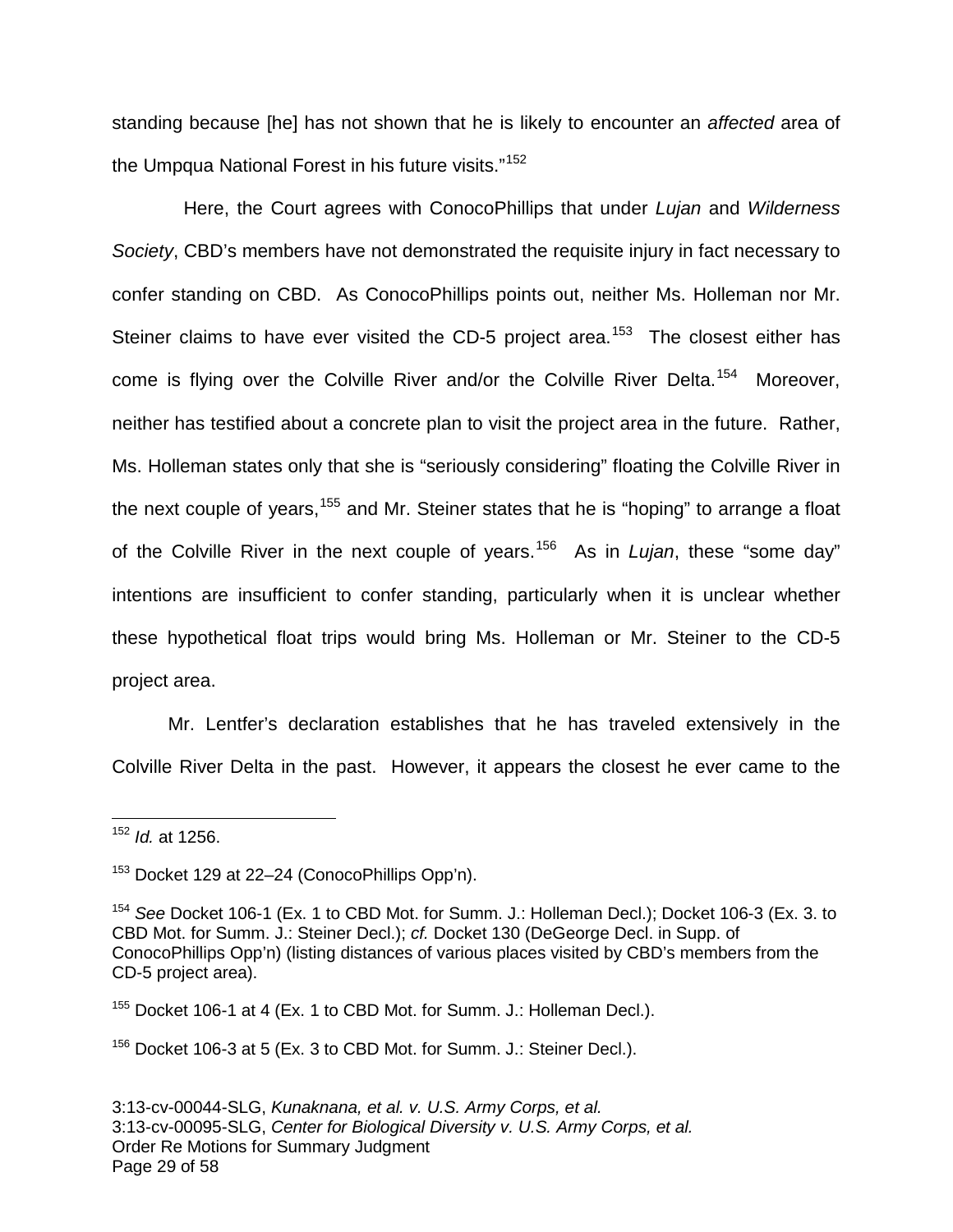CD-5 project area was in 1964, when he stayed with a family that lived 13 miles downstream from the CD-5 pad and Nigliq crossing.<sup>[157](#page-29-0)</sup> Additionally, Mr. Lentfer has not demonstrated an intent to return to any part of the Colville River Delta, much less the CD-5 project area. The most he says is that he has unspecified plans "to continue to travel to Arctic coastal areas."<sup>[158](#page-29-1)</sup> This is insufficient to establish standing to challenge

the CD-5 project.

1

In its reply brief, CBD responds to the lack-of-standing argument by asserting:

The area in which CD-5 will be built is only a small part of the area affected by the Corps' decision. One of the Center's primary concerns is that the Corps' decision to permit an above-ground pipeline and bridge increases the risk of a catastrophic oil spill into the Colville River, which would be carried downstream into the Arctic Ocean. Thus, the Center's declarants recreational and aesthetic use and enjoyment of the greater Colville River Delta and Arctic Ocean go directly to the heart of the injury; when the zone of impact is widespread, so too are the injuries.<sup>[159](#page-29-2)</sup>

Thus, CBD attempts to characterize the CD-5 project as affecting a very large geographic area, such that its members' connections to Arctic Alaska are sufficient to confer standing. However, CBD has cited no authority for the proposition that an environmental plaintiff's standing can be based on connections to the area that could potentially be affected by an agency decision, i.e., in the event of some catastrophe

<span id="page-29-0"></span><sup>&</sup>lt;sup>157</sup> See Docket 106-2 (Ex. 2 to CBD Mot. for Summ. J.: Lentfer Decl.); cf. Docket 130 (DeGeorge Decl. in Supp. of ConocoPhillips Opp'n) (listing distances of various places visited by CBD's members from the CD-5 project area).

<span id="page-29-1"></span> $158$  Docket 106-2 at 4 (Ex. 2 to CBD Mot. for Summ. J.: Lentfer Decl.).

<span id="page-29-2"></span> $159$  Docket 147 at 6 (CBD Reply) (citation omitted); see also Docket 147 at 4 ("Each of the Center's declarants has visited the zone of impact of the CD-5 project—the Colville River Delta and adjacent Arctic Ocean . . . .").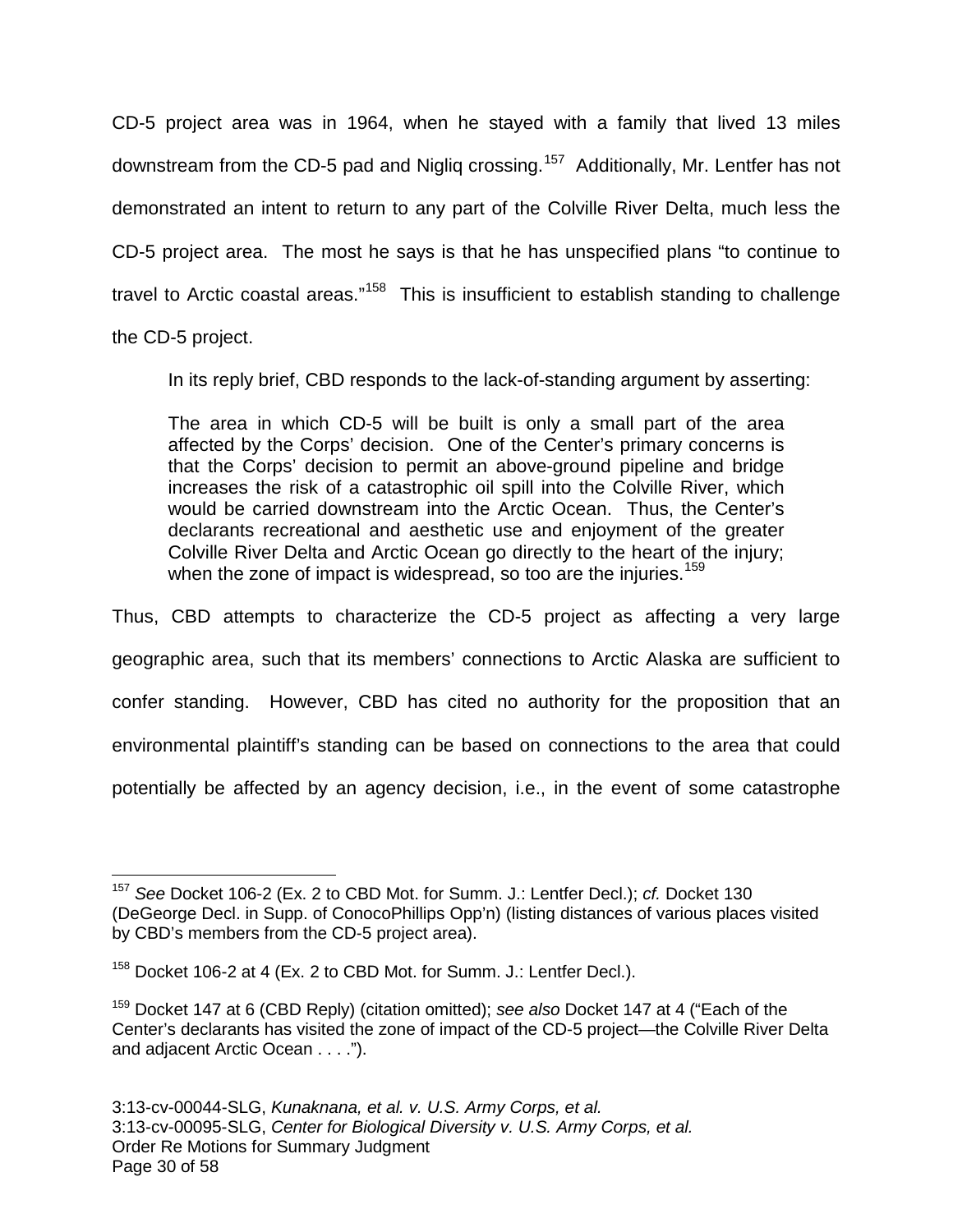such as an oil spill, as opposed to the area that will with certainty be affected.<sup>[160](#page-30-0)</sup> Rather, both Lujan and Wilderness Society make clear that an environmental plaintiff cannot base standing on a connection to the broader ecosystem within which a project takes place.<sup>[161](#page-30-1)</sup>

CBD also asserts that "the Center's declarants' interests in affected species . . . bear directly on the question of injury in fact, regardless of whether the declarants have viewed those species in the construction area or whether they have viewed those same animals in other areas affected by the project."<sup>[162](#page-30-2)</sup> However, the Supreme Court unequivocally held in Lujan that a plaintiff's interest in an animal species is insufficient to confer standing to challenge a "single project affecting some portion of that species with which [the plaintiff] has no more specific connection."<sup>[163](#page-30-3)</sup>

<span id="page-30-2"></span> $162$  Docket 147 at 6 (CBD Reply).

<span id="page-30-0"></span> $160$  To support its assertion that the "zone of impact" of the CD-5 project is widespread, CBD cites Defenders of Wildlife v. EPA, 420 F.3d 946 (9th Cir. 2005), which was reversed for reasons unrelated to standing in National Association of Home Builders v. Defenders of Wildlife, 551 U.S. 644 (2007). Defenders of Wildlife v. EPA involved a challenge under ESA to EPA's decision to transfer responsibility for CWA permitting to the State of Arizona. Defenders, 420 F.3d at 949–50. To establish standing, plaintiff Defenders of Wildlife submitted affidavits of Defenders' members who resided in Arizona and photographed and observed endangered species in various habitats throughout the state. Id. at 956–58. One intervenor-defendant argued that these allegations of harm throughout the state did not establish standing "because the state encompasses too large an area to permit a sufficiently specific injury-in-fact allegation." Id. at 957. The court rejected this argument, explaining: "[I]n light of the statewide impact of EPA's transfer decision, alleging an injury-in-fact covering large areas within the state simply reflects the relatively broad nature of the potential harm." Id. In contrast to Defenders, this litigation involves a challenge to an agency decision to permit a single development project, not an agency action affecting an entire state. Accordingly, Defenders does not support CBD's position. 1

<span id="page-30-1"></span><sup>&</sup>lt;sup>161</sup> See supra text accompanying notes 143–44, 152.

<span id="page-30-3"></span><sup>&</sup>lt;sup>163</sup> Lujan v. Defenders of Wildlife, 504 U.S. 555, 567 (1992). CBD cites several cases to support its assertion that its members' standing can be based on an interest in Arctic species. See Docket 147 at 4 (CBD Reply). However, these cases all involved challenges to agency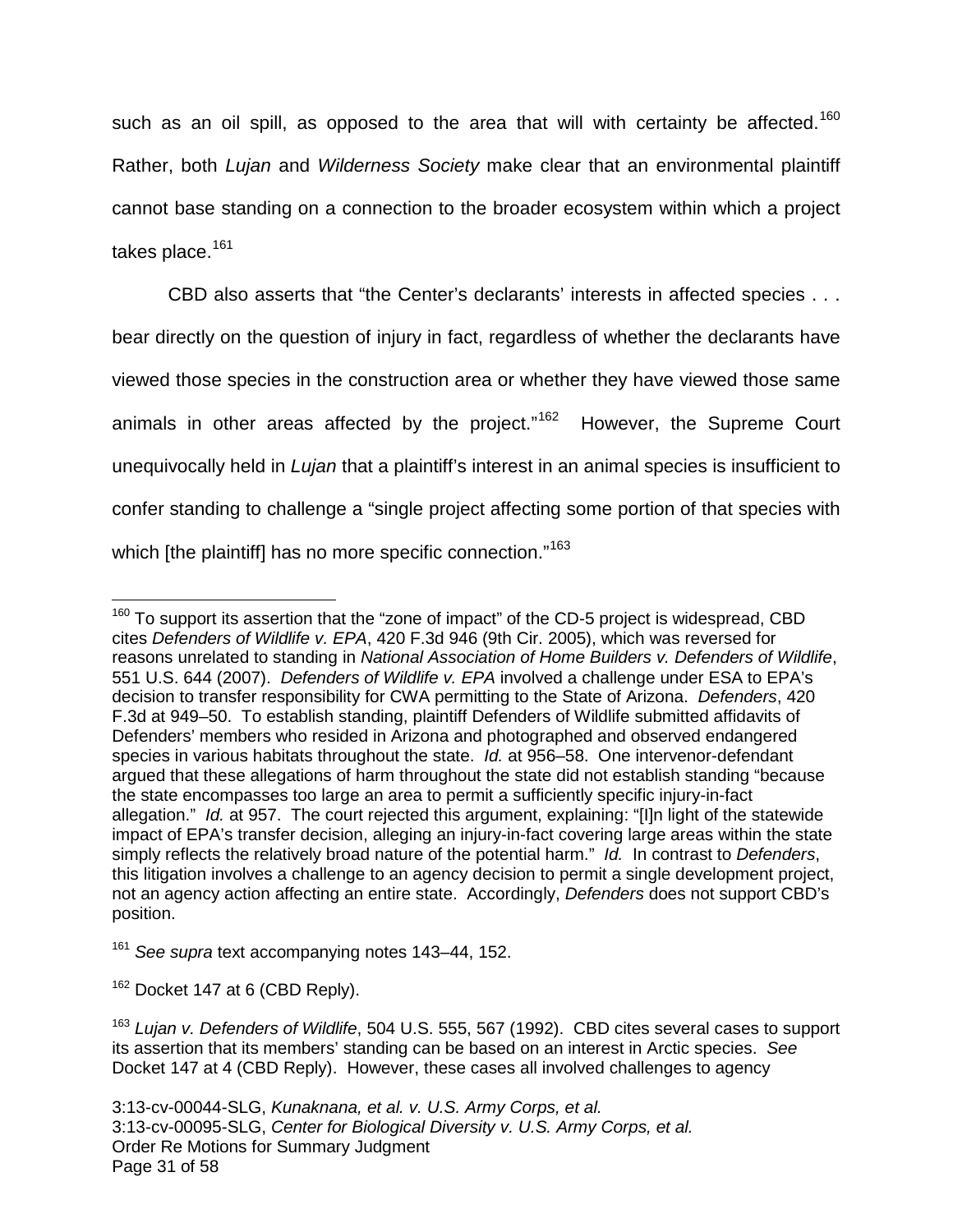This litigation involves a challenge to an agency decision permitting a single project with a 58.5-acre footprint.<sup>[164](#page-31-0)</sup> 58.5 acres is a small fraction of the size of the Colville River Delta and an even smaller fraction of Arctic Alaska.<sup>[165](#page-31-1)</sup> Based upon the nature of this project and the controlling precedent of the Supreme Court and the Ninth Circuit with respect to standing, the CBD declarants' connections to Arctic Alaska and to Arctic species are insufficient "to make credible the contention that [their] future life will be less enjoyable—that [they] really ha[ve] or will suffer in [their] degree of aesthetic or recreational satisfaction" if CD-5 is developed.<sup>[166](#page-31-2)</sup> CBD therefore lacks Article III standing, and its action will be dismissed.

regulations or programs covering very large geographic areas. See Ctr. for Biological Diversity v. Kempthorne, 588 F.3d 701, 705, 707–08 (9th Cir. 2009) (holding plaintiffs who viewed polar bears and walruses in Beaufort Sea region and had plans to do so in future had standing to challenge USFWS regulation authorizing non-lethal "take" of polar bears and walruses by oil and gas activities in that region); Ctr. for Biological Diversity v. U.S. Dep't of Interior, 563 F.3d 466, 471, 479 (D.C. Cir. 2009) (holding plaintiffs with interest in animals living in Outer Continental Shelf area of Beaufort, Bering, and Chukchi Seas who detailed "definitive dates" for traveling to view such animals in future had standing to challenge Department of Interior's expansion of oil and gas leasing program in that area); Didrickson v. U.S. Dep't of Interior, 982 F.2d 1332, 1337–41 (9th Cir. 1992) (holding Alaska plaintiffs who observed and enjoyed Alaska sea otters had standing on appeal to challenge trial court judgment striking down regulation prohibiting Alaska Natives from taking sea otters in order to make handicrafts and clothing).

<span id="page-31-0"></span><sup>164</sup> See A.R. 6782 (2011 ROD).

 $\overline{a}$ 

<span id="page-31-1"></span> $165$  58.5 acres is approximately 0.0016 square miles. The Colville River Delta is approximately 250 square miles in size. A.R. 7490 (8/12/10 ConocoPhillips's Response to Review Officer's Questions). Arctic Alaska is approximately 216,000 square miles in size. Docket 130 at 3 ¶ 12 (DeGeorge Decl. in Supp. of ConocoPhillips Opp'n).

<span id="page-31-2"></span><sup>166</sup> See Ecological Rights Found. v. Pac. Lumber Co., 230 F.3d 1141, 1149 (9th Cir. 2000).

3:13-cv-00044-SLG, Kunaknana, et al. v. U.S. Army Corps, et al. 3:13-cv-00095-SLG, Center for Biological Diversity v. U.S. Army Corps, et al. Order Re Motions for Summary Judgment Page 32 of 58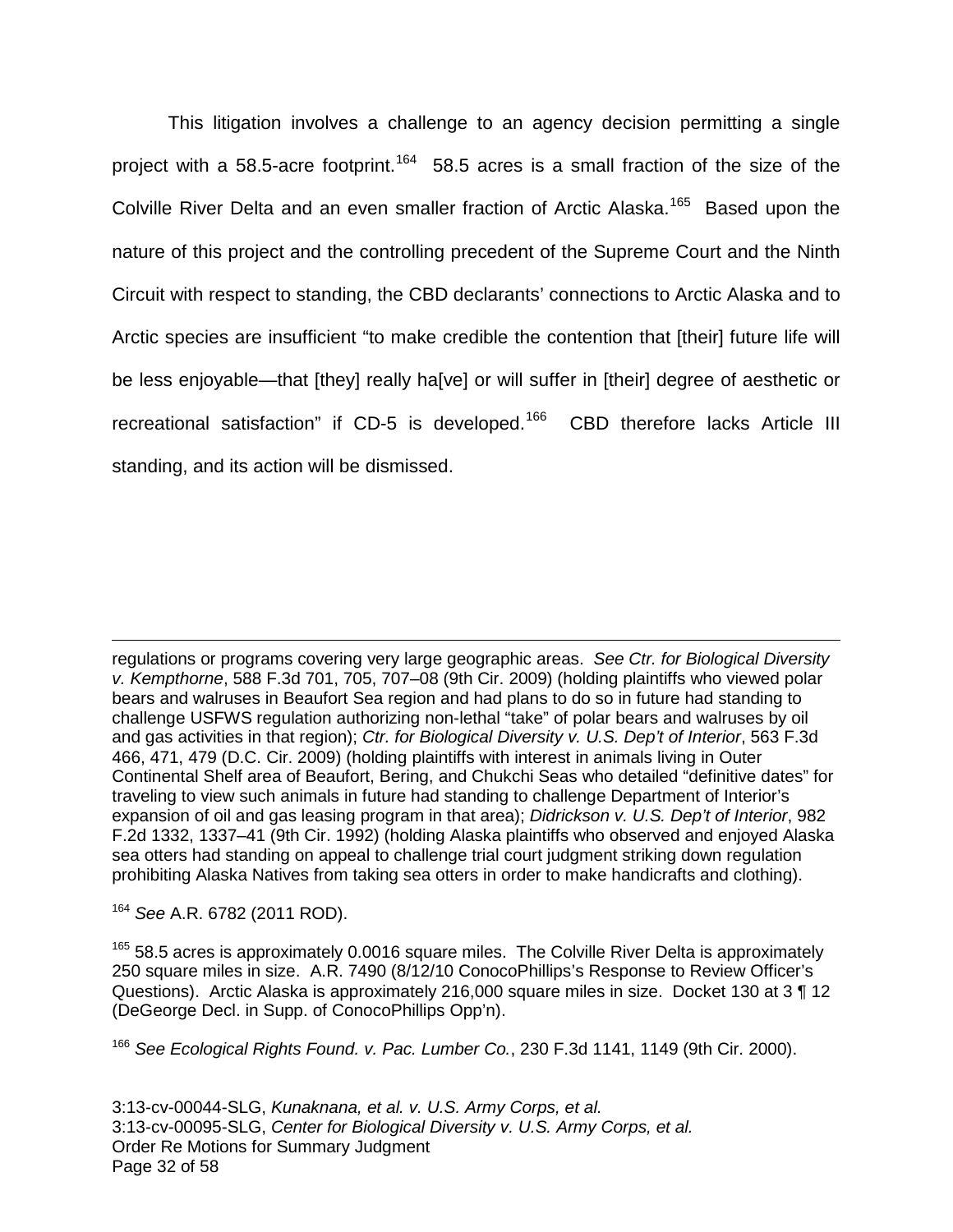#### ii. Kunaknana Plaintiffs.

 $\overline{a}$ 

The Kunaknana Plaintiffs are individuals who live in Nuiqsut,  $167$  which is approximately eight miles south of the Alpine Central Processing Facility at CD-1.<sup>[168](#page-32-1)</sup> In declarations submitted with their motion for summary judgment, the Kunaknana Plaintiffs state that they conduct subsistence activities in the vicinity of the CD-5 project.<sup>[169](#page-32-2)</sup> They assert that "[t]he CD-5 project will directly harm [their] aesthetic, spiritual, cultural, religious, and recreational enjoyment of the CD-5 area," and that full compliance with the CWA and NEPA may result in a project "that will have less of an impact on the rich and productive subsistence areas [they] rely on near the CD-5 project."[170](#page-32-3) The Kunaknana Plaintiffs' declarations demonstrate an injury in fact traceable to the Corps' actions and redressable by a favorable court decision, such that the Kunaknana Plaintiffs have Article III standing.<sup>[171](#page-32-4)</sup>

<span id="page-32-0"></span><sup>&</sup>lt;sup>167</sup> See Docket 110 at 1 ¶ 2 (Kunaknana Decl.); Docket 111 at 1 ¶ 2 (Itta Decl.); Docket 112 at 1 ¶ 2 (Nukapigak Decl.); Docket 113 at 1 ¶ 2 (Ahnupkana Decl.); Docket 114 at 1 ¶ 2 (Nicholls Decl.).

<span id="page-32-1"></span><sup>&</sup>lt;sup>168</sup> A.R. 451 (2004 Alpine Satellites EIS); Docket 47 at 2 ¶¶ 2–3 (Chinn Decl. in Supp. of Kuukpik Mot. to Intervene); cf. supra notes 35–38 and accompanying text (discussing Nuiqsut).

<span id="page-32-2"></span><sup>&</sup>lt;sup>169</sup> See Docket 110 (Kunaknana Decl.); Docket 111 (Itta Decl.); Docket 112 (Nukapigak Decl.); Docket 113 (Ahnupkana Decl.); Docket 114 (Nicholls Decl.); see also Docket 129 at 28 (ConocoPhillips Opp'n) (stating Kunaknana Plaintiffs' declarations show "actual and repeated use of the area affected by the project for recreational, aesthetic, subsistence and religious purposes").

<span id="page-32-3"></span> $170$  Docket 110 at 3  $\P\P$  10, 12 (Kunaknana Decl.); Docket 111 at 3  $\P\P$  10–11 (Itta Decl.); Docket 112 at 3 ¶¶ 10–11 (Nukapigak Decl.); Docket 113 at 2–3 ¶¶ 10–11 (Ahnupkana Decl.); Docket 114 at 3 ¶¶ 10–11 (Nicholls Decl.).

<span id="page-32-4"></span> $171$  ConocoPhillips asserts that "[t]he decision in *Wildearth Guardians v. Salazar* demonstrates that the [Kunaknana] [P]laintiffs lack standing with respect to their NEPA arguments based on climate change impacts." Docket 129 at 29 (ConocoPhillips Opp'n). However, as the Kunaknana Plaintiffs correctly point out in their reply, the decision in Wildearth is inapposite. See Docket 146 at 28–29 (Kunaknana Pls.' Reply). In that case, plaintiff environmental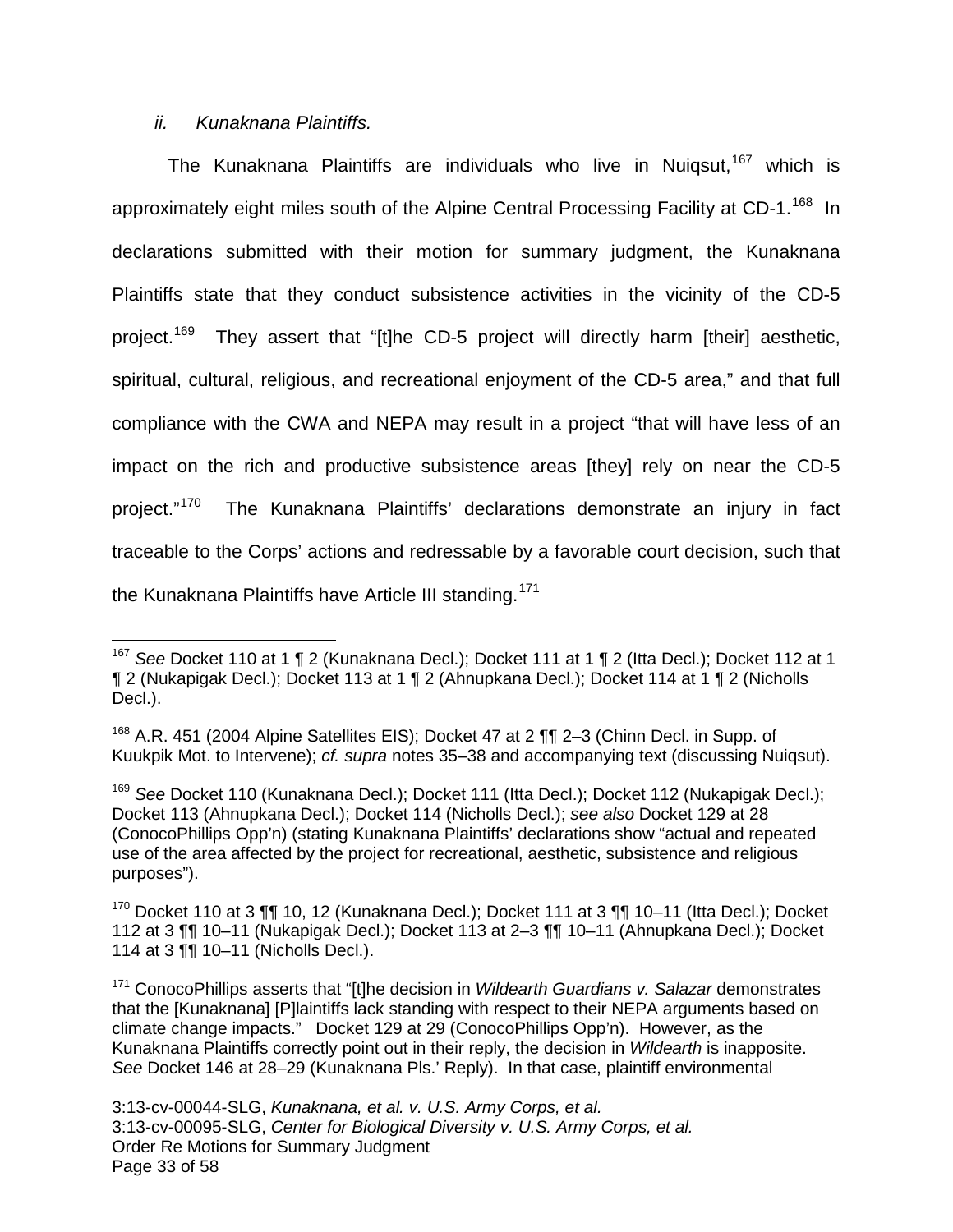### **II. Standard of Review of Agency Action.**

The Kunaknana Plaintiffs assert that the Corps' issuance of the wetlands permit for the CD-5 project violated NEPA and Section 404 of the CWA. They seek judicial review of the Corps' decision under the Administrative Procedure Act ("APA"), <sup>[172](#page-33-0)</sup> which provides that "[a] person suffering legal wrong because of agency action, or adversely affected or aggrieved by agency action within the meaning of a relevant statute, is entitled to judicial review thereof."<sup>[173](#page-33-1)</sup> The APA directs courts to "hold unlawful and set

organizations argued that BLM failed to prepare an adequate EIS before leasing certain public lands for coal mining operations. Wildearth Guardians v. Salazar, 880 F. Supp. 2d 77, 80, 82 (D.D.C. 2012). They asserted, among other things, that their interest in the lands would be harmed by climate change impacts that would result from greenhouse gas emissions caused by the coal mining. Id. at 83. The court held plaintiffs lacked standing to pursue this climate change claim because the "causal chain  $\ldots$  is ultimately too attenuated." Id. at 86. In this case, by contrast, the Kunaknana Plaintiffs do not allege that they will be harmed by climate change impacts caused by the CD-5 project. See Docket 146 at 28 (Kunaknana Pls.' Reply) ("Causation pertaining to climate change impacts from projects that emit greenhouse gases is not at issue in this case"). Rather, they assert that the Corps failed to consider and evaluate post-2004 information concerning climate change that could affect the environmental impact of the CD-5 project. See Docket 108 at 43–46 (Kunaknana Pls.' Mot. for Summ. J.); Docket 146 at 27–32 (Kunaknana Pls.' Reply). The Kunaknana Plaintiffs have Article III standing to bring this claim. 1

<span id="page-33-0"></span><sup>172</sup> See Docket 107 at 2 (Kunaknana Pls.' Mot. for Summ. J.).

<span id="page-33-1"></span> $173$  5 U.S.C. § 702; see also Wilderness Soc'y v. U.S. Fish & Wildlife Serv., 353 F.3d 1051, 1059 (9th Cir. 2003) (en banc) ("The Administrative Procedure Act ('APA') governs judicial review of agency action."). A plaintiff bringing suit under the APA must meet the APA's standing requirements in addition to the Article III standing requirements. "[T]he APA's standing requirements [are] that there be (1) a final agency action; and (2) that the plaintiff suffers an injury that falls within the 'zone of interests' of the violated statutory provision." Laub v. U.S. Dep't of Interior, 342 F.3d 1080, 1087 (9th Cir. 2003) (citing Lujan v. Nat'l Wildlife Fed'n, 497 U.S. 871, 882–83 (1990)). In this case, it appears undisputed that the 2011 ROD is a final agency action and that the Kunaknana Plaintiffs' alleged injuries fall within the "zone of interests" sought to be protected by the CWA and NEPA.

3:13-cv-00044-SLG, Kunaknana, et al. v. U.S. Army Corps, et al. 3:13-cv-00095-SLG, Center for Biological Diversity v. U.S. Army Corps, et al. Order Re Motions for Summary Judgment Page 34 of 58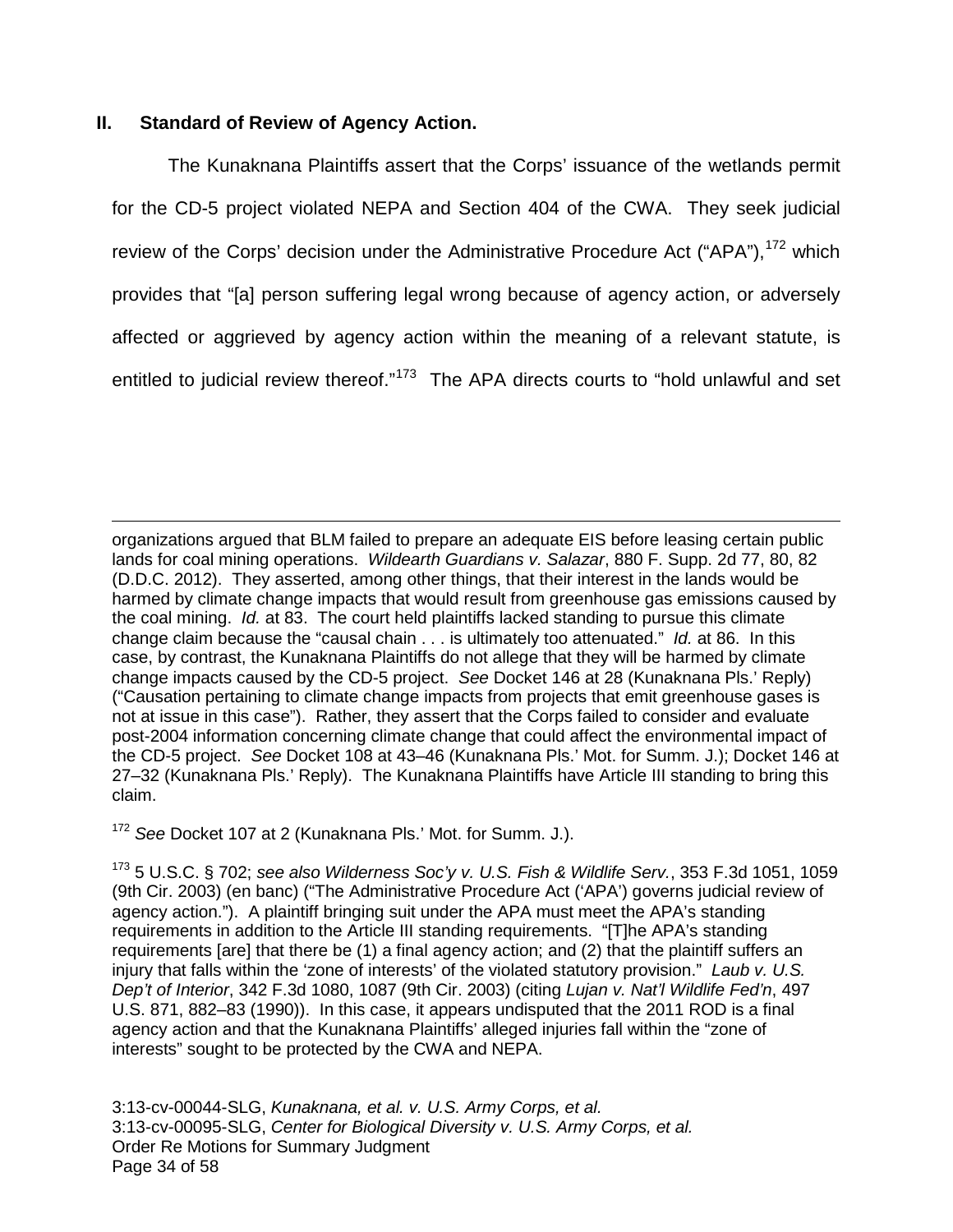aside" an agency decision that is "arbitrary, capricious, an abuse of discretion, or otherwise not in accordance with law."[174](#page-34-0)

The Supreme Court has held that "[t]he scope of review under the 'arbitrary and capricious' standard is narrow and a court is not to substitute its judgment for that of the agency."<sup>[175](#page-34-1)</sup> And the Ninth Circuit has "emphasized that deference to the agency's decisions is especially warranted when reviewing the agency's technical analysis and judgments, based on an evaluation of complex scientific data within the agency's technical expertise."<sup>[176](#page-34-2)</sup> "Nevertheless, the agency must examine the relevant data and articulate a satisfactory explanation for its action including a rational connection between the facts found and the choice made."<sup>[177](#page-34-3)</sup>

"In conducting [its] review, [a court] may look only to the administrative record to determine whether the agency has articulated a rational basis for its decision."<sup>[178](#page-34-4)</sup> The court must consider, based on the record, whether the agency's decision "was based on a consideration of the relevant factors and whether there has been a clear error of judgment."<sup>[179](#page-34-5)</sup> The court may "uphold a decision of less than ideal clarity if the agency's

1

<span id="page-34-3"></span><sup>177</sup> Motor Vehicle Mfrs. Ass'n, 463 U.S. at 43.

<span id="page-34-4"></span><sup>178</sup> Arrington v. Daniels, 516 F.3d 1106, 1113 (9th Cir. 2008).

<span id="page-34-5"></span><sup>179</sup> Nw. Coal. for Alternatives to Pesticides (NCAP) v. EPA, 544 F.3d 1043, 1048 (9th Cir. 2008) (quoting Motor Vehicle Mfrs. Ass'n, 463 U.S. at 43).

<span id="page-34-0"></span> $174$  5 U.S.C. § 706(2)(A).

<span id="page-34-1"></span><sup>&</sup>lt;sup>175</sup> Motor Vehicle Mfrs. Ass'n of U.S., Inc. v. State Farm Mut. Auto. Ins. Co., 463 U.S. 29, 43 (1983).

<span id="page-34-2"></span><sup>&</sup>lt;sup>176</sup> Native Village of Point Hope v. Salazar, 680 F.3d 1123, 1130 (9th Cir. 2012) (internal quotation marks omitted).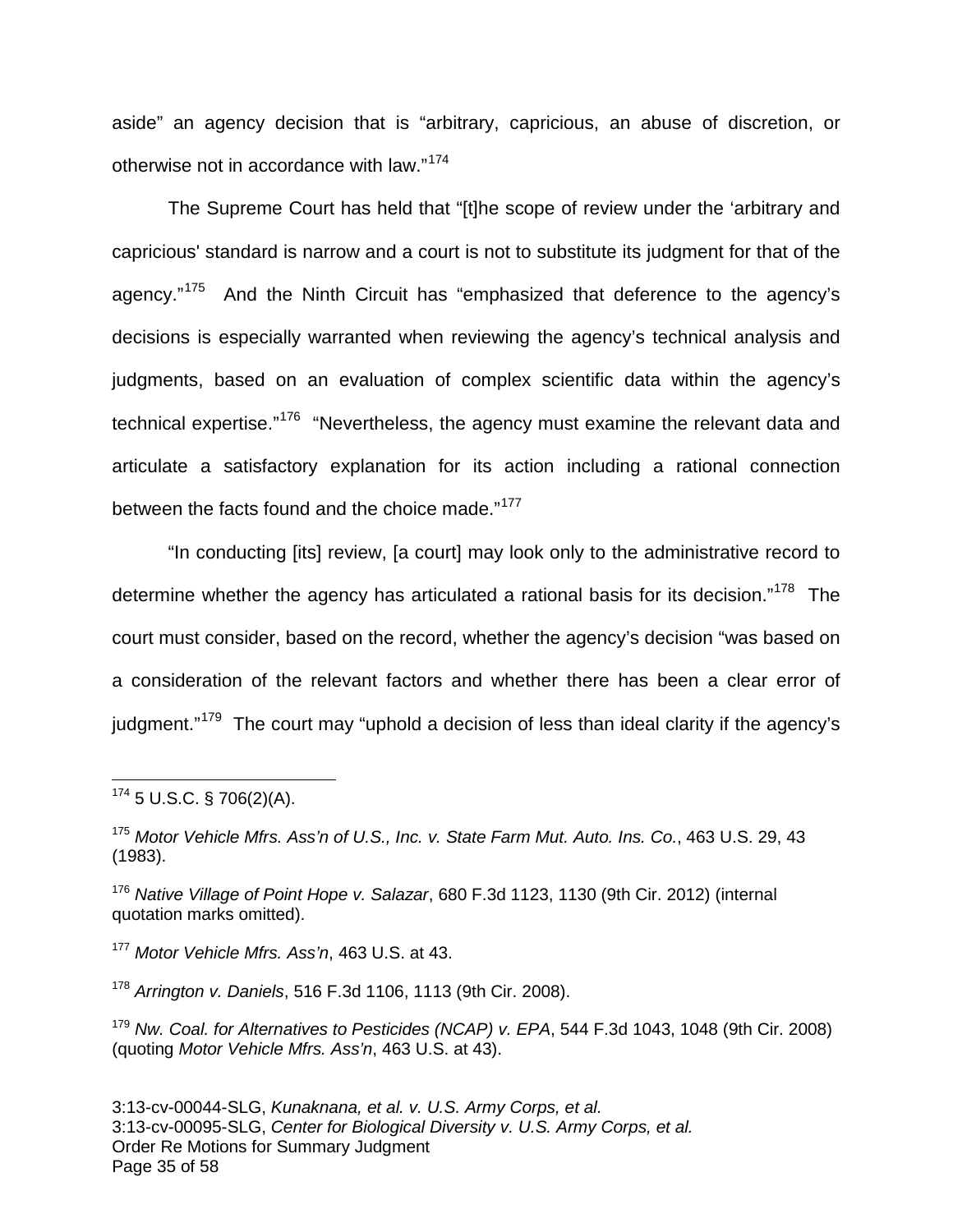path may be reasonably discerned."<sup>[180](#page-35-0)</sup> But "when an agency fails to provide an explanation for its actions [the court is] left with no means of reviewing the reasonableness of that action."<sup>[181](#page-35-1)</sup> Therefore, an "agency's lack of explanation for its choice renders its decision arbitrary and capricious."<sup>[182](#page-35-2)</sup>

### **III. Kunaknana Plaintiffs' Failure to Participate in the CD-5 Permitting Process.**

ConocoPhillips asserts that the Kunaknana Plaintiffs' claims should be dismissed because they did not participate in the CD-5 permitting process before the agency.<sup>[183](#page-35-3)</sup> The other Intervenor-Defendants join in ConocoPhillips's argument.<sup>[184](#page-35-4)</sup> The Kunaknana Plaintiffs do not dispute that they did not participate in the permitting process.<sup>[185](#page-35-5)</sup> but they maintain that the Court can hear their claims because they were not required to submit comments to the agency and because the Corps "was aware of and had the opportunity to address all of the issues identified in this lawsuit."<sup>[186](#page-35-6)</sup>

<span id="page-35-1"></span> $181$  Arrington, 516 F.3d at 1114.

<span id="page-35-2"></span> $182$  *Id.* 

1

<span id="page-35-3"></span><sup>183</sup> Docket 129 at 29–30 (ConocoPhillips Opp'n).

<span id="page-35-4"></span><sup>184</sup> See Docket 140 at 10 (ASRC Opp'n); Docket 141 at 12 & n.46 (Kuukpik Opp'n); Docket 142 at 23 (State of Alaska Opp'n); Docket 143 at 5 (North Slope Borough Opp'n).

<span id="page-35-0"></span> $180$  Id. (quoting Motor Vehicle Mfrs. Ass'n, 463 U.S. at 43).

<span id="page-35-5"></span><sup>&</sup>lt;sup>185</sup> In his declaration, one of the Kunaknana Plaintiffs, Sam Kunaknana, states that he "participated in a meeting regarding CD-5 held by the Corps prior to the Corps issuing its 2010 Record of Decision." Docket 110 at 3 (Kunaknana Decl.). However, he does not elaborate further, and the Kunaknana Plaintiffs do not discuss Mr. Kunaknana's participation in the administrative process in their briefing.

<span id="page-35-6"></span><sup>&</sup>lt;sup>186</sup> Docket 146 at 10 (Kunaknana Pls.' Reply).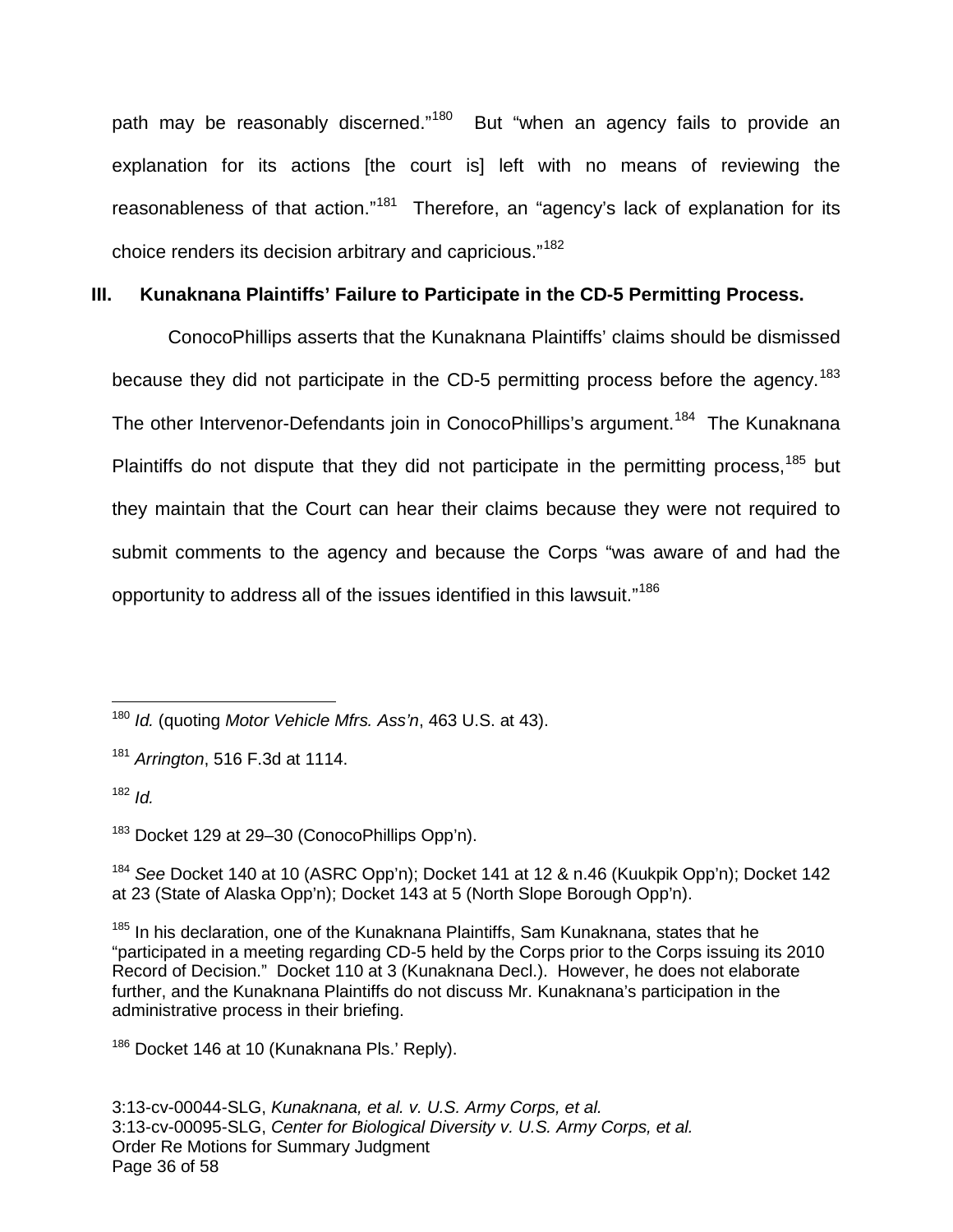The Ninth Circuit "has declined to adopt 'a broad rule which would require participation in agency proceedings as a condition precedent to seeking judicial review of an agency decision."<sup>[187](#page-36-0)</sup> However, the Ninth Circuit has also stated that absent exceptional circumstances, it will decline to consider specific issues that were not raised at all before the agency during the administrative process,<sup>[188](#page-36-1)</sup> a requirement the Kunaknana Plaintiffs refer to as "issue exhaustion."[189](#page-36-2) The purpose of the issue exhaustion requirement is "to permit [the] administrative agenc[y] to utilize [its] expertise, correct any mistakes, and avoid unnecessary judicial intervention in the process."<sup>[190](#page-36-3)</sup> Thus, an issue can form the basis of a legal challenge to an agency action

<span id="page-36-1"></span><sup>188</sup> See, e.g., Nat'l Parks & Conservation Ass'n v. Bureau of Land Mgmt., 606 F.3d 1058, 1065 (9th Cir. 2009); Portland Gen. Elec. Co. v. Bonneville Power Admin., 501 F.3d 1009, 1024 (9th Cir. 2007); Marathon Oil Co. v. United States, 807 F.2d 759, 767–68 (9th Cir. 1986). The Ninth Circuit has suggested that an example of "exceptional circumstances" would be evidence of administrative bias. See Geo-Energy Partners-1983 Ltd. v. Salazar, 613 F.3d 946, 959 (9th Cir. 2010).

<span id="page-36-2"></span><sup>189</sup> See Docket 146 at 10 (Kunaknana Pls.' Reply). The Kunaknana Plaintiffs correctly point out that courts sometimes blur the distinction between exhaustion of administrative remedies and "issue exhaustion." See Docket 146 at 10 n.1. In Portland General Electric Co. v. Bonneville Power Administration, the Ninth Circuit stated that although the general requirement that issues first be raised before the administrative agency "has sometimes been phrased in terms of standing or exhaustion, . . . it is best characterized as waiver." 501 F.3d at 1023. However, some subsequent Ninth Circuit decisions have continued to use the term "exhaustion." See, e.g., Nat'l Parks & Conservation Ass'n, 606 F.3d at 1065. To maintain consistency with the briefing in this case, this Court will use the term "issue exhaustion."

<span id="page-36-3"></span> $190$  Lands Council v. McNair, 629 F.3d 1070, 1076 (9th Cir. 2010).

3:13-cv-00044-SLG, Kunaknana, et al. v. U.S. Army Corps, et al. 3:13-cv-00095-SLG, Center for Biological Diversity v. U.S. Army Corps, et al. Order Re Motions for Summary Judgment Page 37 of 58

<span id="page-36-0"></span><sup>&</sup>lt;sup>187</sup> 'Ilio'ulaokalani Coal. v. Rumsfeld, 464 F.3d 1083, 1092 (9th Cir. 2006) (quoting Kunaknana v. Clark, 742 F.2d 1145, 1148 (9th Cir. 1984)). Before a party may seek judicial review of an agency action under the APA, the party must exhaust all administrative remedies prescribed by statute or agency rule. See Darby v. Cisneros, 509 U.S. 137, 146–47 (1993) (interpreting 5 U.S.C. § 704). But here, the Kunaknana Plaintiffs correctly point out that exhaustion of administrative remedies is not an issue. "There is no . . . provision in the CWA, NEPA, or their regulations at issue in this case requiring that [the Kunaknana] Plaintiffs submit comments or exhaust any specified administrative remedies" as a prerequisite to bringing suit in federal court. See Docket 146 at 15 (Kunaknana Pls.' Reply). 1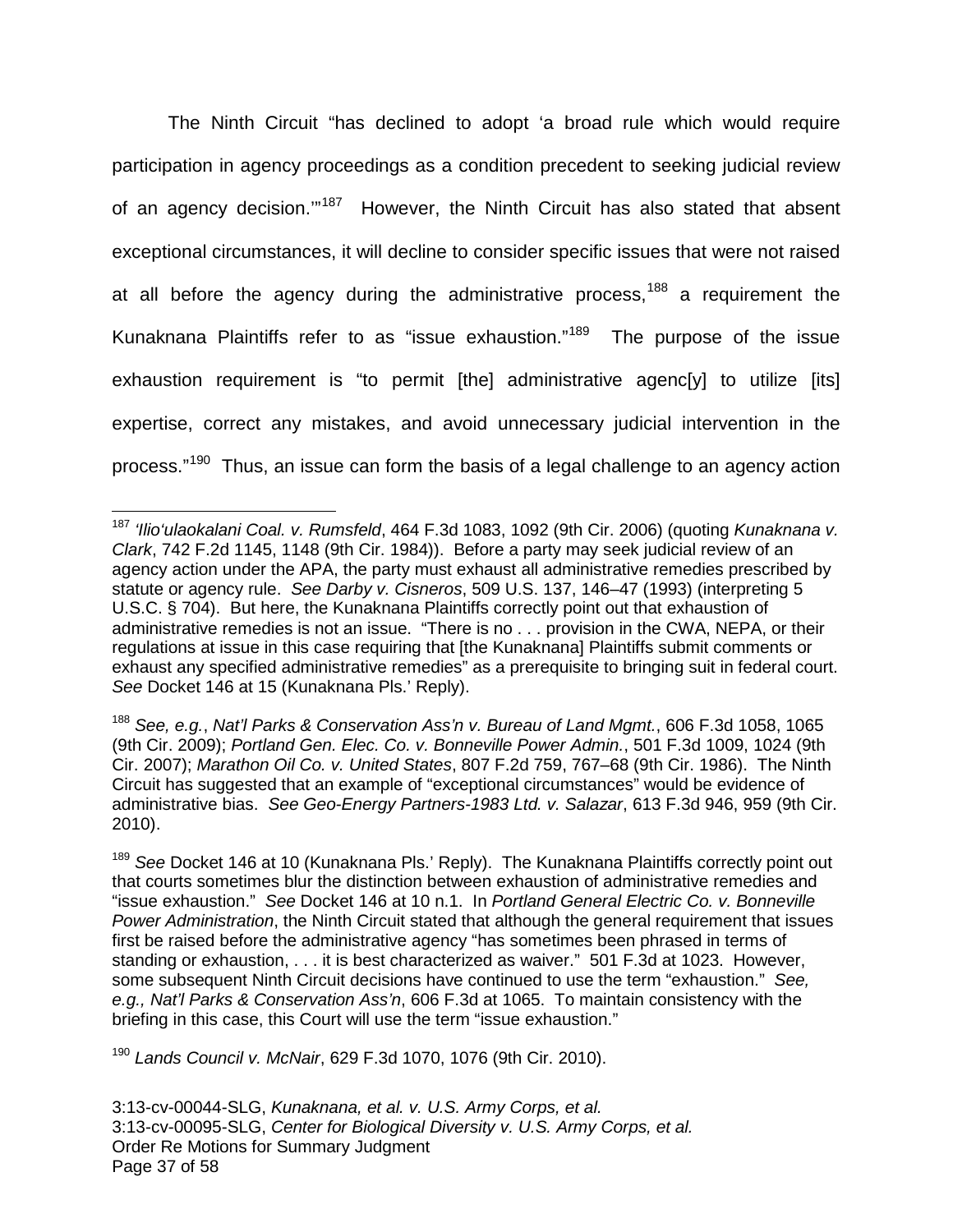in federal court only if that issue was first brought to the attention of the agency with clarity sufficient to allow the agency the opportunity to consider the issue and to rectify the violations alleged.<sup>[191](#page-37-0)</sup> However, there is no requirement that the *plaintiff* be the one who raised the issue before the agency.<sup>[192](#page-37-1)</sup>

The Supreme Court discussed issue exhaustion in the context of a NEPA claim in Department of Transportation v. Public Citizen.<sup>[193](#page-37-2)</sup> In that case, the Federal Motor Carrier Safety Administration issued an environmental assessment ("EA") for its proposed rules to regulate the safety of Mexican motor carriers. The EA concluded that the rules would have no significant impact on the environment.<sup>[194](#page-37-3)</sup> The plaintiffs filed suit, arguing the EA's analysis was flawed in part because it should have considered alternatives to the issuance of the rules.<sup>[195](#page-37-4)</sup> However, because the plaintiffs did not raise this particular challenge to the EA during the administrative process, the Court held the plaintiffs had forfeited this objection.<sup>[196](#page-37-5)</sup> The Court stated: "Persons challenging an agency's compliance with NEPA must 'structure their participation so that it . . . alerts

<span id="page-37-0"></span><sup>&</sup>lt;sup>191</sup> See Nat'l Parks & Conservation Ass'n, 606 F.3d at 1065. 1

<span id="page-37-1"></span> $192$  See Portland Gen. Elec. Co., 501 F.3d at 1024 ("In general, we will not invoke the waiver rule in our review of a notice-and-comment proceeding if an agency has had an opportunity to consider the issue. This is true even if the issue was considered sua sponte by the agency or was raised by someone other than the petitioning party." (citation omitted)); see also Great Basin Mine Watch v. Hankins, 456 F.3d 955, 971 (9th Cir. 2006) (taking into account comments submitted by parties other than plaintiffs in determining whether issue of adequacy of EIS's cumulative impact analysis was brought to attention of BLM during administrative process).

<span id="page-37-2"></span><sup>&</sup>lt;sup>193</sup> 541 U.S. 752 (2004).

<span id="page-37-3"></span> $194$  *Id.* at 760–62.

<span id="page-37-4"></span> $195$  *Id.* at 762–64.

<span id="page-37-5"></span> $196$  *Id.* at 764–65.

<sup>3:13-</sup>cv-00044-SLG, Kunaknana, et al. v. U.S. Army Corps, et al. 3:13-cv-00095-SLG, Center for Biological Diversity v. U.S. Army Corps, et al. Order Re Motions for Summary Judgment Page 38 of 58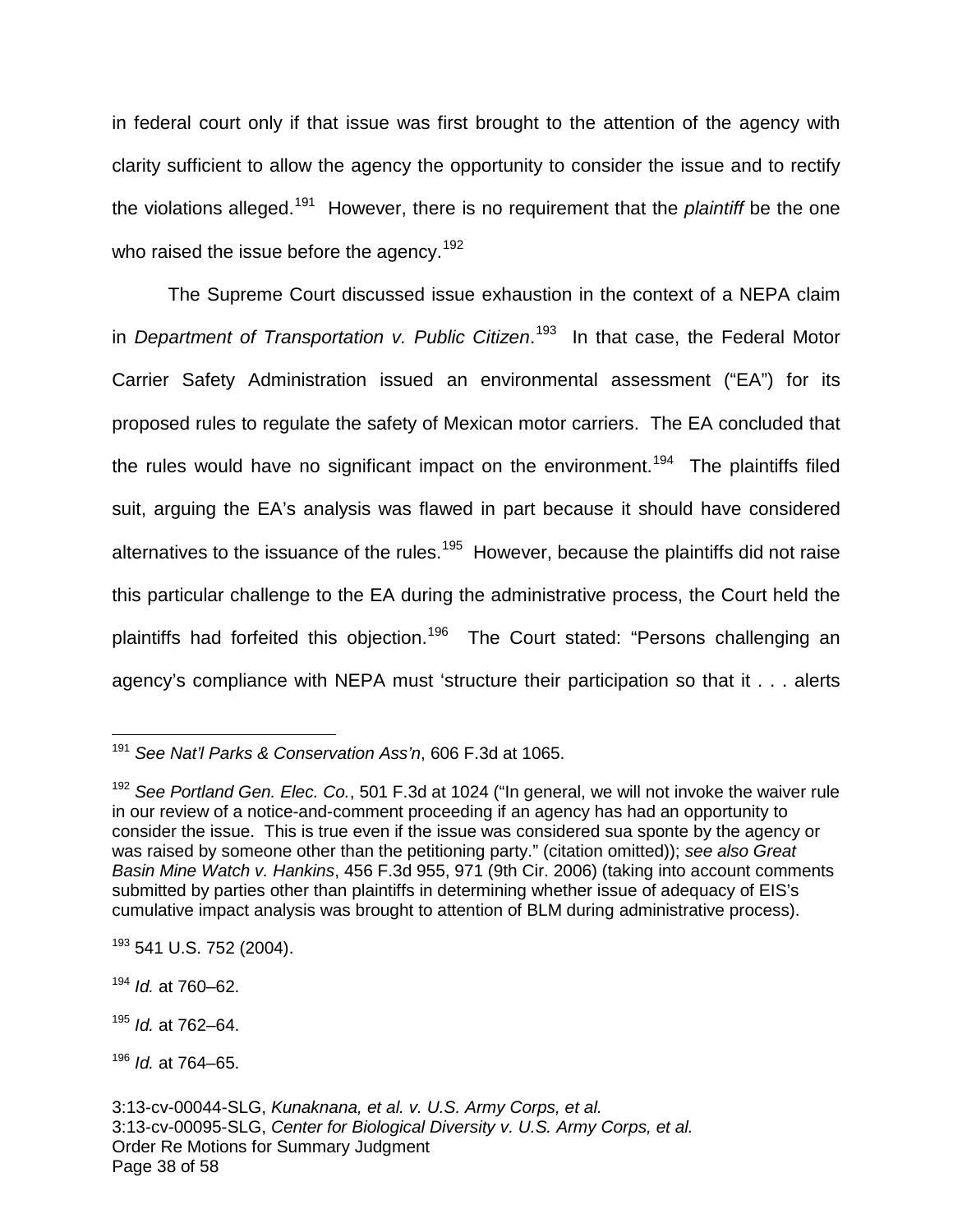the agency to the [parties'] positions and contentions,' in order to allow the agency to give the issue meaningful consideration."<sup>[197](#page-38-0)</sup>

And yet, after articulating this holding, the Court added that "[a]dmittedly, the agency bears the primary responsibility to ensure that it complies with NEPA."<sup>[198](#page-38-1)</sup> Although not the situation in *Department of Transportation*, the Court suggested that "an EA's or an EIS's flaws might be so obvious that there is no need for a commentator to point them out specifically in order to preserve its ability to challenge a proposed action."<sup>[199](#page-38-2)</sup> "[The Ninth Circuit] has interpreted the 'so obvious' standard as requiring that the agency have independent knowledge of the issues that concern petitioners."<sup>[200](#page-38-3)</sup>

For the foregoing reasons, the fact that the Kunaknana Plaintiffs did not participate in the administrative process for CD-5 does not preclude them from maintaining this lawsuit. However, for each issue they seek to raise here, it must be clear from the record that the Corps was aware of the issue. Whether that is the case will be discussed in the next section with respect to each of the issues underlying the Kunaknana Plaintiffs' NEPA claim.

<span id="page-38-2"></span> $199$  *Id.* 

1

<span id="page-38-0"></span><sup>&</sup>lt;sup>197</sup> Id. at 764 (quoting Vermont Yankee Nuclear Power Corp. v. Natural Res. Def. Council, Inc., 435 U.S. 519, 553 (1978)). Courts sometimes refer to this principle as the "Vermont Yankee doctrine." See, e.g., Nw. Envtl. Def. Ctr. v. Bonneville Power Admin., 117 F.3d 1520, 1534 (9th Cir. 1997).

<span id="page-38-1"></span> $198$  Dep't of Transp., 541 U.S. at 765.

<span id="page-38-3"></span> $200$  Barnes v. U.S. Dep't of Transp., 655 F.3d 1124, 1132 (9th Cir. 2011) (citing 'Ilio'ulaokalani Coal. v. Rumsfeld, 464 F.3d 1083, 1092 (9th Cir. 2006)); cf. supra note 192 (explaining that even if plaintiff didn't raise issue before agency, plaintiff can raise issue in court so long as it appears agency was aware of issue).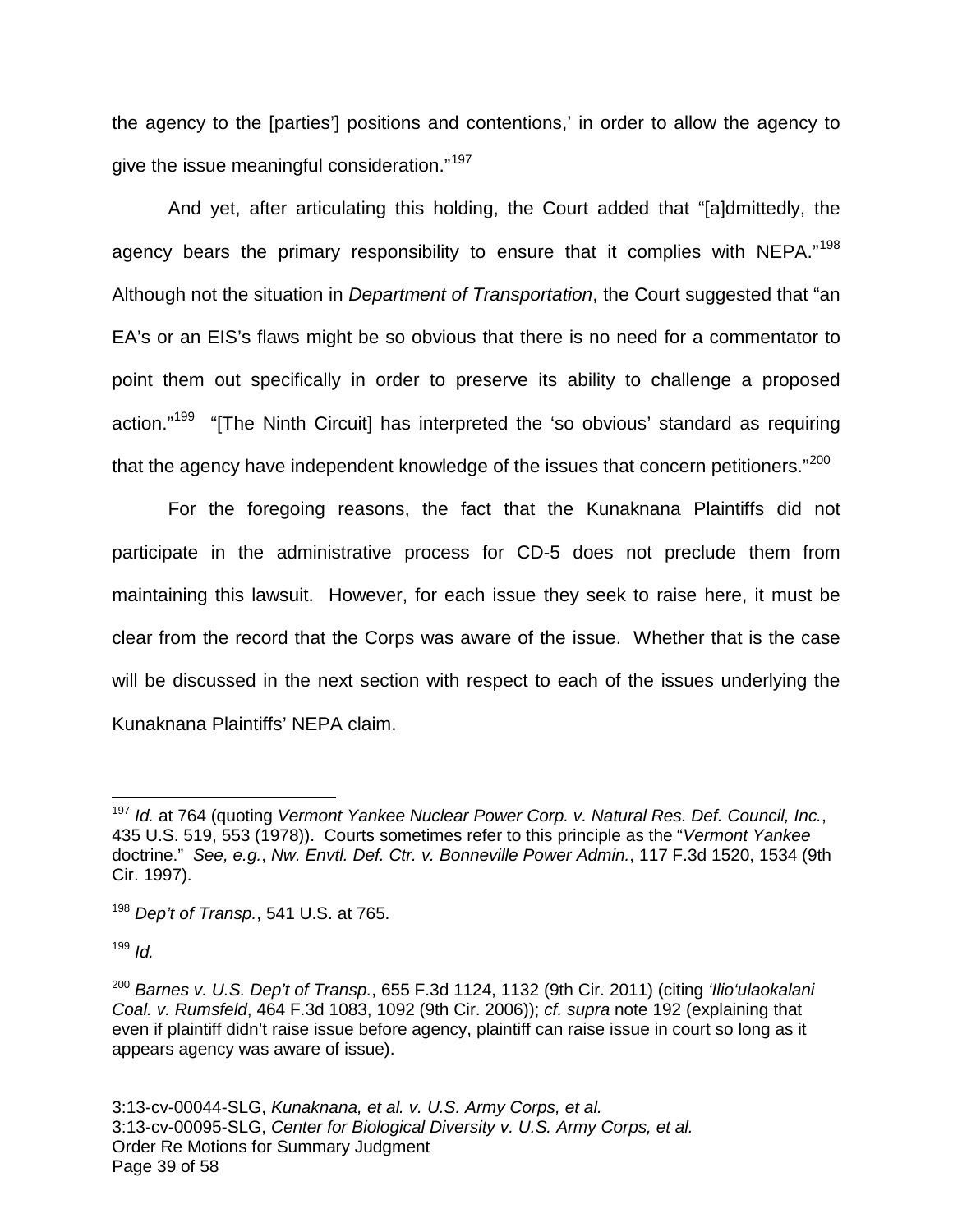#### **IV. Claim 1: Violation of NEPA.**

The Kunaknana Plaintiffs' first claim is that the Corps' issuance of the Section 404 permit to ConocoPhillips violated NEPA. As discussed above, in the 2011 ROD granting ConocoPhillips a Section 404 permit for CD-5, the Corps adopted the 2004 Alpine Satellites EIS.<sup>[201](#page-39-0)</sup> The Kunaknana Plaintiffs' primary argument is that the Corps was required to conduct a supplemental NEPA analysis for two reasons: (1) the CD-5 project has been reconfigured since the 2004 Alpine Satellites EIS, and (2) "there is new information bearing on the environmental analysis conducted by the BLM in 2004."<sup>[202](#page-39-1)</sup> The Kunaknana Plaintiffs also assert that even if the Court declines to find an SEIS is required, the Corps failed to provide a reasoned explanation for its decision not to prepare an SEIS. $^{203}$  $^{203}$  $^{203}$ 

An agency is not required to prepare an SEIS every time there are changes to a project or new information comes to light.<sup>[204](#page-39-3)</sup> Rather, an agency must prepare an SEIS only if there are substantial changes to the proposed project or if there is significant new information relevant to environmental concerns.<sup>[205](#page-39-4)</sup>

<span id="page-39-1"></span><sup>202</sup> Docket 108 at 31 (Kunaknana Pls.' Mot. for Summ. J.).

<span id="page-39-0"></span> $201$  A.R. 6773 (2011 ROD).  $\overline{a}$ 

<span id="page-39-2"></span> $203$  See Docket 108 at 32 (Kunaknana Pls.' Mot. for Summ. J.) ("T]he Corps not only failed to prepare the requisite supplemental EIS or EA, it failed to even make the initial determination that there is no significant new information or that the project has not changed in such a manner to warrant additional NEPA analysis, which violates NEPA.").

<span id="page-39-3"></span><sup>&</sup>lt;sup>204</sup> See Great Old Broads for Wilderness v. Kimbell, 709 F.3d 836, 854 (9th Cir. 2013); N. Idaho Cmty. Action Network v. U.S. Dep't of Transp., 545 F.3d 1147, 1157 (9th Cir. 2008) (per curiam).

<span id="page-39-4"></span><sup>&</sup>lt;sup>205</sup> See supra note 25 (quoting 40 C.F.R. § 1502.9(c)(1)); see also N. Idaho Cmty. Action Network, 545 F.3d at 1157 ("[A] SEIS is required only if changes, new information, or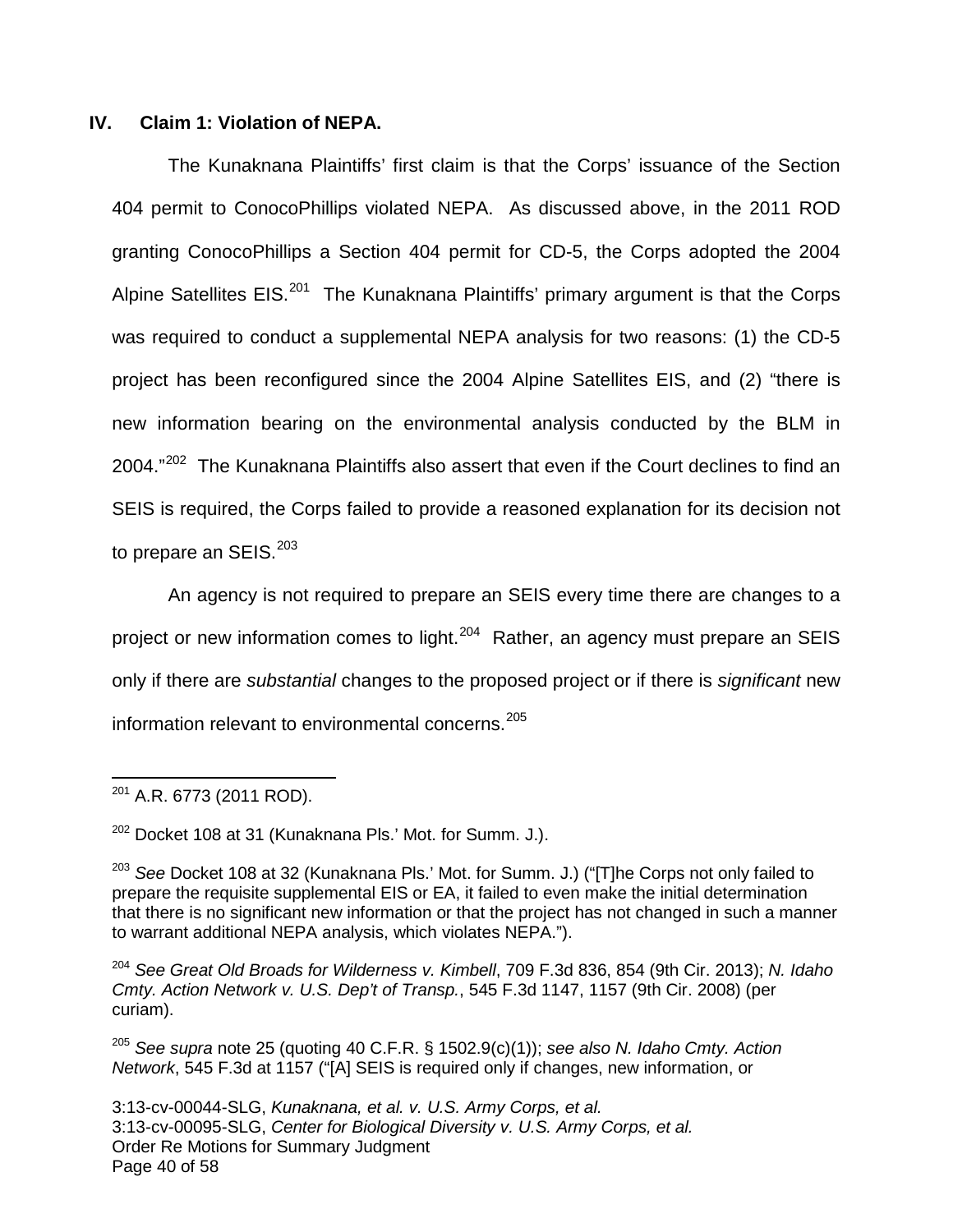Whether an SEIS is required "is a classic example of a factual dispute the resolution of which implicates substantial agency expertise."<sup>[206](#page-40-0)</sup> Such disputes "must be resolved in favor of the expert agency so long as the agency's decision is based on a reasoned evaluation of the relevant factors."<sup>[207](#page-40-1)</sup> Thus, if an agency has decided preparation of an SEIS is not required, a reviewing court must carefully review the record and satisfy itself that the agency's decision was based on a reasoned evaluation of the significance of project changes and/or new information.<sup>[208](#page-40-2)</sup> But if the record does not contain a reasoned explanation for the agency's decision not to prepare an SEIS, the court should set aside the agency's decision as "arbitrary or capricious."<sup>[209](#page-40-3)</sup>

circumstances may result in significant environmental impacts 'in a manner not previously evaluated and considered."" (quoting Westlands Water Dist. v. Dep't of Interior, 376 F.3d 853, 873 (9th Cir. 2004))).

<span id="page-40-0"></span><sup>206</sup> Marsh v. Or. Natural Res. Council, 490 U.S. 360, 376 (1989).

1

<span id="page-40-1"></span><sup>207</sup> Selkirk Conservation Alliance v. Forsgren, 336 F.3d 944, 954 (9th Cir. 2003) (emphasis added).

<span id="page-40-2"></span> $208$  See Marsh, 490 F.3d at 378. The Kunaknana Plaintiffs appear to assert that the Corps should have prepared an "environmental reevaluation" or a "supplemental information report" documenting its determination that an SEIS was unnecessary. See Docket 108 at 37 (Kunaknana Pls.' Mot. for Summ. J.) ("[T]he Corps never prepared an 'environmental reevaluation' or other similar document (e.g., a supplemental information report) to determine if a supplemental NEPA review was required."). However, the Corps correctly points out that "an agency must only 'make a reasoned decision documented in the record' . . . . No specific form of documentation is required." Docket 131 at 32 (Corps Opp'n) (quoting Great Old Broads for Wilderness, 709 F.3d at 855); see also Price Road Neighborhood Ass'n, Inc. v. U.S. Dep't of Transp., 113 F.3d 1505, 1510 (9th Cir. 1997) (noting neither NEPA nor CEQ regulations discuss how agencies should make determination whether SEIS is required); Natural Res. Def. Council. Inc. v. Evans, 232 F. Supp. 2d 1003, 1043–44 (N.D. Cal. 2002) (affirming agency's decision not to prepare SEIS based on agency's satisfactory explanation for that decision in a ROD).

<span id="page-40-3"></span><sup>209</sup> See Marsh, 490 F.3d at 376–78, 385; supra Discussion Part II (explaining APA standard of review).

3:13-cv-00044-SLG, Kunaknana, et al. v. U.S. Army Corps, et al. 3:13-cv-00095-SLG, Center for Biological Diversity v. U.S. Army Corps, et al. Order Re Motions for Summary Judgment Page 41 of 58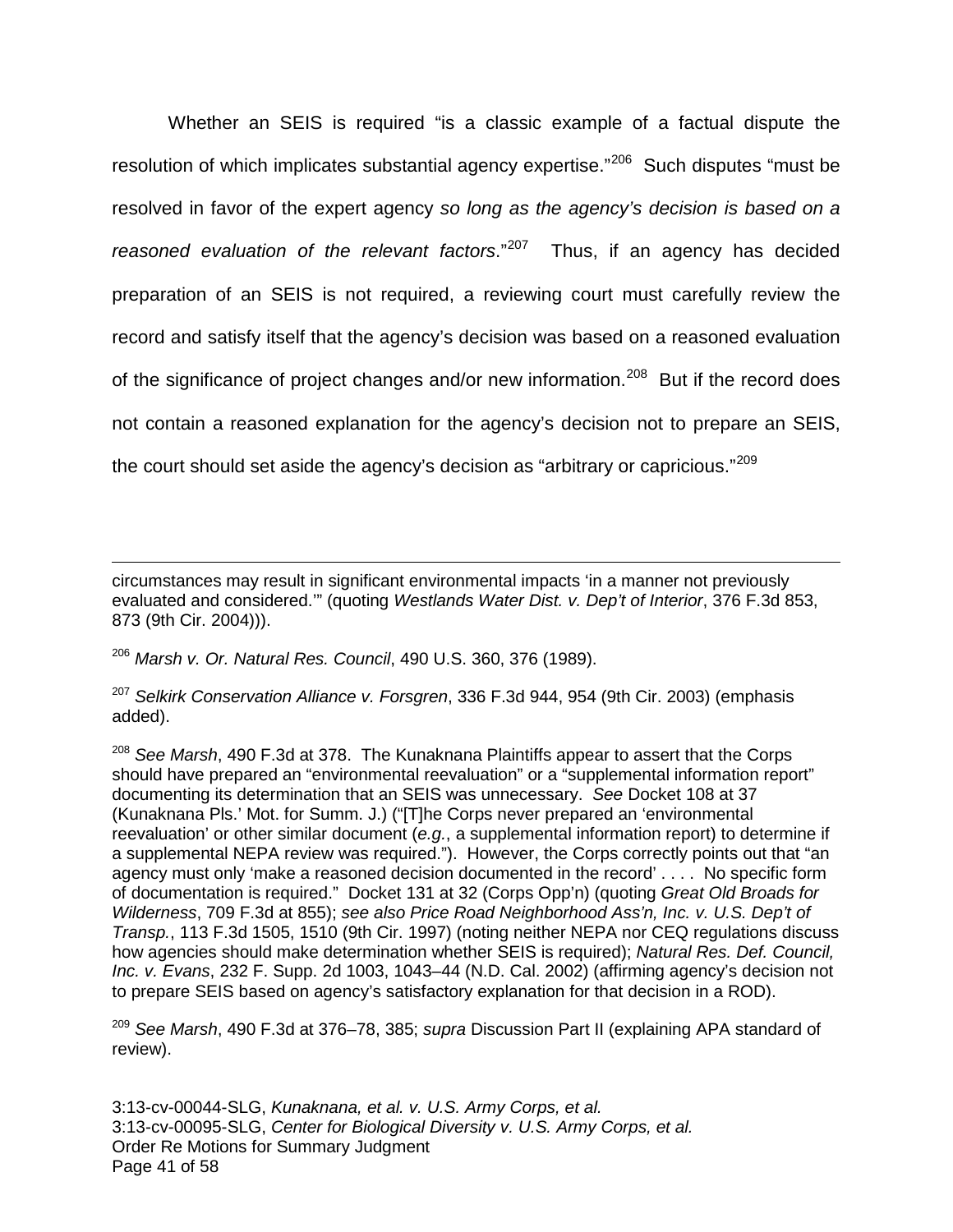These concepts were applied by the Ninth Circuit in Friends of the Clearwater v. Dombeck.<sup>[210](#page-41-0)</sup> There, Friends of the Clearwater and other environmental groups ("FOC") challenged the Forest Service's denial of their demand that it prepare an SEIS to address, among other things, seven new sensitive species designations that had occurred in the nine years since the Forest Service completed the original  $EIS.<sup>211</sup>$  $EIS.<sup>211</sup>$  $EIS.<sup>211</sup>$  The district court held that data in the original EIS supported Forest Service's decision not to prepare an SEIS and granted summary judgment to the Forest Service.<sup>[212](#page-41-2)</sup> On appeal, FOC argued that the Forest Service failed "sufficiently to consider and evaluate the need for<sup>[]</sup> an SEIS in light of the seven new sensitive species designations."<sup>[213](#page-41-3)</sup>

The Ninth Circuit agreed with FOC, explaining:

There is no evidence in the record that, before the inception of this action, the Forest Service ever considered whether the seven new sensitive species designations . . . were sufficiently significant to require preparation of an SEIS. When confronted with this important new information, it was incumbent on the Forest Service to evaluate the existing EIS to determine whether it required supplementation.<sup>[214](#page-41-4)</sup>

The Ninth Circuit held "that the Forest Service's failure to evaluate in a timely manner

the need to supplement the original EIS in light of that new information violated

NEPA." [215](#page-41-5)

<span id="page-41-2"></span> $212$  *Id.* at 556.

<span id="page-41-3"></span> $213$  *Id.* at 558.

<span id="page-41-4"></span> $214$  *Id.* at 559.

<span id="page-41-5"></span> $215$  Id.; cf. also Cal. Wilderness Coal. v. U.S. Dep't of Energy, 631 F.3d 1072, 1082-83, 1097-98, 1105–06 (9th Cir. 2011) (holding Department of Energy violated NEPA because its

<span id="page-41-0"></span><sup>210</sup> 222 F.3d 552 (9th Cir. 2000). 1

<span id="page-41-1"></span> $211$  *Id.* at 555–56.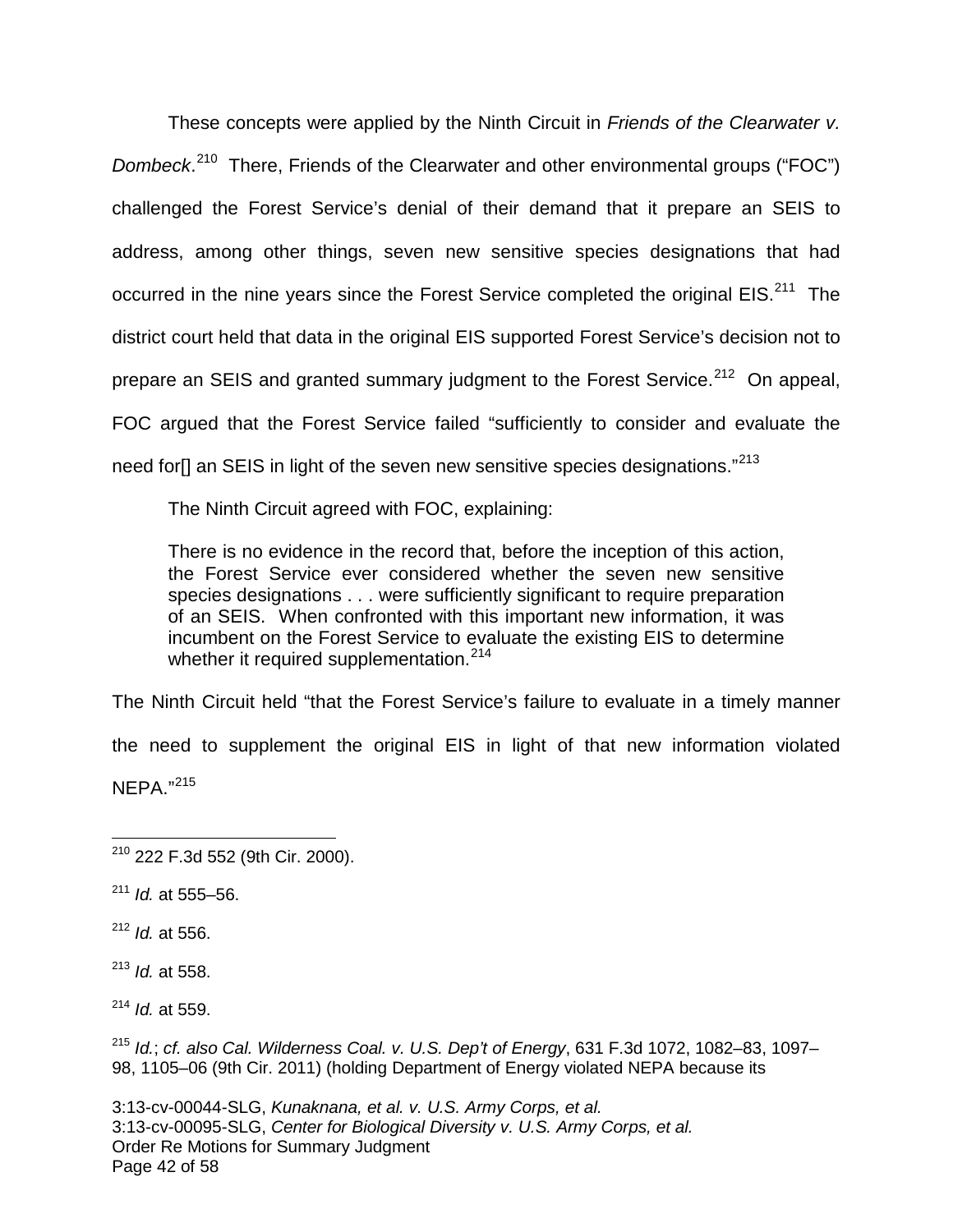#### **A. Changes to the CD-5 Project.**

The Kunaknana Plaintiffs first assert that the Corps was required to conduct a supplemental NEPA analysis, or at least to make a reasoned determination whether supplementation was required, because changes have been made to the CD-5 project from what was analyzed in the 2004 Alpine Satellites EIS.<sup>[216](#page-42-0)</sup> The Kunaknana Plaintiffs correctly assert that in 2009 both EPA and USFWS recommended to the Corps that it prepare an SEIS to address changes made to the CD-5 project from what was analyzed in the 2004 Alpine Satellites  $EIS<sub>1</sub><sup>217</sup>$  $EIS<sub>1</sub><sup>217</sup>$  $EIS<sub>1</sub><sup>217</sup>$  and it is clear from the 2011 ROD that the Corps was aware of this issue during the administrative process.<sup>[218](#page-42-2)</sup> Accordingly, the Court finds that issue exhaustion does not preclude the Kunaknana Plaintiffs from raising this issue as part of their NEPA claim.

As examples of project changes that have occurred since 2004, the Kunaknana Plaintiffs point to the relocation of the CD-5 pad 1.3 miles west, the increase in the number of wells, the changed location of the Nigliq Channel bridge, the changed road

"conclusory statement" that its designation of national interest electric transmission corridors would have no environmental impact was inadequate explanation for its decision not to prepare EIS).

<span id="page-42-0"></span><sup>216</sup> Docket 108 at 34 (Kunaknana Pls.' Mot. for Summ. J.).

1

<span id="page-42-1"></span><sup>217</sup> See Docket 146 at 11–12 & n.11 (Kunaknana Pls.' Reply) (citing A.R. 4077 (6/05/09 Letter from USFWS to Corps) ("In light of the proposed changes to the CD-5 development project, the lack of alternatives analysis, and advances in relevant technology, the Service recommends the development of a Supplemental EIS to update the Alpine Satellites Development EIS."); A.R. 4082 (6/09/09 Letter from EPA to Corps) ("EPA strongly recommends the USACE carefully consider preparing a Supplemental EIS to analyze this current, specific proposal in light of the significant changes made by the applicant . . . .")).

<span id="page-42-2"></span> $218$  See A.R. 6811, 6814 (2011 ROD) (responding to EPA's and USFWS's recommendations that the Corps prepare SEIS in light of changes to CD-5 project).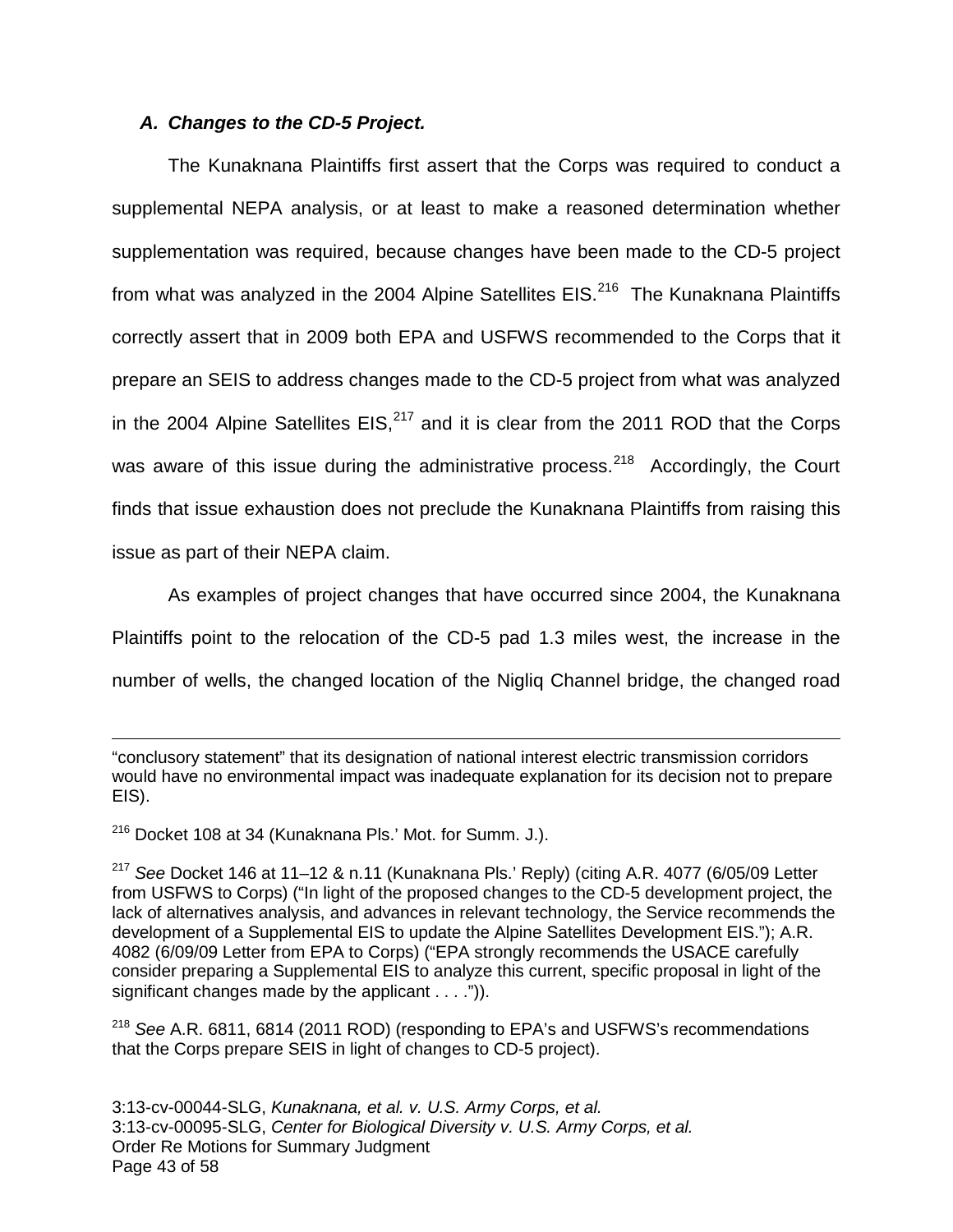alignment and increased road length, the increase in the number of bridges, the increased amount of fill, the increased pad size, and certain mitigation measures. $^{219}$  $^{219}$  $^{219}$ They contend that the Corps failed to adequately evaluate the significance of these modifications, instead providing "only unsupported conclusions in [the 2011 ROD] that the CD-5 project[] has not been 'substantial[ly] changed' since the Alpine Satellites  $EIS."^{220}$  $EIS."^{220}$  $EIS."^{220}$ 

In the 2011 ROD, the Corps stated that it had determined that the project changes were not substantial enough to warrant preparation of an  $SEIS<sup>221</sup>$  $SEIS<sup>221</sup>$  $SEIS<sup>221</sup>$  but it offered only minimal explanation for this determination. In response to the comments from EPA and USFWS recommending that the Corps prepare an SEIS, the Corps stated:

The Corps . . . disagrees that ConocoPhillips's latest proposal is substantially different than that identified in the FEIS. ConocoPhillips's current proposal is very similar to the Alternative F theme that was analyzed in the FEIS. Alternative F in the FEIS was identified as the lead agency's (BLM) preferred alternative.<sup>[222](#page-43-3)</sup>

Then, in response to comments from environmental groups, the Corps offered a

somewhat different explanation for its decision not to prepare an SEIS to address

project changes:

1

ConocoPhillips's proposal is not substantially different than the alternatives analyzed in the FEIS. The determination has been made that the FEIS is still adequate and relevant for the evaluation of the CD-5

<span id="page-43-0"></span><sup>&</sup>lt;sup>219</sup> Docket 108 at 33–34 (Kunaknana Pls.' Mot. for Summ. J.).

<span id="page-43-1"></span> $220$  Docket 108 at 34 (Kunaknana Pls.' Mot. for Summ. J.) (third alteration in original) (citing A.R. 6811 (2011 ROD)).

<span id="page-43-2"></span><sup>&</sup>lt;sup>221</sup> See A.R. 6899 (2011 ROD).

<span id="page-43-3"></span> $222$  A.R. 6811 (2011 ROD) (response to EPA); A.R. 6814 (2011 ROD) (response to USFWS).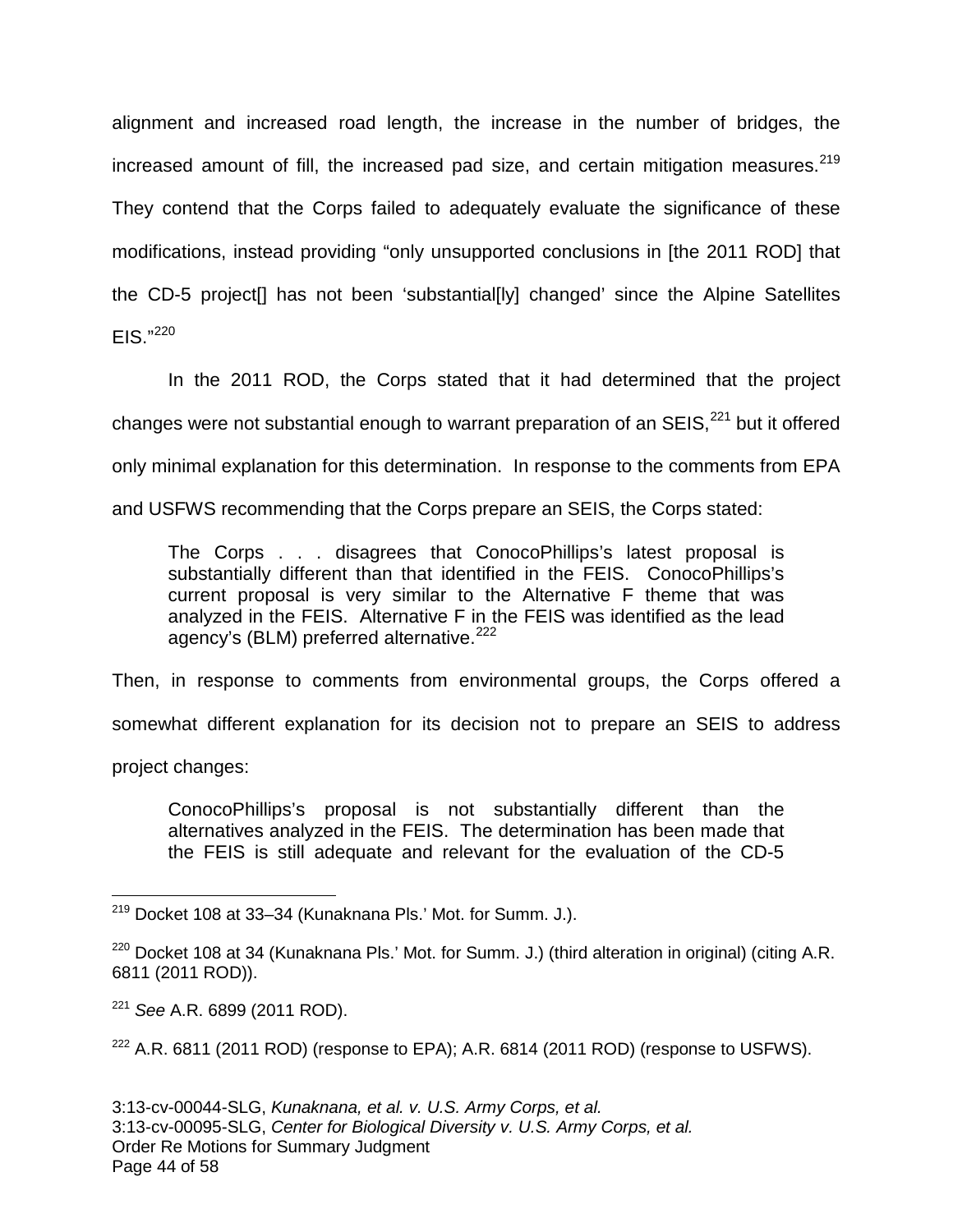project at this time. Numerous alternatives and road alignments were analyzed in the FEIS including a road route along the southerly route that is currently proposed by ConocoPhillips. Although there have been some changes to the locations and sizes of the drill pad the impacts that will result from the project are similar. $^{223}$  $^{223}$  $^{223}$ 

The referenced alternative with a southerly road route appears to be Alternative C-1 in the Alpine Satellites EIS.<sup>[224](#page-44-1)</sup>

The problem with the assertion that the approved CD-5 project is similar to Alternative F in the Alpine Satellites EIS is that it contains several changes, including the relocation of the CD-5 drill pad 1.3 miles to the west of the location analyzed in the EIS and an increase in the number of wells from 22 to  $33.^{225}$  $33.^{225}$  $33.^{225}$  Thus, as the Corps recognized elsewhere in the 2011 ROD, the approved CD-5 project is only "similar in concept to Alternatives A and F in the FEIS," since the "locations of the road, bridge, pipeline route and pad  $\ldots$  have changed."<sup>[226](#page-44-3)</sup> And while a more southerly road route may have been analyzed as part of Alternative C-1, the location of the CD-5 pad as finally approved was not analyzed as part of any of the EIS alternatives.<sup>[227](#page-44-4)</sup> The Corps

<span id="page-44-3"></span> $226$  A.R. 6787 (2011 ROD) (emphasis added).

<span id="page-44-0"></span> $^{223}$  A.R. 6837 (2011 ROD). 1

<span id="page-44-1"></span> $224$  See A.R. 2569 (Alternative C-1 Site Map); see also Docket 129 at 46–47 & n.181 (ConocoPhillips Opp'n) (asserting location of Nigliq Channel bridge in Alternative C-1 is "indistinguishable" from location approved in 2011 ROD).

<span id="page-44-2"></span> $225$  See A.R. 6781–82 (2011 ROD) ("The CD-5 drill pad was relocated 1.3 miles to the west of the site originally identified in the  $\overrightarrow{F}$ EIS . . . . Additionally, the size of the CD-5 drill pad has increased to accommodate an increase in the proposed number of wells and additional surface infrastructure.").

<span id="page-44-4"></span> $227$  The location of the CD-5 pad was the same in each of the EIS alternatives. See A.R. 2567– 74 (Maps of Alternatives); see also Docket 146 at 18 (Kunaknana Pls.' Reply) ("[N]one of the alternatives reviewed in the 2004 EIS include an option with the drill pad located 1.3 miles to the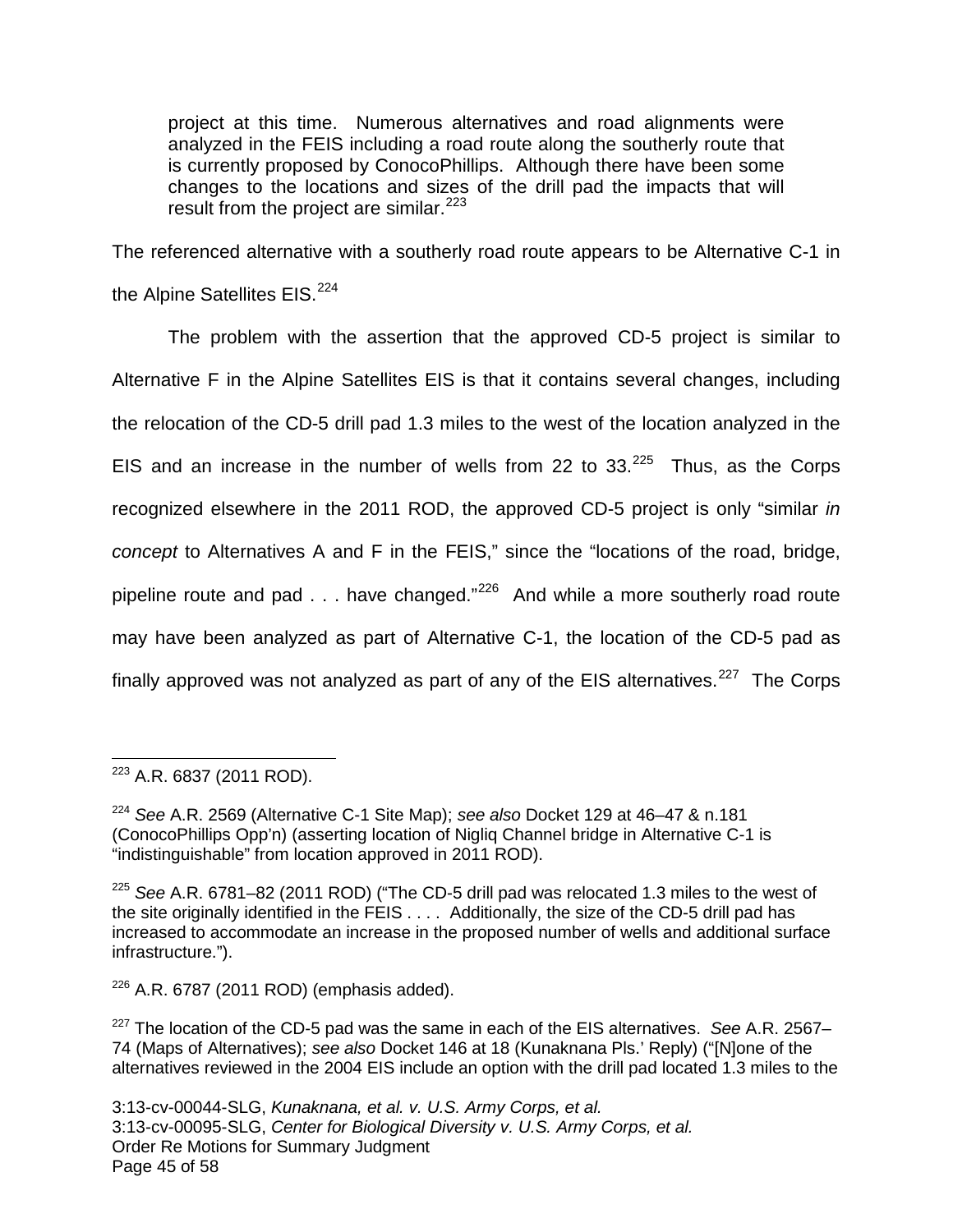stated in the 2011 ROD that the changed location and size of the drill pad will result in "similar" impacts, but it provides no explanation for this assertion anywhere in the record.<sup>[228](#page-45-0)</sup> Rather, the Corps undercuts this assertion elsewhere in the record by stating that the proposed location for CD-5 in the 2004 Alpine Satellites EIS "was selected to avoid the most valuable wetlands and minimize other adverse impacts," but "it was later moved by ConocoPhillips to optimize well production from the reservoir when better geophysical information became available."[229](#page-45-1)

In its brief, ConocoPhillips offers a seven-page explanation for how the project changes "were all minor and of no meaningful environmental consequence, fall within the range of impacts previously considered or were included as mitigation measures undertaken to reduce impacts below levels identified in the EIS."<sup>[230](#page-45-2)</sup> However, as the Kunaknana Plaintiffs correctly point out in their reply, this Court "may not accept . . .

1

<span id="page-45-1"></span> $229$  See A.R. 5766-67 (9/23/11 Corps Memorandum for Record); see also A.R. 6781 (2011 ROD) ("The CD-5 drill pad was relocated 1.3 miles to the west of the site originally identified in the FEIS for several reasons. According to ConocoPhillips, the new location will enable better access to the CD-5 reservoir to the west and south. Wells in the new location will have lower angles thus less risk of having problems during well service and maintenance operations. Additionally, the size of the CD-5 drill pad has increased to accommodate an increase in the proposed number of wells and additional surface infrastructure.").

<span id="page-45-2"></span><sup>230</sup> See Docket 129 at 45–52 (ConocoPhillips Opp'n). Similarly, ASRC and Kuukpik point out that the location of the Nigliq Channel bridge was changed to ameliorate the Nuiqsut community's environmental and subsistence concerns. See Docket 140 at 15 (ASRC Opp'n); Docket 141 at 18 (Kuukpik Opp'n).

3:13-cv-00044-SLG, Kunaknana, et al. v. U.S. Army Corps, et al. 3:13-cv-00095-SLG, Center for Biological Diversity v. U.S. Army Corps, et al. Order Re Motions for Summary Judgment Page 46 of 58

west."); cf. A.R. 6868 (2011 ROD) ("Impacts to the Nigliagvik Channel were not addressed in the FEIS . . . .").

<span id="page-45-0"></span> $228$  See Docket 146 at 17 n.39 (Kunaknana Pls.' Reply) ("While the Corps notes that there 'have been some changes to the locations and sizes of the drill pad [and] the impacts that will result from the project are similar,' it offers no actual analysis to show that the impacts will be similar.").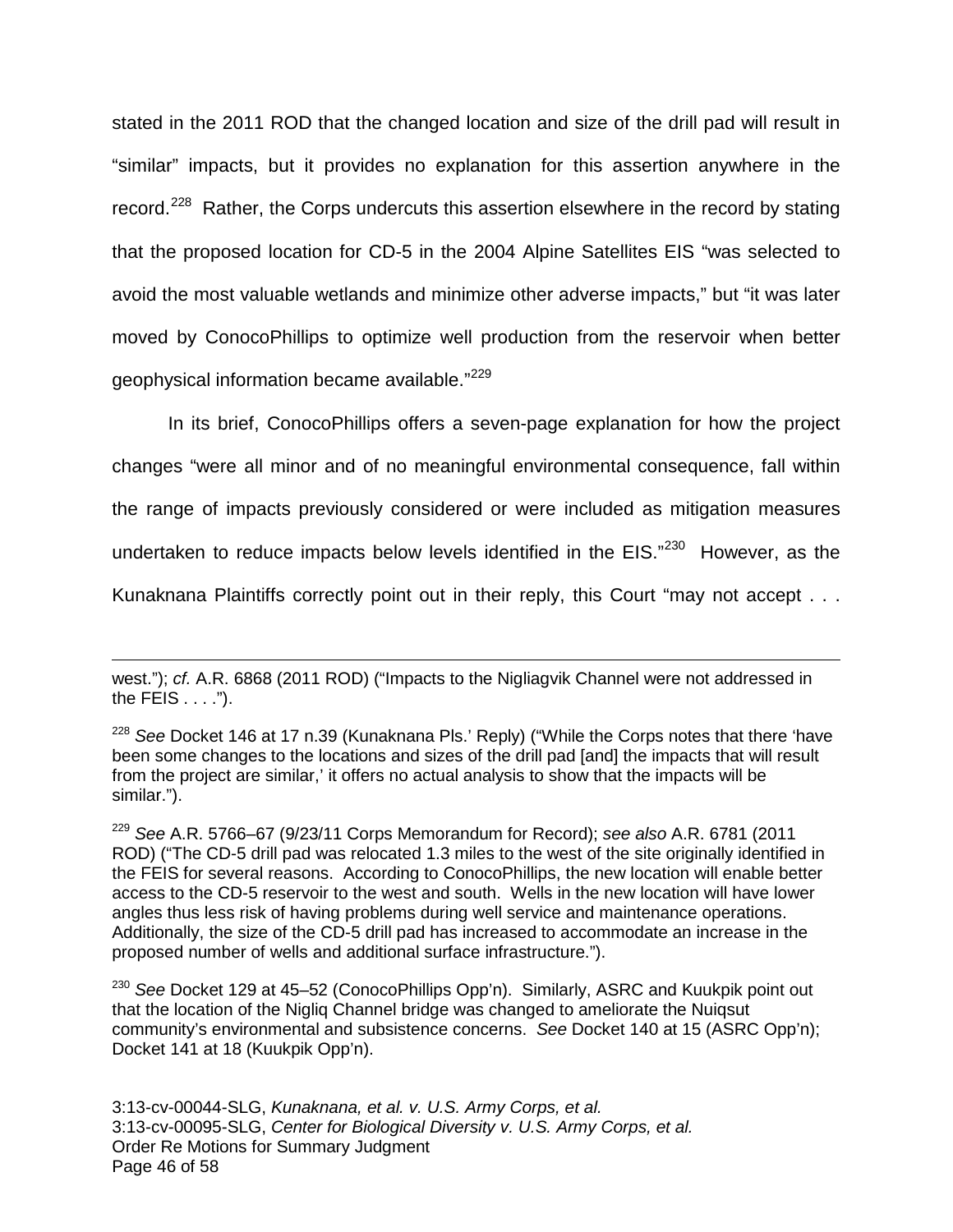post hoc rationalizations for agency action."<sup>[231](#page-46-0)</sup> Rather, "an agency's action must be upheld, if at all, on the basis articulated by the agency itself. $n^{232}$  $n^{232}$  $n^{232}$  And after carefully reviewing the record in this case, the Court finds that the Corps failed to articulate a satisfactory explanation, founded on a reasoned evaluation of the relevant factors, for its decision to forego preparation of an SEIS to address changes to the CD-5 project. The Court concludes, therefore, that the Corps' decision was arbitrary.<sup>[233](#page-46-2)</sup>

#### **B. New Information.**

The Kunaknana Plaintiffs next assert that the Corps was required to conduct a supplemental NEPA analysis, or at least to make a reasoned decision whether supplementation was required, because new information has been generated since the 2004 Alpine Satellites EIS.<sup>[234](#page-46-3)</sup> The Kunaknana Plaintiffs point to two categories of "new information." First, they point to documents cited in the 2011 ROD that post-date the 2004 Alpine Satellites EIS. $^{235}$  $^{235}$  $^{235}$  Second, they point to "new information about the impacts of climate change on the project."<sup>[236](#page-46-5)</sup> The Court will analyze these two categories of new information in turn.

1

<span id="page-46-0"></span> $231$  See Docket 146 at 18 n.46 (Kunaknana Pls.' Reply) (quoting Motor Vehicle Mfrs. Ass'n of U.S., Inc. v. State Farm Mut. Auto. Ins. Co., 463 U.S. 29, 50 (1983)).

<span id="page-46-1"></span><sup>&</sup>lt;sup>232</sup> Motor Vehicle Mfrs. Ass'n, 463 U.S. at 50.

<span id="page-46-2"></span> $233$  The Court expresses no opinion at this time about whether an SEIS is necessary.

<span id="page-46-3"></span><sup>&</sup>lt;sup>234</sup> Docket 108 at 41 (Kunaknana Pls.' Mot. for Summ. J.).

<span id="page-46-4"></span><sup>&</sup>lt;sup>235</sup> Docket 108 at 42–43 (Kunaknana Pls.' Mot. for Summ. J.).

<span id="page-46-5"></span><sup>236</sup> Docket 108 at 43–46 (Kunaknana Pls.' Mot. for Summ. J.).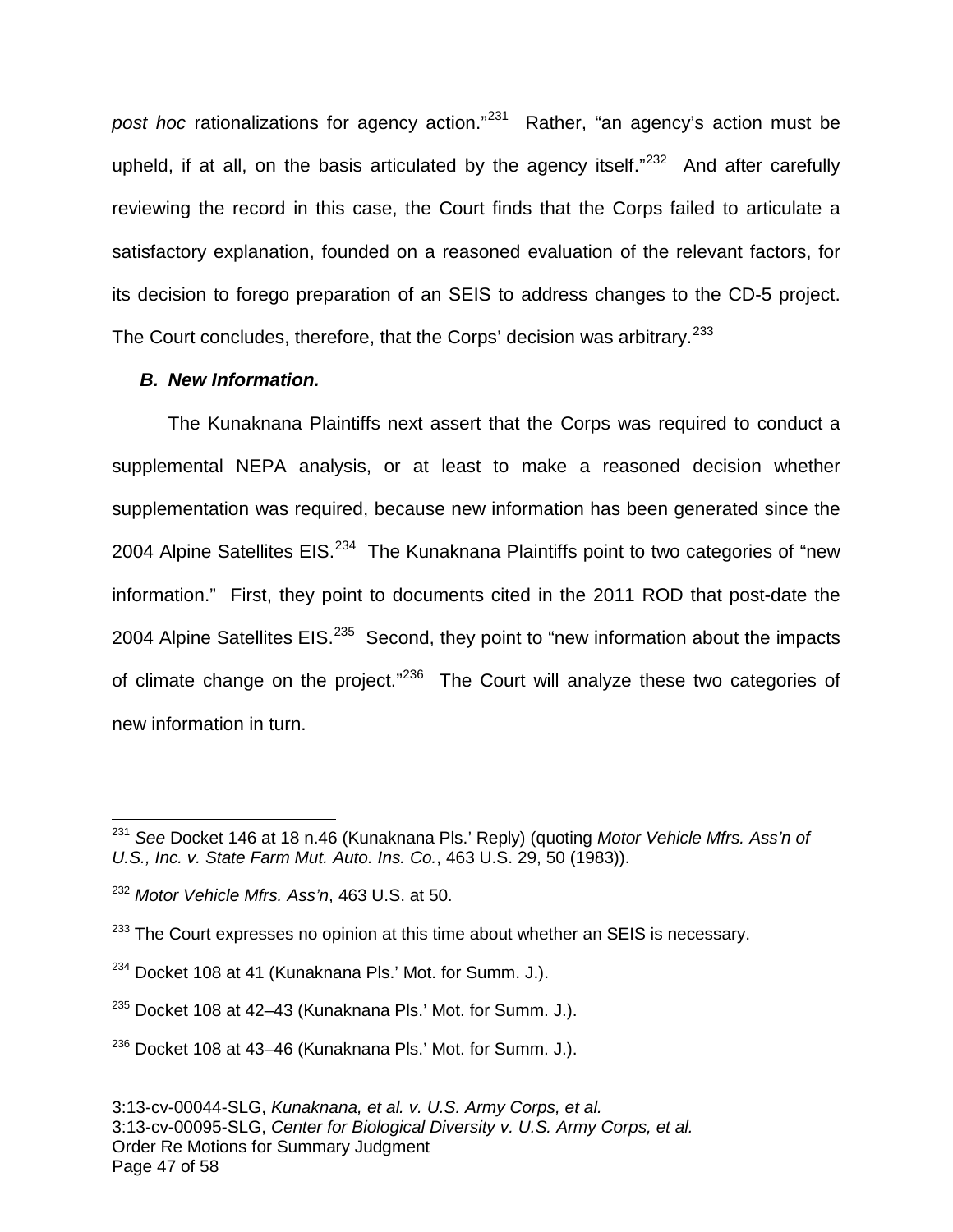### i. Documents Cited in the 2011 ROD that Post-Date the 2004 Alpine Satellites EIS.

The Kunaknana Plaintiffs assert that the 2011 ROD "relies upon several post-Alpine Satellites EIS documents, reports, and studies that are all new information," and that "there is no indication in the record that the Corps ever analyzed the significance of th[is] new information . . . despite the Corps' reliance on the documents in the decision-making process."<sup>[237](#page-47-0)</sup> The Corps certainly had knowledge of the post-2004 documents it cited in the 2011 ROD, and under NEPA it had a "continuing duty to . . . evaluate new information relevant to the environmental impact of its actions."<sup>[238](#page-47-1)</sup> Accordingly, the Court finds that issue exhaustion does not preclude the Kunaknana Plaintiffs from arguing in this appeal that those documents that are cited in the 2011 ROD constitute new information that the Corps failed to adequately evaluate under NEPA.

In their briefing, the Kunaknana Plaintiffs list eleven post-2004 documents cited in the 2011 ROD, including certain information provided by ConocoPhillips and other entities after the administrative remand of the 2010 permit decision.<sup>[239](#page-47-2)</sup> And yet the 2011 ROD contains only the conclusory statement that "there are not significant new circumstances or information relevant to environmental concerns and bearing on the proposal or impacts."[240](#page-47-3)

 $\overline{a}$ 

<span id="page-47-0"></span> $^{237}$  Docket 108 at 42–43 (Kunaknana Pls.' Mot. for Summ. J.).

<span id="page-47-1"></span> $^{238}$  See Friends of the Clearwater v. Dombeck, 222 F.3d 552, 559 (9th Cir. 2000) (quoting Warm Springs Dam Task Force v. Gribble, 621 F.2d 1017, 1023 (9th Cir. 1980)).

<span id="page-47-2"></span><sup>&</sup>lt;sup>239</sup> See Docket 108 at 42–43 (Kunaknana Pls.' Mot. for Summ. J.).

<span id="page-47-3"></span> $240$  A.R. 6899 (2011 ROD); see also A.R. 6814, 6816, 6837-38 (2011 ROD).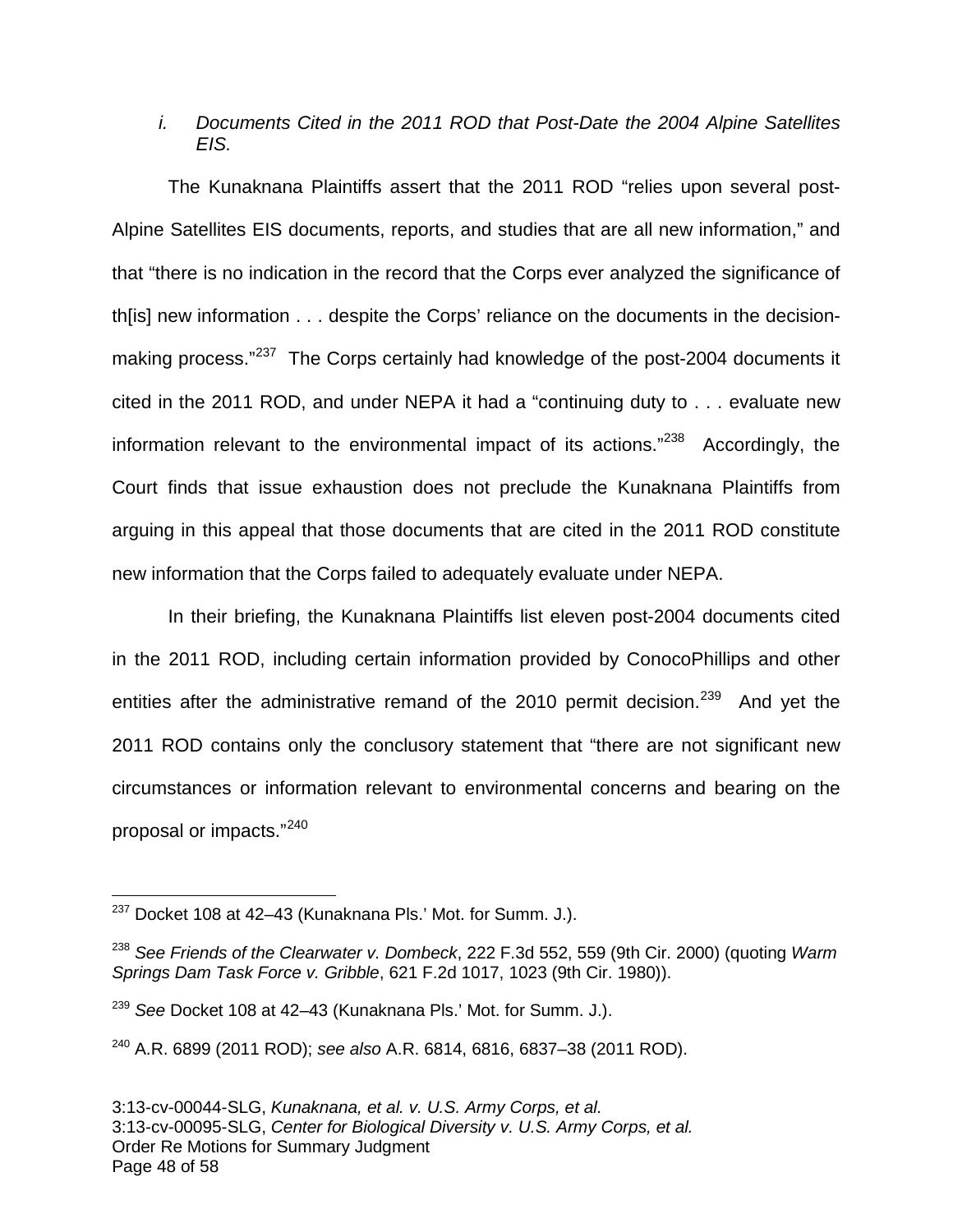In their briefing, the Corps and ConocoPhillips assert that the Kunaknana Plaintiffs have failed to demonstrate that any of the post-2004 documents cited in the 2011 ROD contain significant new information necessitating an SEIS. $^{241}$  $^{241}$  $^{241}$  However, it is not the Plaintiffs' duty to assess the significance of the post-2004 information. Rather, when provided with this new information, it was the Corps' duty to "consider it, evaluate it, and make a reasoned determination whether it [wa]s of such significance as to require [an SEIS]."<sup>[242](#page-48-1)</sup>

The Kunaknana Plaintiffs maintain that the Corps' conclusory statement that there is no significant new information is at odds with the Corps' express reliance on post-2004 information in making its LEDPA determination.<sup>[243](#page-48-2)</sup> In the 2011 ROD, the Corps explained that the new information provided by ConocoPhillips and others postremand caused the Corps to modify its LEDPA determination from the HDD alternative to the bridges,<sup>[244](#page-48-3)</sup> a fact the Corps and ConocoPhillips recognize in their briefing on that

<span id="page-48-0"></span> $241$  Docket 131 at 38 n.6 (Corps Opp'n); Docket 129 at 55 (ConocoPhillips Opp'n). 1

<span id="page-48-1"></span> $242$  See Friends of the Clearwater, 222 F.3d at 558 (second alteration in original) (quoting Warm Springs Dam Task Force, 621 F.2d at 1024).

<span id="page-48-2"></span><sup>&</sup>lt;sup>243</sup> See Docket 146 at 25 (Kunaknana Pls.' Reply) ("[A]bsent from the Corps' review is a discussion of why th[e] information that played a decisive role in the [LEDPA determination] is not significant and warrants a supplemental NEPA analysis. The Corps and [ConocoPhillips] simply cannot have it both ways. They cannot assert on the one hand that there was significant new information that supports the Corps' finding that HDD is not the LEDPA, and then argue that the information was minor, not significant and did not trigger any NEPA obligations." (internal quotation marks omitted)).

<span id="page-48-3"></span><sup>&</sup>lt;sup>244</sup> See, e.g., A.R. 6787 (2011 ROD) ("A complete design analysis of the logistics for the HDD alternative was submitted by [ConocoPhillips] on June 24, 2011."); A.R. 6773 (2011 ROD) ("During the remand information presented by ConocoPhillips, the [State Pipeline Coordinator's Office Chief Pipeline Engineer], and the Federal Joint Pipeline Coordinator's Office . . . led me to reconsider the environmental consequences associated with the roadless scenario that had been previously determined to be a potential LEDPA.").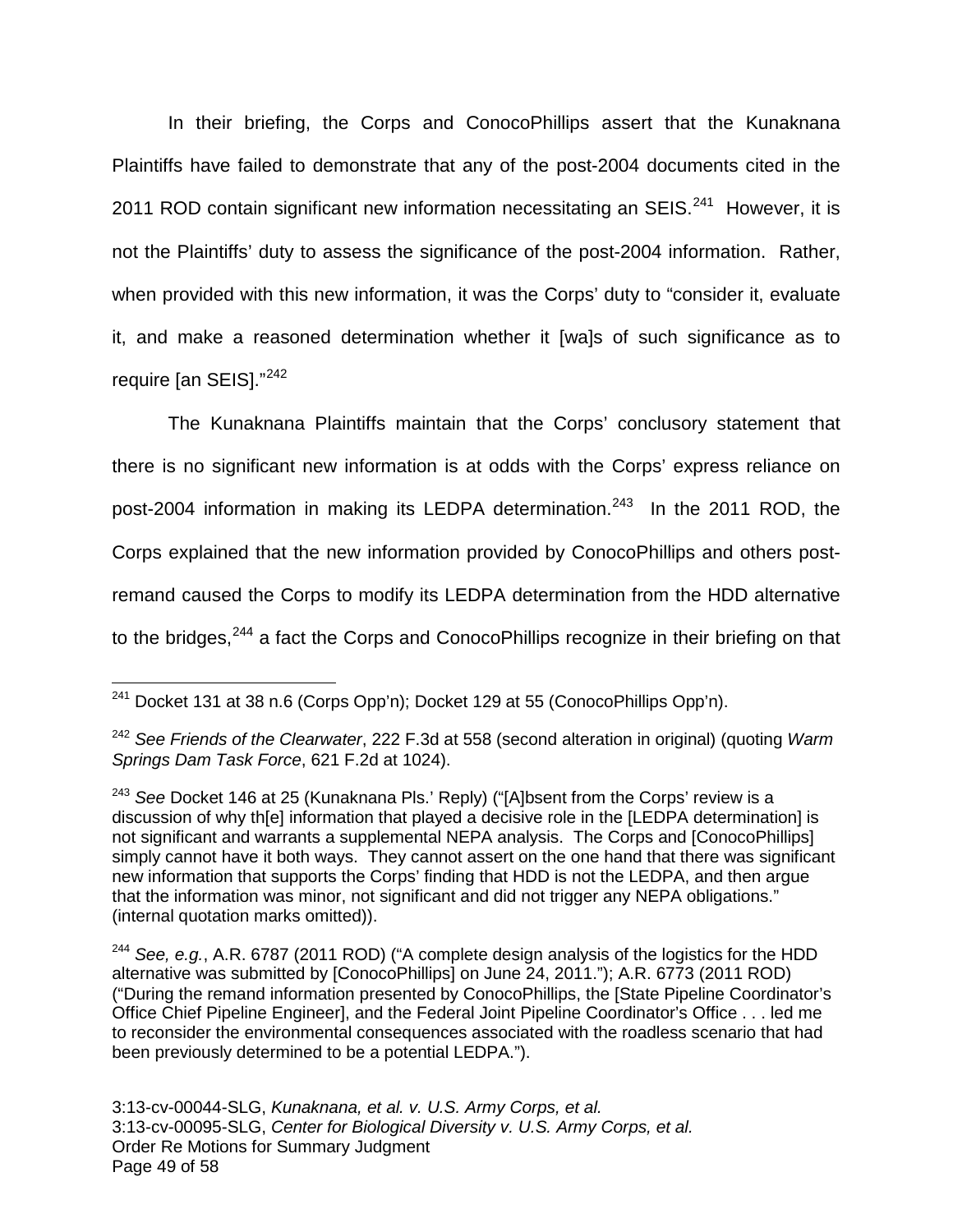topic. [245](#page-49-0) Accordingly, the Court agrees with the Kunaknana Plaintiffs that absent a reasoned explanation in the record, the Corps' decision to rely on certain post-2004 studies and information in evaluating the LEDPA for ConocoPhillips's CD-5 proposal under the CWA, while at the same time summarily disclaiming the significance of that information for NEPA purposes, was arbitrary. $^{246}$  $^{246}$  $^{246}$ 

ii. New Information About the Impacts of Climate Change on CD-5.

The 2004 Alpine Satellites EIS contains a short, general discussion of climate change.<sup>[247](#page-49-2)</sup> With respect to potential impacts from climate change on the development of CD-3 through CD-7, it notes that an increase in mean surface temperature could shorten the ice road season.<sup>[248](#page-49-3)</sup> Additionally, it states:

Future climate changes could potentially affect a number of meteorological conditions in coastal regions such as the North Slope. These conditions include frequency and intensity of storms, storm surges, and flooding. Changes in weather patterns could potentially result in a greater frequency of stronger storms. Melting ice reserves, and subsequent changes in

<span id="page-49-0"></span> $245$  Docket 131 at 20 (Corps Opp'n) ("The Corps concluded that this new information played a decisive role in its [LEDPA] determination . . . ."); Docket 129 at 32 (ConocoPhillips Opp'n) (stating critical factor that led the Corps to reconsider whether ConocoPhillips's proposal was the LEDPA was "substantial new information . . . presented by federal, state and local agencies, Native Alaskan interests, and [ConocoPhillips]"). In its brief, the State of Alaska provides a detailed overview of the "additional expert opinions and analyses" it submitted to the Corps following the administrative remand. See Docket 142 at 10–25 (State of Alaska Opp'n). But the State then maintains that nothing it submitted "would constitute significant new information for purposes of [NEPA]." See Docket 142 at 10 n.19. 1

<span id="page-49-1"></span><sup>&</sup>lt;sup>246</sup> ConocoPhillips offers some explanation in its brief for why it believes the post-2004 documents cited in the 2011 ROD did not warrant preparation of an SEIS. See Docket 129 at 55–56 (ConocoPhillips Opp'n). However, as explained in the preceding section, the Court cannot rely on post-hoc rationalizations to affirm the Corps' decision. See supra notes 231–32 and accompanying text.

<span id="page-49-2"></span> $247$  See A.R. 490-93 (2004 Alpine Satellites EIS).

<span id="page-49-3"></span> $248$  A.R. 493 (2004 Alpine Satellites EIS).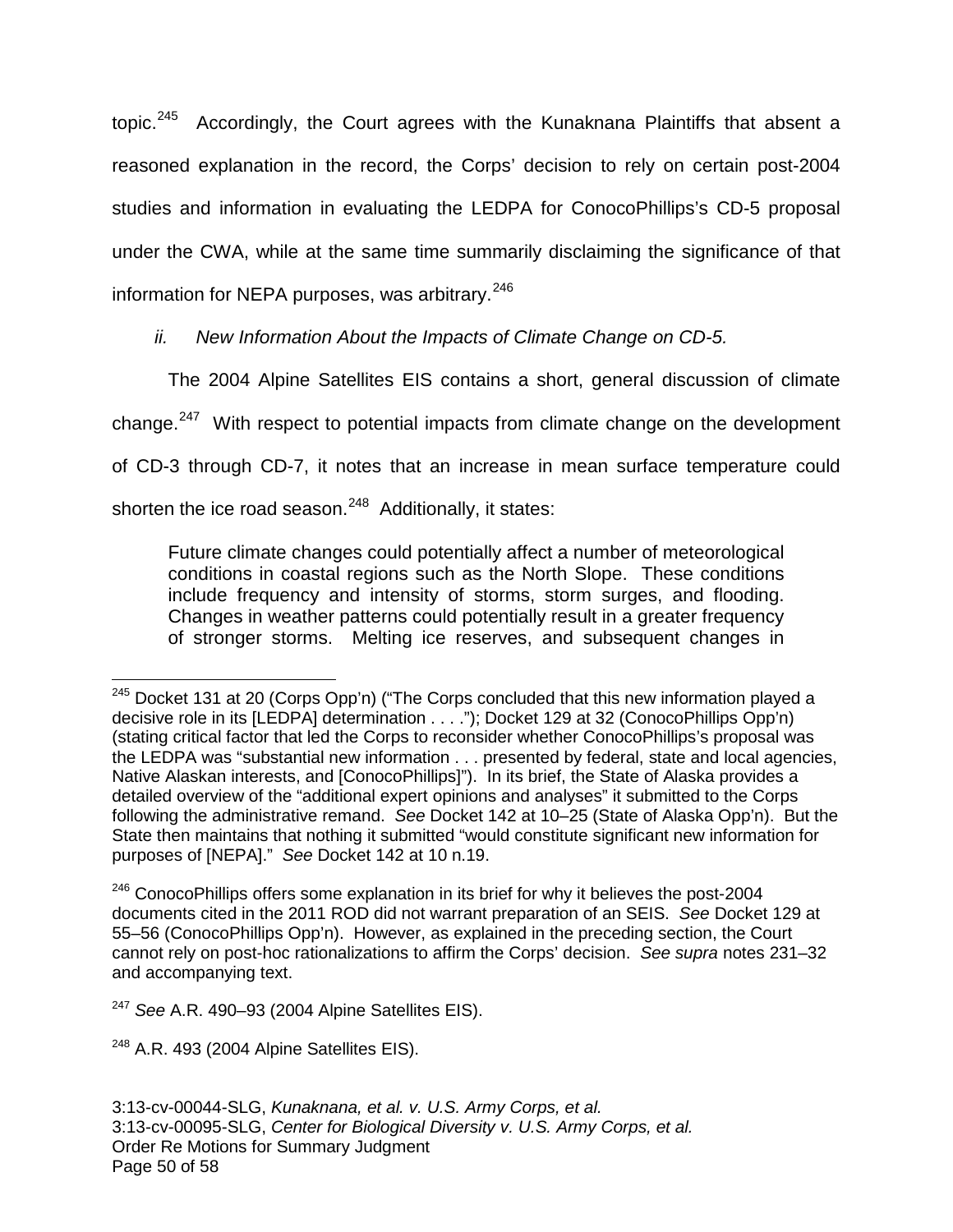mean sea level, could potentially increase the frequency of storm surges of a given height. Rising river and sea levels from climate change could also result in increased frequency and intensity of flooding. Although there has been no evidence to correlate an increase in storm activity with climate change, studies continue to investigate the potential role that climate change may have on future meteorological conditions.<sup>[249](#page-50-0)</sup>

The Kunaknana Plaintiffs assert that "[b]etween 2004 and 2011, a considerable body of science developed regarding the impacts of climate change on the Arctic," but the Corps failed to make a reasoned determination of the significance of this information to CD-5, instead providing only "a handful of cursory statements about the risks from climate change."[250](#page-50-1)

> a. ConocoPhillips's Motion to Strike Kunaknana Plaintiffs' Extra-Record Summary Judgment Exhibits.

The bulk of the new information about the impacts of climate change that the Kunaknana Plaintiffs assert the Corps failed to consider is not in the agency record; instead, it is presented to the Court in the form of five publicly available reports concerning climate change attached as exhibits to the Kunaknana Plaintiffs' summary judgment brief.<sup>[251](#page-50-2)</sup> ConocoPhillips has moved to strike these extra-record reports.<sup>[252](#page-50-3)</sup>

<span id="page-50-3"></span><sup>252</sup> See Docket 126 at 5 (ConocoPhillips Mot. to Strike). Intervenor-Defendants ASRC, State of Alaska, and Kuukpik joined in this motion at Dockets 132, 133, and 134, respectively.

<span id="page-50-0"></span> $^{249}$  A.R. 493 (2004 Alpine Satellites EIS). 1

<span id="page-50-1"></span> $250$  Docket 108 at 43–44 (Kunaknana Pls.' Mot. for Summ. J.).

<span id="page-50-2"></span> $251$  See Docket 109 at 2–3 (Bostrom Decl. in Supp. of Kunaknana Pls.' Mot for Summ. J.); Dockets 109-2 – 109-7 (Exs. 1–5 to Kunaknana Pls.' Mot. for Summ. J.). In their summary judgment motion, the Kunaknana Plaintiffs assert the Court should consider the reports because they are demonstrative of the "substantial body" of post-2004 information concerning climate change that the Corps should have considered in a supplemental NEPA analysis. Docket 108 at 45 n.254 (Kunaknana Pls.' Mot. for Summ. J.).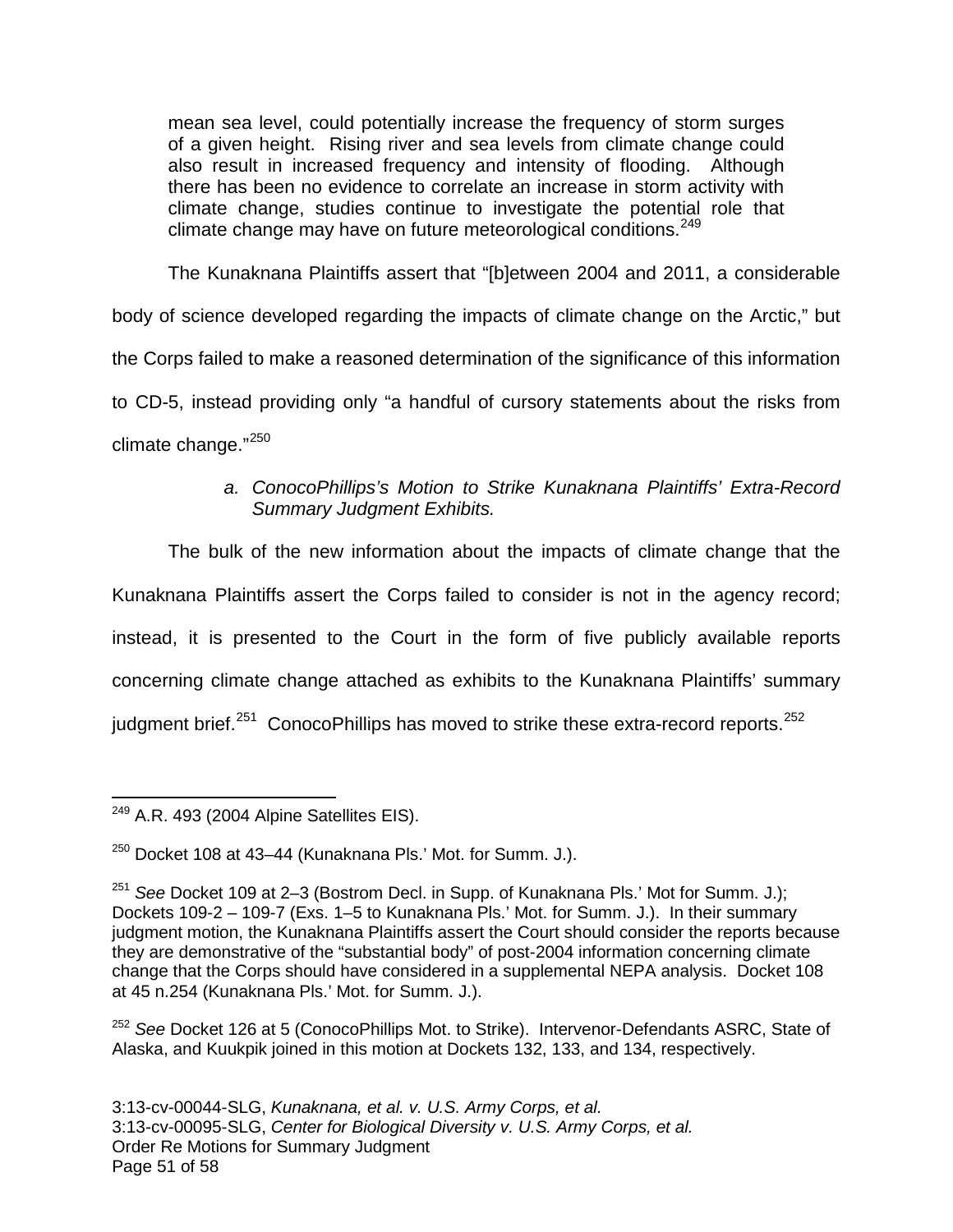"Generally, judicial review of an agency decision [under the APA] is limited to the administrative record on which the agency based the challenged decision."<sup>[253](#page-51-0)</sup> In their opposition to ConocoPhillips's motion to strike, the Kunaknana Plaintiffs assert that the climate change reports fit under an exception to this rule "that allows the court to consider extra-record documents where it needs to determine whether the agency has considered all relevant factors and has explained its decision."<sup>[254](#page-51-1)</sup> However, the extrarecord climate change reports are not necessary to determine whether the Corps provided an adequate explanation in the record for its decision not to prepare an  $SEIS<sub>1</sub><sup>255</sup>$  $SEIS<sub>1</sub><sup>255</sup>$  $SEIS<sub>1</sub><sup>255</sup>$  which is the only issue the Court is deciding at this time. Therefore, ConocoPhillips's motion to strike Exhibits 1–5 to the Kunaknana Plaintiffs' summary judgment brief will be granted.<sup>[256](#page-51-3)</sup>

b. Issue Exhaustion.

With respect to new information concerning climate change, the Corps makes an issue exhaustion argument. The Corps asserts that the Kunaknana Plaintiffs "fail to show that anyone ever contended that new climate change information required

<span id="page-51-0"></span> $253$  Fence Creek Cattle Co. v. U.S. Forest Serv., 602 F.3d 1125, 1131 (9th Cir. 2010).  $\overline{a}$ 

<span id="page-51-1"></span> $254$  Docket 137 at 5 (Kunaknana Pls.' Opp'n to Mot. to Strike) (citing Sw. Ctr. for Biological Diversity v. U.S. Forest Serv., 100 F.3d 1443, 1450 (9th Cir. 1996)).

<span id="page-51-2"></span><sup>&</sup>lt;sup>255</sup> Cf. supra Discussion Part II (explaining how reviewing court must look to agency record to determine whether agency articulated rational explanation for its action).

<span id="page-51-3"></span> $256$  In the same motion, filed in Kunaknana, et al. v. U.S. Army Corps of Engineers, et al., Case No. 3:13-cv-00044, ConocoPhillips also moved to strike Exhibit 5 to CBD's motion for summary judgment. Docket 126 at 4–5 (ConocoPhillips Mot. to Strike). Because the Court is dismissing the action filed by CBD for lack of standing, this request will also be granted.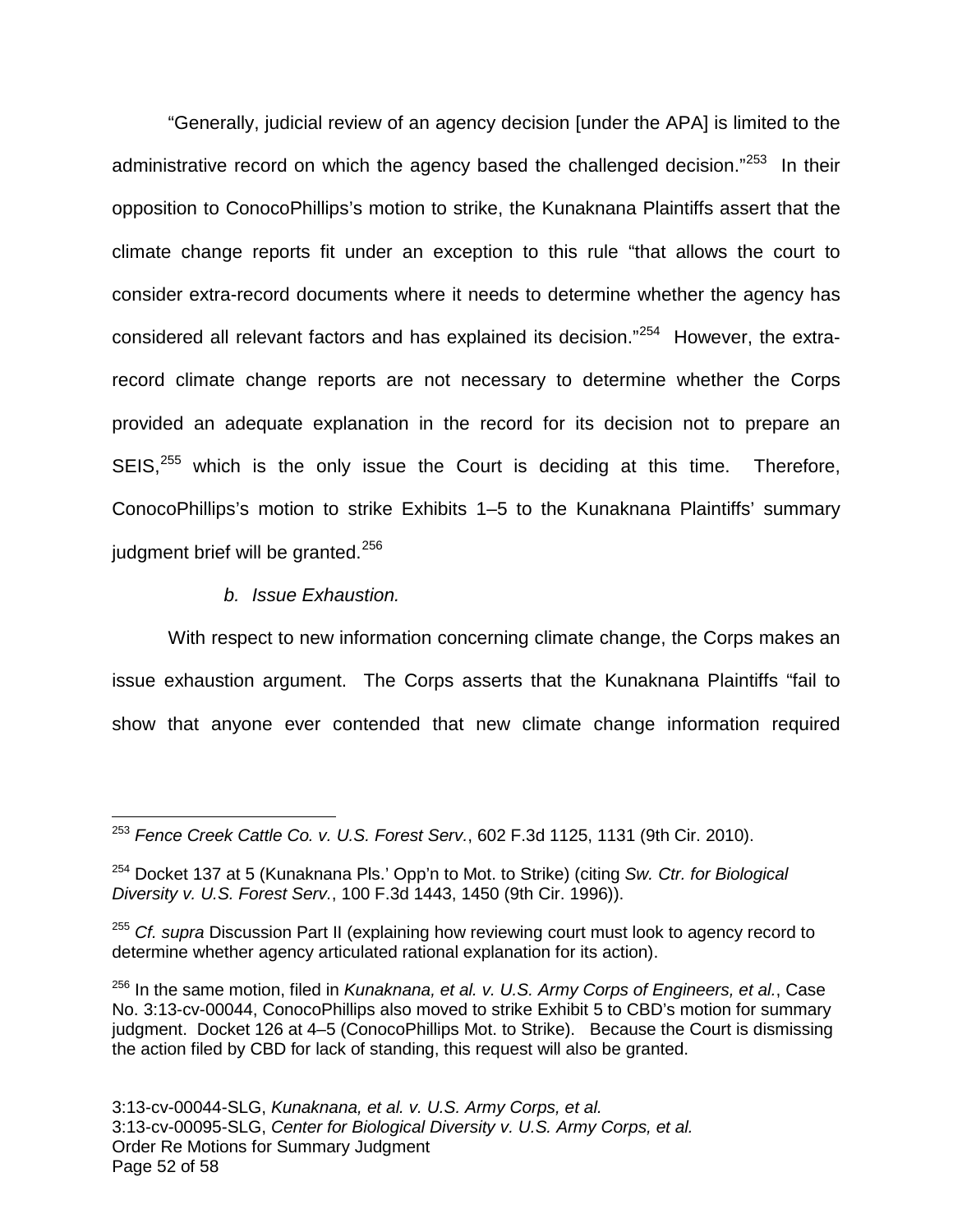supplementation of the Alpine EIS."<sup>[257](#page-52-0)</sup> It maintains that absent such a showing, "the Court should not consider the contention that this new information required supplementation of the Alpine EIS."<sup>[258](#page-52-1)</sup>

The Kunaknana Plaintiffs assert that "EPA alerted the Corps to post-2004 information pertaining to climate change and impacts to the Arctic and recommended that the Corps analyze the project in light of that new information."<sup>[259](#page-52-2)</sup> They cite to a portion of a five-page letter dated June 9, 2009 from EPA to the Corps<sup>[260](#page-52-3)</sup>:

We remain particularly concerned about the potential adverse impacts to the regional surface hydrology within the Nigliq Channel and [Colville River Delta] that may be caused by the bridge and road especially during flood events. The Scenarios Network for Alaska Planning has predicted changes in temperature, precipitation, and season length (thaw to freeze up) using General Circulation models utilized by the Intergovernmental Panel on Climate Change for future climate scenarios. It is prudent to analyze this project in light of these predicted changes with respect to the potential for increased frequency of extreme events.<sup>[261](#page-52-4)</sup>

The Kunaknana Plaintiffs also cite to a letter dated September 9, 2009 from EPA to the

Corps.<sup>[262](#page-52-5)</sup> Like the EPA's June 2009 letter, that letter states that a certain surface water

<span id="page-52-3"></span> $260$  Docket 146 at 30 & n.110 (Kunaknana Pls.' Reply) (citing A.R. 4081 (6/09/09 Letter from EPA to Corps)).

<span id="page-52-4"></span><sup>261</sup> A.R. 4081 (6/09/09 Letter from EPA to Corps). In the Kunaknana Plaintiffs' response to ConocoPhillips's motion to strike, they indicate that the Scenarios Network for Alaska Planning document referenced by EPA is Exhibit 2 to their summary judgment brief. See Docket 137 at 8–9 n.31 (Kunaknana Pls.' Opp'n to Mot. to Strike). The document is not included in the record.

<span id="page-52-5"></span><sup>262</sup> Docket 108 at 44 (Kunaknana Pls.' Mot. for Summ. J.) (citing A.R. 4591 (9/09/09 Letter from EPA to Corps)).

3:13-cv-00044-SLG, Kunaknana, et al. v. U.S. Army Corps, et al. 3:13-cv-00095-SLG, Center for Biological Diversity v. U.S. Army Corps, et al. Order Re Motions for Summary Judgment Page 53 of 58

<span id="page-52-0"></span> $257$  Docket 131 at 40 (Corps Opp'n) (citation omitted). 1

<span id="page-52-1"></span><sup>&</sup>lt;sup>258</sup> Docket 131 at 40 (Corps Opp'n).

<span id="page-52-2"></span> $259$  Docket 146 at 30 (Kunaknana Pls.' Reply).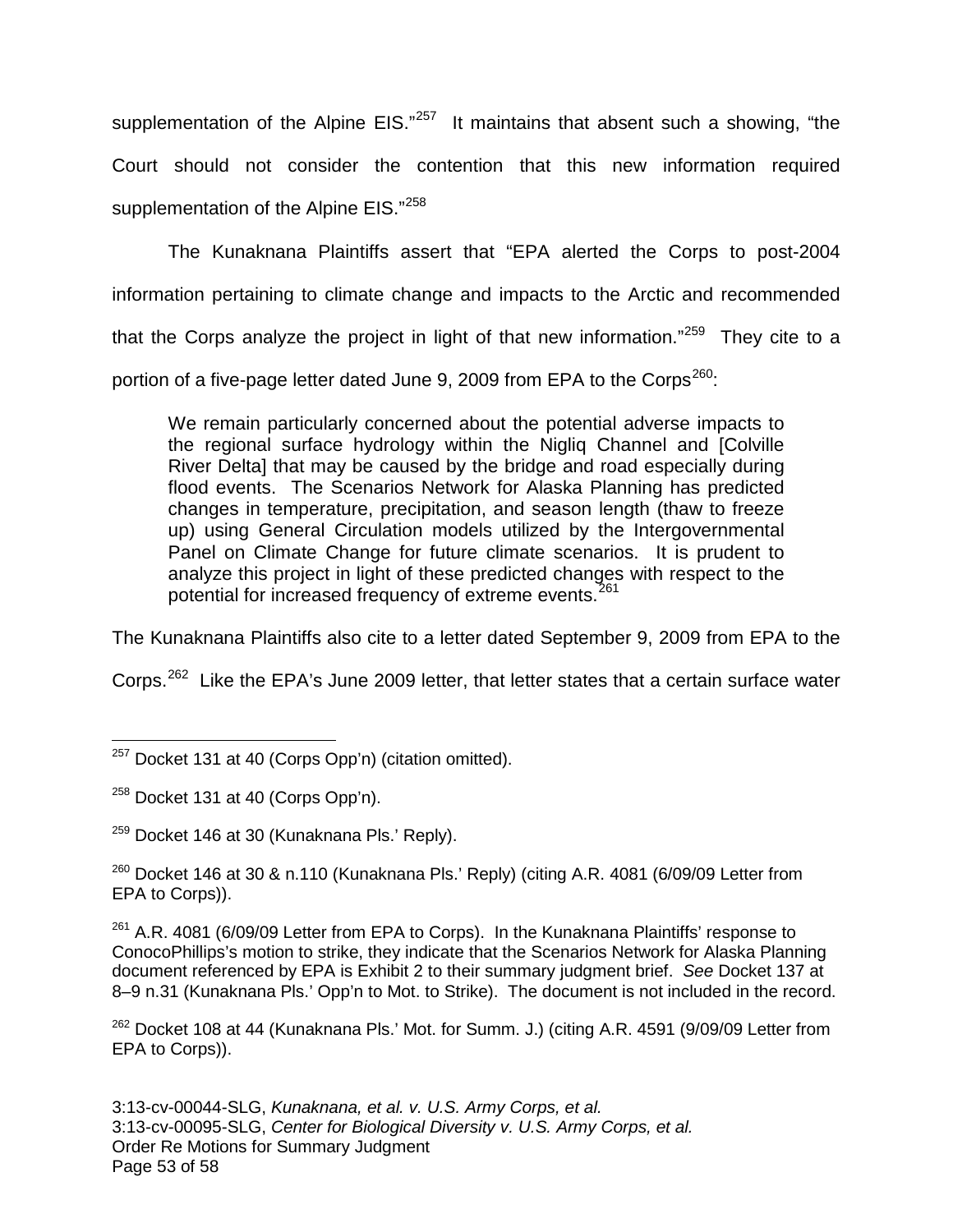model "does not predict changes in hydrology patterns that are likely to result from future climate change scenarios."<sup>[263](#page-53-0)</sup>

Additionally, the Kunaknana Plaintiffs assert the Corps "acknowledged in [the 2011 ROD] that there was new information on climate change that arose after issuance of the 2004 EIS, indicating it was cognizant of the issue and thereby waiving any [issue] exhaustion argument."<sup>[264](#page-53-1)</sup> They cite to a portion of the 2011 ROD that states: "Changes that have occurred [since the 2004 Alpine Satellites EIS] include the listing of critical habitat for polar bear, climate change, and future development."<sup>[265](#page-53-2)</sup> However, it is not clear whether this sentence means that new climate change information has been generated since 2004 regarding the CD-5 project or that the climate has changed since 2004.

In the 2011 ROD, the Corps discussed the ways that climate change may impact the CD-5 project:

<span id="page-53-2"></span><sup>265</sup> A.R. 6899 (2011 ROD).

 $\overline{a}$ 

<span id="page-53-0"></span> $263$  A.R. 4591. After independently reviewing the record, this Court has found one other document potentially alerting the Corps to new information concerning climate change: a letter dated June 12, 2009 from environmental groups and individuals to the Corps. See A.R. 9521 (6/12/09 Letter from Environmental Groups to Corps). The letter states that "[t]here is substantial new information about current global climate change impacts that are already stressing fish, wildlife, subsistence and which would be a major factor in the integrity of the project facilities and their impacts over the life of the proposed project." A.R. 9523 (6/12/09 Letter from Environmental Groups to Corps). As examples of climate change impacts that could affect the project, the letter points to the loss of Beaufort Sea ice and ocean acidification, and it cites two 2009 articles concerning those impacts. A.R. 9523, 9530 (6/12/09 Letter from Environmental Groups to Corps). The cited articles are not among the exhibits to the Kunaknana Plaintiffs' motion for summary judgment, and the articles themselves are not included in the record.

<span id="page-53-1"></span> $264$  Docket 146 at 30 n.110 (Kunaknana Pls.' Reply) (citing A.R. 6899 (2011 ROD)); cf. supra notes 199–200 and accompanying text (explaining "so obvious" exception to issue exhaustion rule).

<sup>3:13-</sup>cv-00044-SLG, Kunaknana, et al. v. U.S. Army Corps, et al. 3:13-cv-00095-SLG, Center for Biological Diversity v. U.S. Army Corps, et al. Order Re Motions for Summary Judgment Page 54 of 58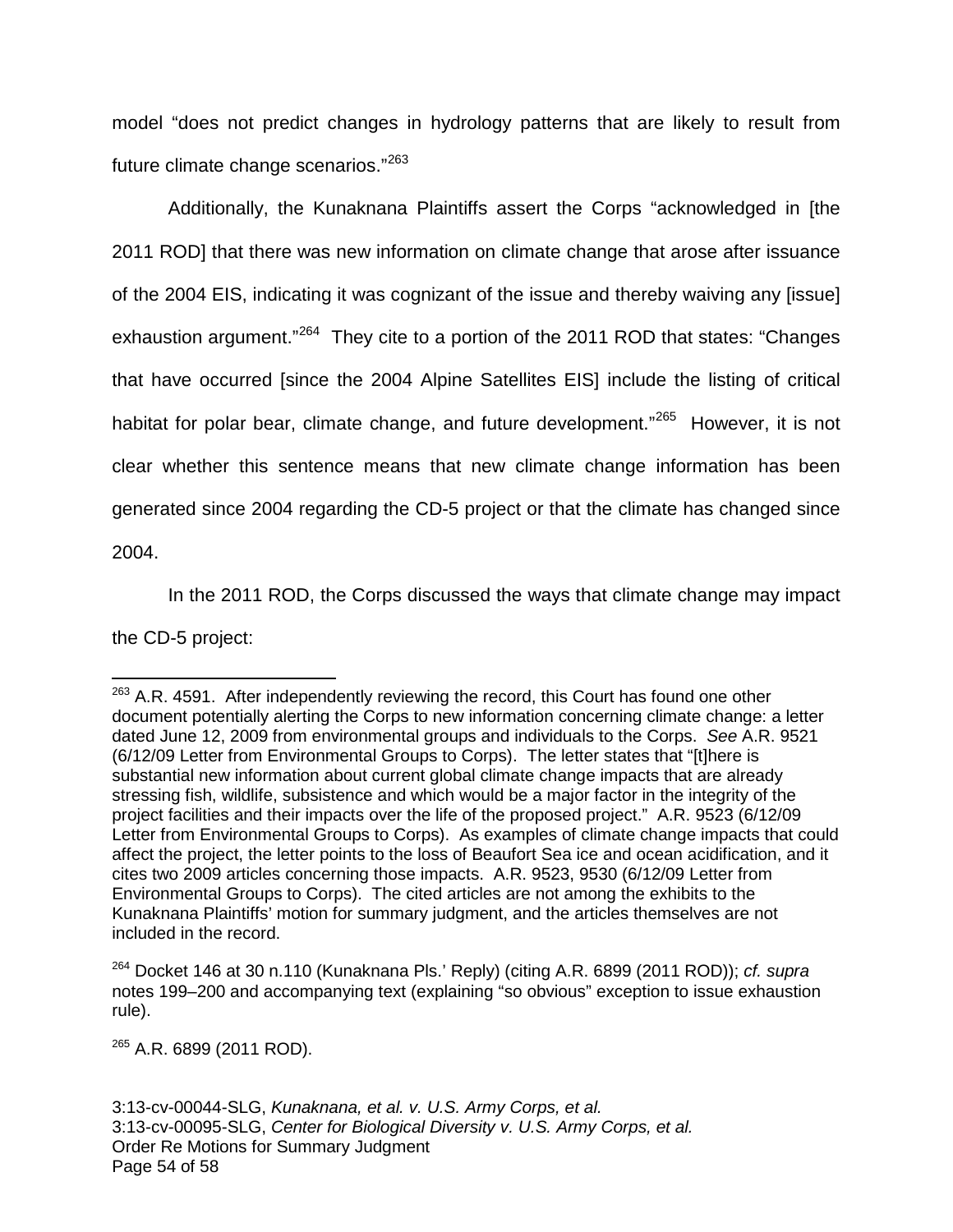All of the CD-5 alternatives could be affected by climate change in the form of increased global ambient temperature, increased snowfall, sea level rise, effects of hydrologic changes due to more rapid snowmelt and increased water levels during spring break up. Melting permafrost and thermokarsting could cause additional gravel fill requirements for all of the project alternatives.[266](#page-54-0)

The Corps also provided a brief analysis of how climate change might affect each of the analyzed alternatives in the 2011 ROD. $^{267}$  $^{267}$  $^{267}$  However, whether the Corps was aware of and considered post-2004 information in this analysis is unclear.

"[T]here is no bright-line standard" for determining when an issue has been raised before an agency with clarity sufficient to allow a plaintiff to overcome the issue exhaustion bar.<sup>[268](#page-54-2)</sup> The portions of EPA's letters cited by the Kunaknana Plaintiffs appear to be more of a critique of the hydrology analysis in the record than an effort to apprise the Corps of new information concerning climate change that might necessitate a supplemental NEPA analysis.<sup>[269](#page-54-3)</sup> And the Kunaknana Plaintiffs have not pointed to any place in the 2011 ROD clearly demonstrating that the Corps had independent knowledge of certain new climate change information that might necessitate a supplemental NEPA analysis for CD-5. At the same time, however, it is clear from the

<span id="page-54-0"></span><sup>266</sup> A.R. 6887 (2011 ROD). 1

<span id="page-54-1"></span><sup>267</sup> See A.R. 6887–89 (2011 ROD).

<span id="page-54-2"></span> $268$  See Great Basin Mine Watch v. Hankins, 456 F.3d 955, 968 (9th Cir. 2006) (quoting Idaho Sporting Congress, Inc. v. Rittenhouse, 305 F.3d 957, 965 (9th Cir. 2002)).

<span id="page-54-3"></span> $269$  Cf. A.R. 6808 (2011 ROD) (responding to EPA's letters). With respect to NEPA supplementation, it appears the Corps interpreted the letters from EPA and the environmental groups to argue only that changes to the project required a supplemental NEPA analysis. See A.R. 6811, 6837–38 (2011 ROD) (responding to EPA's and environmental groups' letters).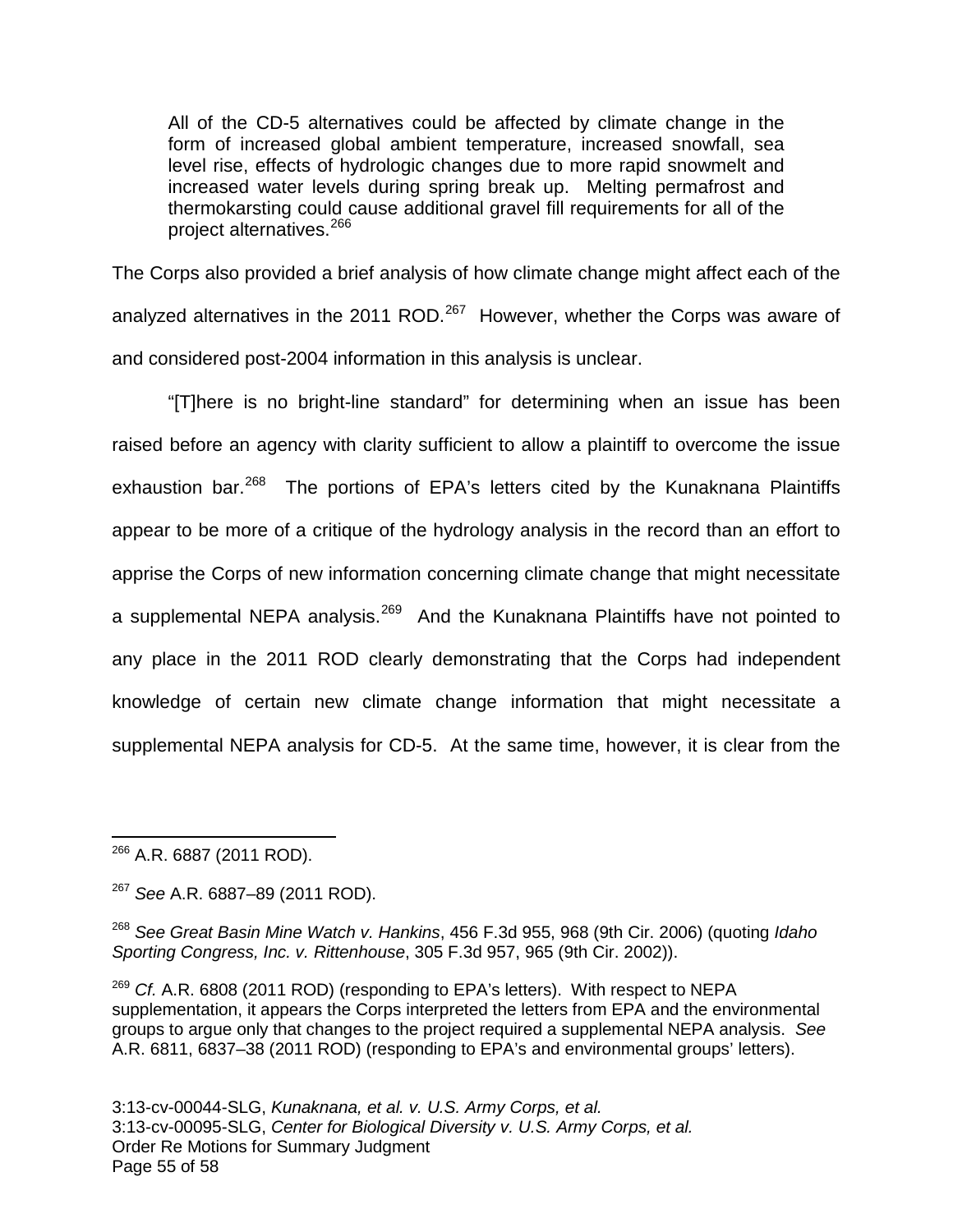2011 ROD that the Corps was aware that climate change might alter the environmental impact of CD-5.

Rather than resolve the issue exhaustion question at this time, the Court has decided that whether, and to what extent, the Corps should evaluate post-2004 climate change information is better determined after further briefing from the parties on the appropriate remedy for the Corps' failure to adequately explain its decision not to prepare an SEIS for CD-5 to address changes to the project as well as new information relied upon in the 2011 ROD.

#### **V. Claim 2: Violation of CWA.**

To decide the Kunaknana Plaintiffs' CWA claim at this time would be premature. NEPA procedures are designed to ensure the agency and the public have an opportunity to consider all of the relevant environmental information "before decisions are made and before actions are taken."<sup>[270](#page-55-0)</sup> Thus, the Court will not determine whether the Corps' decision to issue the Section 404 permit to ConocoPhillips violated the CWA until after the Kunaknana Plaintiffs' NEPA claim has been resolved.

#### **VI. Remedy.**

1

In its brief, ConocoPhillips requests that if the Court rules in favor of Plaintiffs on any of their claims, the Court allow the parties to provide additional briefing on what would be an appropriate remedy.<sup>[271](#page-55-1)</sup> The Court agrees with ConocoPhillips that further briefing from the parties at this juncture could be of assistance to the Court.

<span id="page-55-0"></span><sup>&</sup>lt;sup>270</sup> See 40 C.F.R. § 1500.1(b); see also supra Facts Part I.B (discussing NEPA's purpose).

<span id="page-55-1"></span> $271$  Docket 129 at 56–57 (ConocoPhillips Opp'n).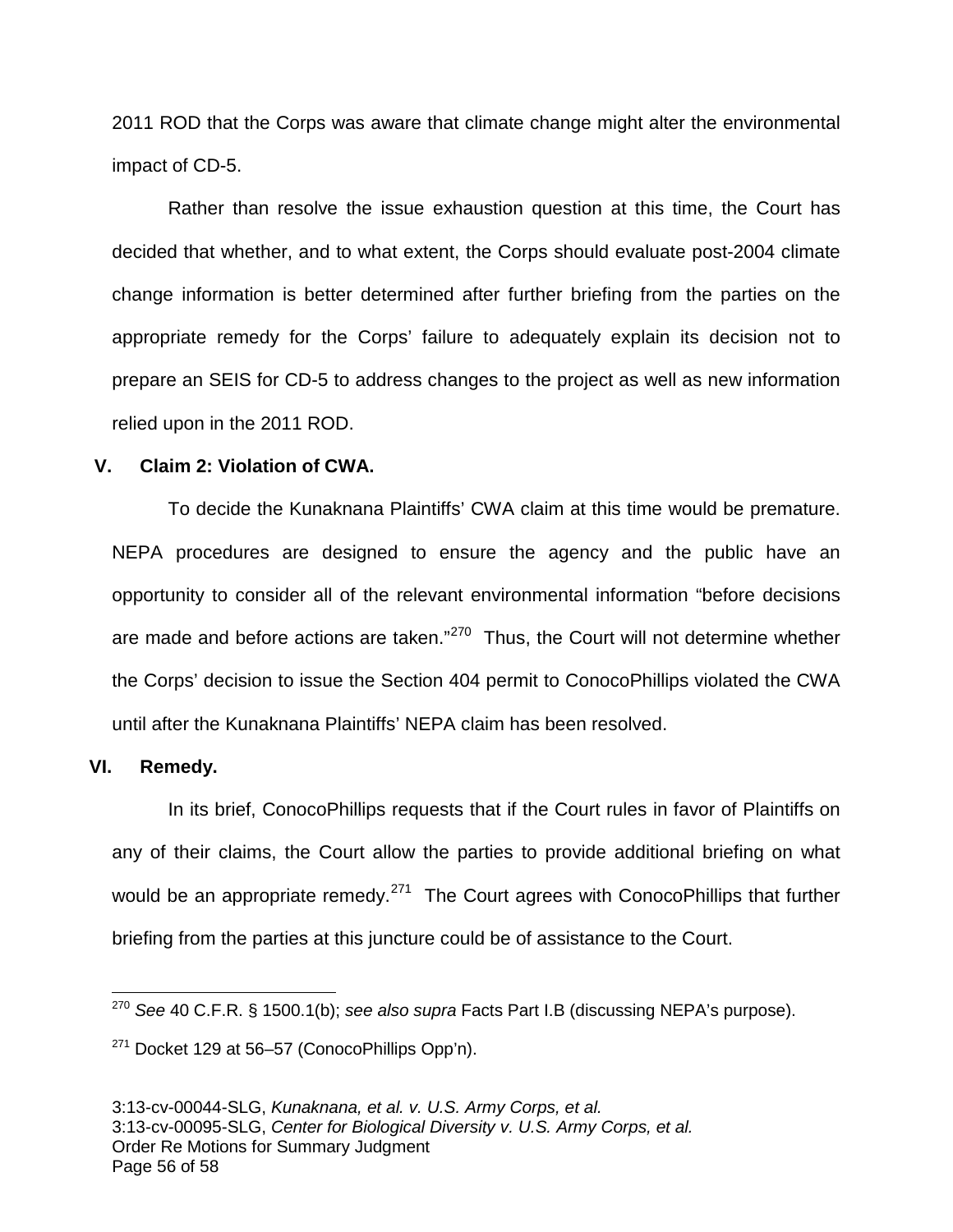### **CONCLUSION**

For the foregoing reasons, the Court hereby ORDERS as follows:

- 1. Center for Biological Diversity v. U.S. Army Corps of Engineers, et al., Case No. 3:13-cv-00095-SLG, is DISMISSED with prejudice because Plaintiff Center for Biological Diversity lacks Article III standing.
- 2. With respect to filings made in Kunaknana, et al. v. U.S. Army Corps of Engineers, et al., Case No. 3:13-cv-00044, the Court ORDERS as follows:
	- a. The Center for Biological Diversity's Motion for Summary Judgment at Docket 106 is DENIED as moot.<sup>[272](#page-56-0)</sup>
	- b. ConocoPhillips's Consolidated Motion to Strike Plaintiffs' Extra-Record Summary Judgment Exhibits at Docket 126, and the joinders at Dockets 132, 133, and 134, are GRANTED.<sup>[273](#page-56-1)</sup> The Clerk of Court shall strike from the record Exhibit 5 to CBD's Motion for Summary Judgment, filed at Docket 106-6, and Exhibits 1–5 to the Kunaknana Plaintiffs' Motion for Summary Judgment, filed at Dockets 109-2 – 109-
		- 7.

 $\overline{a}$ 

c. The Kunaknana Plaintiffs' Motion for Summary Judgment at Docket 107 is GRANTED with respect to Plaintiffs' NEPA claim as follows: the Corps' determination that a Supplemental Environmental Impact

<span id="page-56-0"></span> $272$  The copy of this motion filed at Docket 42 in Center for Biological Diversity v. U.S. Army Corps of Engineers, et al., Case No. 3:13-cv-00095, is also DENIED as moot.

<span id="page-56-1"></span> $273$  The copy of ASRC's joinder filed at Docket 44 in Center for Biological Diversity v. U.S. Army Corps of Engineers, et al., Case No. 3:13-cv-00095, is also GRANTED.